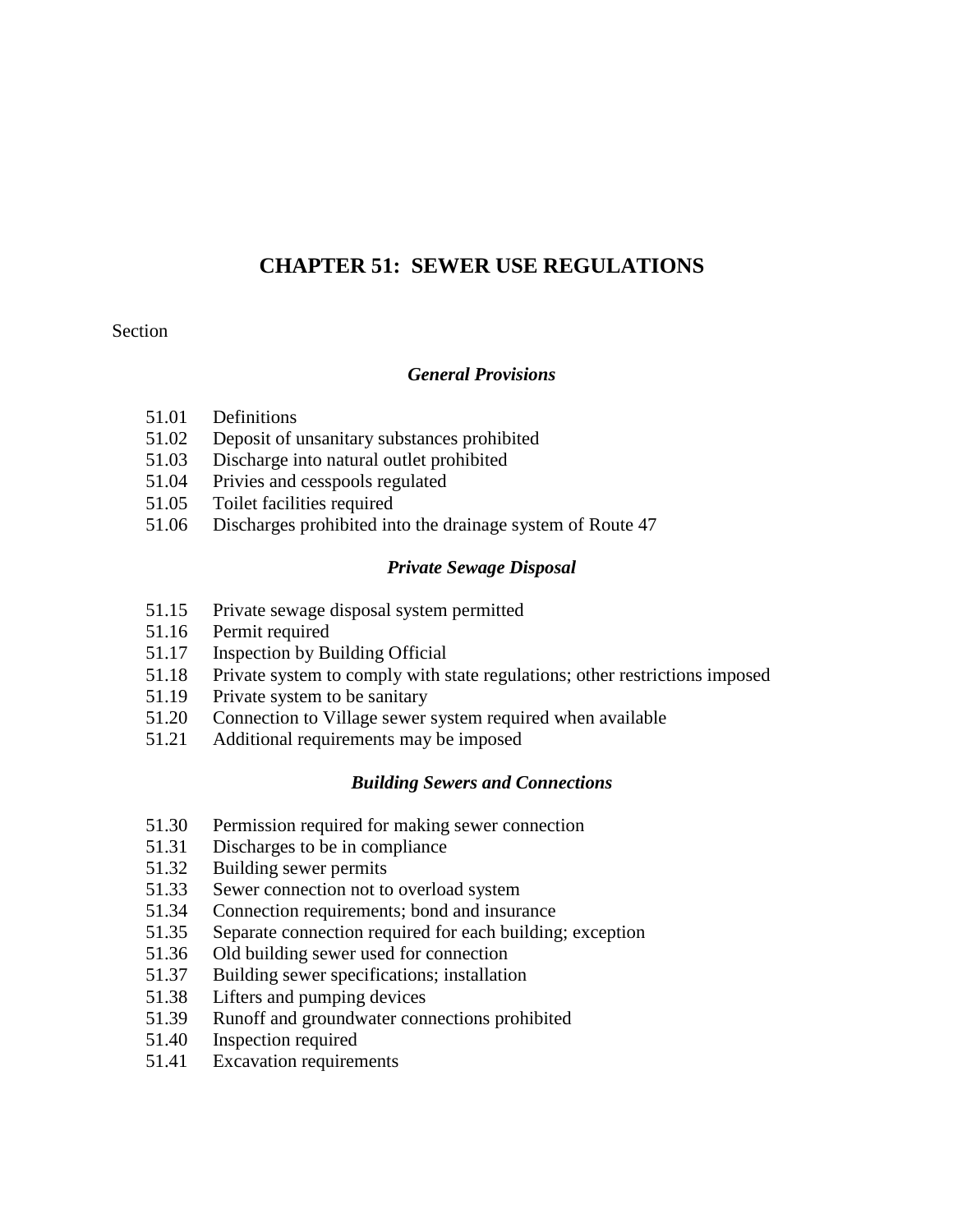#### *Use of the Public Sewers*

- 51.50 Stormwater and other unpolluted water discharges<br>51.51 General Pre-Treatment Regulations
- General Pre-Treatment Regulations
- 51.55 Manhole required

### *Administration and Enforcement*

- 51.65 Inspection procedures
- 51.66 Right of entry
- 51.98 Violations
- 51.99 Penalty

#### *Cross-reference:*

*Department of Public Works, see Title III - § 32.15 et seq. For other sewer use provisions pertaining to industrial and nonindustrial users, rates and charges, wastewater and the like, see Title V - Chapter 52*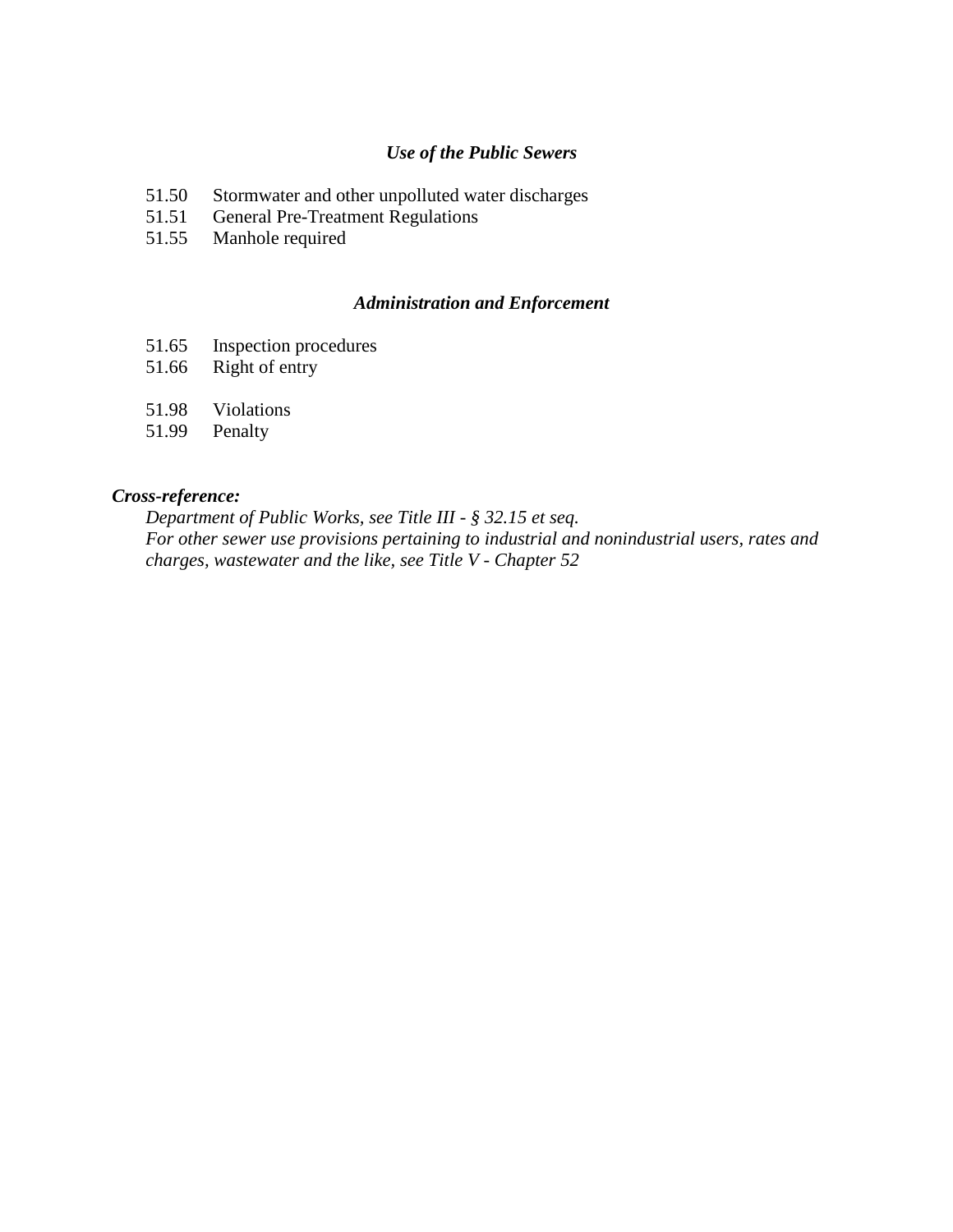## *GENERAL PROVISIONS*

## **§ 51.01 DEFINITIONS**

For the purpose of this chapter, the following definitions shall apply unless the context clearly indicates or requires a different meaning.

*AUTHORIZED ENFORCEMENT AGENCY.* Employees or designees of the municipal agency designated to enforce this Section.

*BEST MANAGEMENT PRACTICES (BMPs).* Schedules of activities, prohibitions of practices, general good housekeeping practices, stormwater pollution prevention and educational practices, maintenance procedures, and other management practices to prevent or reduce the discharge of pollutants directly or indirectly to stormwater, receiving waters, and stormwater drainage systems. BMPs also include treatment practices, operating procedures, and practices to control site runoff, spillage, leaks, sludge and wastewater disposal, and drainage from raw materials storage areas.

**BOD** or **BIOCHEMICAL OXYGEN DEMAND.** The quantity of oxygen used in the biochemical oxidation of organic matter in five days at 20° C., determined by standard laboratory test procedures and expressed in mg/l.

**BUILDING OFFICIAL.** The Building Official of the Village or his duly authorized deputy or representative.

**BUILDING DRAIN.** That part of the lowest piping of a drainage system which receives the discharge from soil, waste, and other drainage pipes inside the walls of a building and conveys it to the building sewer or other approved point of discharge, beginning five feet (1.5 meters) outside the inner face of the building wall.

**BUILDING SEWER.** The extension from the building drain to the public sewer or other place of disposal.

*CLEAN WATER ACT.* The federal Water Pollution Control Act (33 U.S.C. § 1251 et seq.), and any subsequent amendments thereto.

*CONSTRUCTION ACTIVITY.* Activities subject to an NPDES Construction Site Activities Permit. Currently, these activities include construction projects resulting in a land disturbance of 1 acre or more.Such activities include, but are not limited to, clearing, grubbing, grading, excavating, and demolition.

*CONTROL MANHOLE.* A structure specifically designed and constructed for sampling and metering industrial wastes discharged to a public sewer.

*DIRECTOR.* The Director of Public Works of the Village or his duly authorized deputy or representative.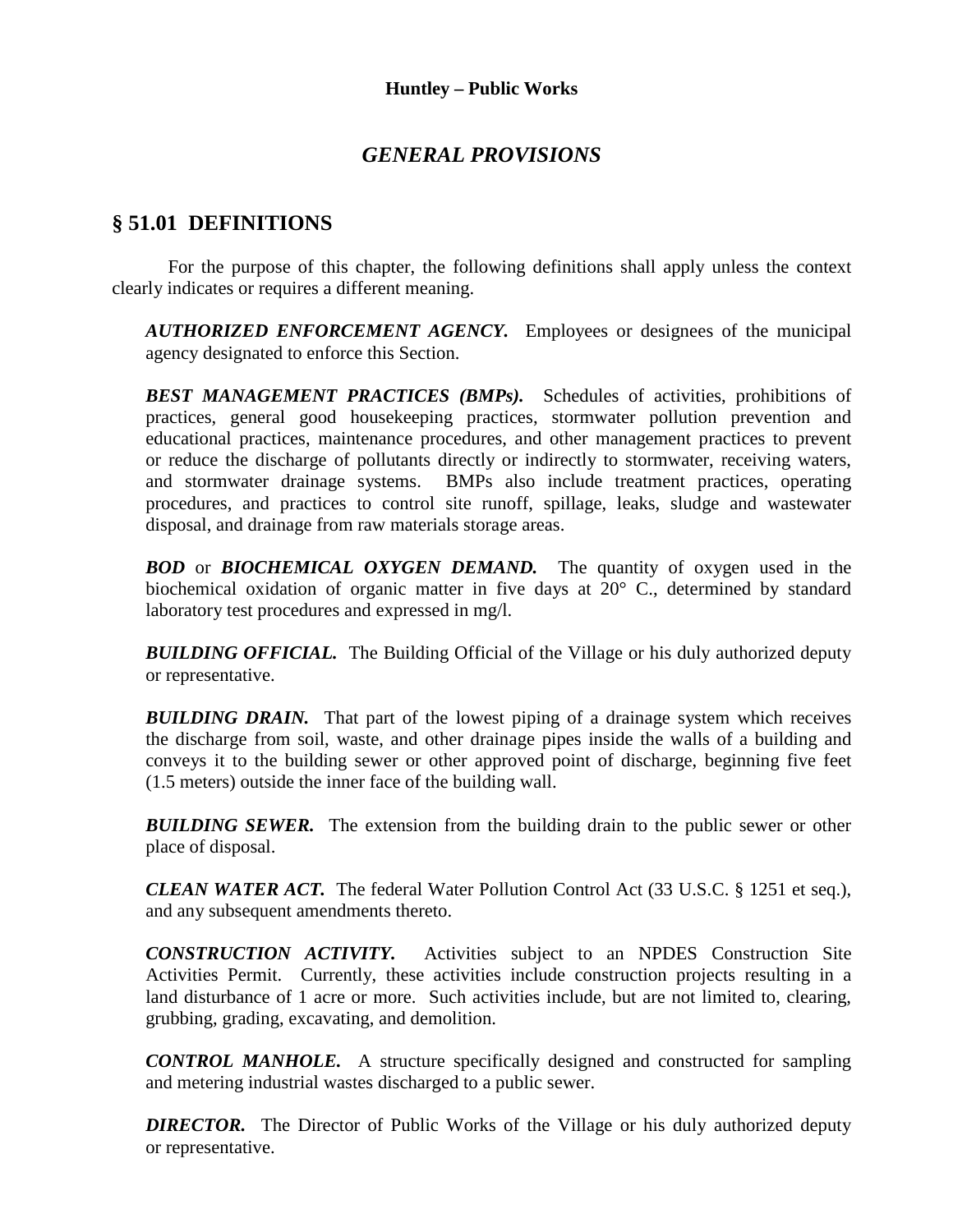*EASEMENT.* An acquired legal right for the specific use of land owned by others.

*FEDERAL ACT.* The Federal Water Pollution Control Act (33 U.S.C. 1251 et seq.) as amended by the Federal Water Pollution Control Act of Amendments of 1972 (Public Law 92-500 and Public Law 93-243).

*HAZARDOUS MATERIALS.* Any material, including any substance, waste, or combination thereof, which because of its quantity, concentration, or physical, chemical, or infectious characteristics, may cause, or significantly contribute to, a substantial present or potential hazard to human health, safety, property, or the environment when improperly treated, stored, transported, disposed of, or otherwise managed.

*GARBAGE.* Solid wastes from the domestic and commercial preparation, cooking, and dispensing of food, and from the handling, storage and sale of produce.

*ILLEGAL DISCHARGE.* Any direct or indirect non-stormwater discharge to the stormwater drainage system, except as exempted in Section 7 of this Section.

**ILLICIT CONNECTION.** An illicit connection is defined as either of the following:

- (1) Any drain or conveyance, whether on the surface or subsurface, which allows an illegal discharge to enter the stormwater drainage system, including, but not limited to, any conveyances which allow any non-stormwater discharges such as sewage, process wastewater, and wash water, to enter the stormwater drainage system and any connections to the stormwater drainage system from indoor drains and sinks, regardless of whether said drain or connection had been previously allowed, permitted, or approved by an authorized enforcement agency; or,
- (2) Any drain or conveyance connected from a commercial or industrial land use to the stormwater drainage system which has not been documented in plans, maps, or equivalent records and approved by an authorized enforcement agency.

*INDUSTRIAL ACTIVITY.* Activities subject to an NPDES Industrial Activities Permit as defined in 40 CFR, Section 122.26 (b)(14).

*INDUSTRIAL USER.* Any user of the sewer system who discharges industrial wastes to the sewer system.

*INDUSTRIAL WASTE*. The wastewater discharged, permitted to flow, or escaping from any industrial, manufacturing, commercial or business establishment or process, or from the development, recovery or processing of any natural resource as distinct from employees' wastes or wastewater from sanitary conveyances.

*mg/l.* Milligrams per liter.

*MUNICIPAL SEPARATE STORM SEWER SYSTEM (MS4).* The system of stormwater drainage facilities, including sidewalks, roads with drainage systems, municipal streets, catch basins, curbs, gutters, ditches, man-made channels and storm drains, owned and operated by the Village of and used for collecting and/or conveying stormwater. The municipal separate storm sewer system is not used for collecting and/or conveying sewage.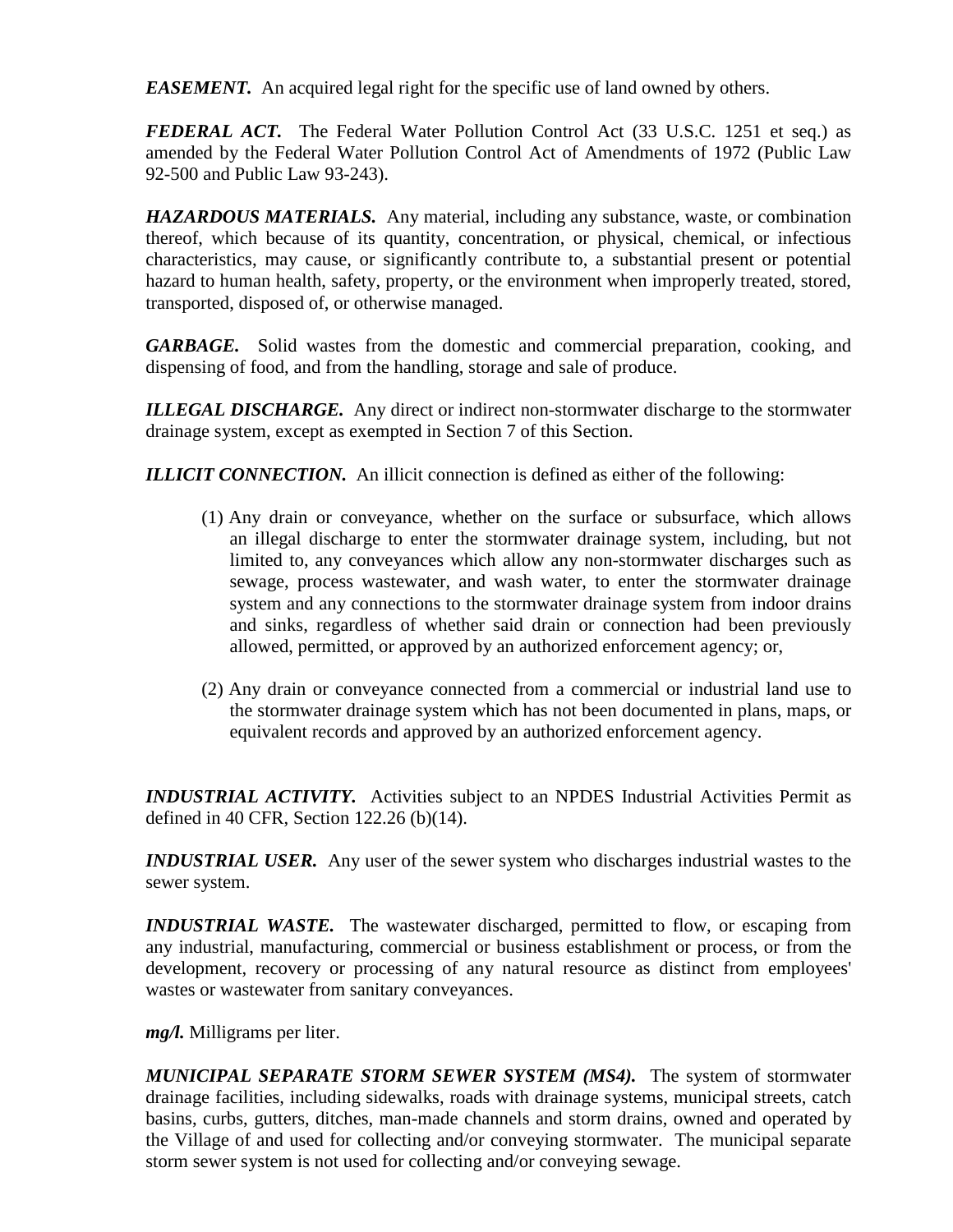*NATIONAL POLLUTANT DISCHARGE ELIMINATION SYSTEM (NPDES) STORMWATER DISCHARGE PERMIT.* A permit issued by EPA (or by a State under authority delegated pursuant to 33 USC § 1342(b)) that authorizes the discharge of pollutants to waters of the United States, whether the permit is applicable on an individual, group or general area-wide basis.

*NATURAL OUTLET.* Any outlet into a watercourse, pond, ditch, lake, or other body of surface water.

*NON-INDUSTRIAL USER.* Any user of the sewer system not classified as an industrial user.

*NON-STORMWATER DISCHARGE.* Any discharge to the stormwater drainage system that is not composed entirely of stormwater.

*PERSON.* Any and all persons, natural or artificial including any individual, firm, company, public or private corporation, association, society, institution, enterprise, governmental agency or other entity recognized by law and acting as either the owner or as the owner's agent.

*pH.* The logarithm (base 10) of the reciprocal of the hydrogen ion concentration expressed in gram molecular weight (moles) per liter.

*POLLUTANT.* Anything which causes or contributes to pollution. Pollutants may include, but are not limited to, paints, varnishes, solvents, oil and other automotive fluids, nonhazardous liquid and solid wastes, yard wastes, refuse, rubbish, garbage, litter or other discarded or abandoned objects, sections, accumulations that may cause or contribute to pollution, floatables, pesticides, herbicides, fertilizers, hazardous substances and wastes, sewage, fecal coliform and pathogens, dissolved and particulate metals, animal wastes, wastes and residues that result from construction activity, and noxious or offensive matter of any kind.

**PREMISES.** Any building, lot, parcel of land, or portion of land, whether improved or unimproved, including adjacent sidewalks and parking strips.

**PRETREATMENT.** The treatment of wastewater from sources before discharge into the public sewer.

**PROPERLY SHREDDED GARBAGE.** Garbage that has been shredded to such a degree that all particles will be carried freely under the flow conditions normally prevailing in public sewers, with no particle greater than  $\frac{1}{2}$  inch (1.27 centimeters) in any dimension.

*PUBLIC SEWER.* A sewer in which all owners of abutting properties have equal rights of connection and use, and is operated, maintained and controlled by the Village.

*SANITARY SEWER.* A sewer that conveys sewage and polluted industrial wastes, and to which stormwater, surface drainage, groundwater or unpolluted wastewater are not intentionally admitted.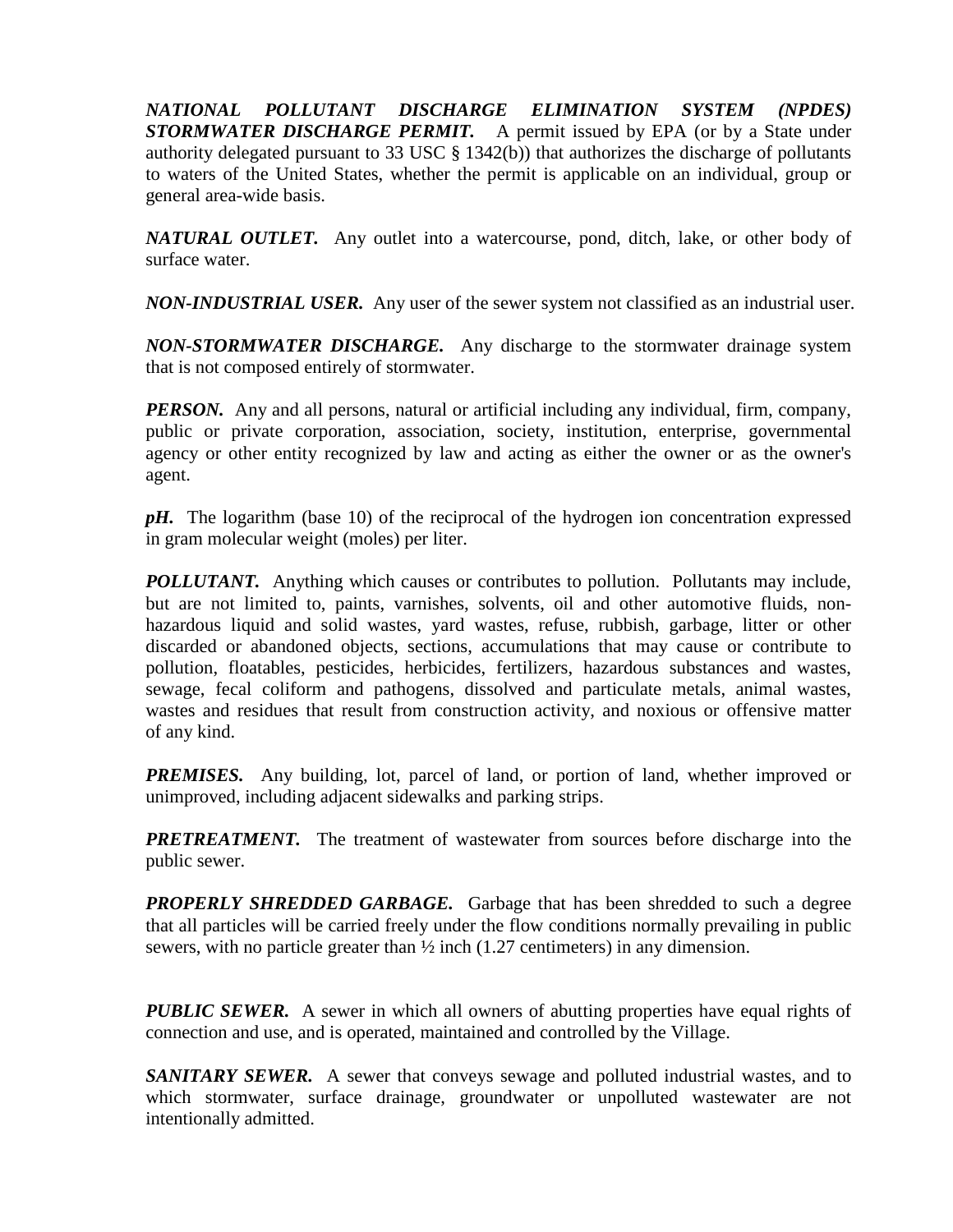*SEWAGE TREATMENT PLANT.* An arrangement of devices, structures and processes for treating sewage.

*SEWAGE.* A combination of the wastewater from residential, commercial, industrial and institutional buildings together with such groundwater infiltration and surface water inflow that may be in the sewers.

*SEWER.* A pipe or conduit for conveying sewage or any other wastewater, including stormwater, surface water and groundwater drainage.

*SEWERAGE WORKS.* All facilities for collecting, pumping, treating and disposing of sewage and industrial wastes.

*SLUG.* Any discharge of sewage, industrial waste or other wastewater which in concentration of any given constituent or in quantity of flow exceeds for any period of duration longer than 15 minutes more than five times the average 24-hour concentration or flows during normal operation.

**STATE ACT.** The Illinois Environmental Protection Act effective July 1, 1970 (ILCS Ch. 415, Act 5, §§ 1 through 51).

*STORM SEWER* or *STORM DRAIN.* A sewer that conveys stormwater runoff and surface water drainage, but excludes sewage and polluted industrial wastes.

*STORMWATER.* Any surface flow, runoff, and drainage consisting entirely of water resulting from any form of natural precipitation.

*STORMWATER DRAINAGE SYSTEM.* The facilities by which stormwater is collected and/or conveyed, including, but not limited to, sidewalks, roads with drainage systems, municipal streets, catch basins, curbs, gutters, storm drains, pumping facilities, retention and detention basins, natural and human-made or altered drainage channels, reservoirs, and other drainage structures.

*STORMWATER POLLUTION PREVENTION PLAN.* A document which describes the Best Management Practices and activities to be implemented by a person or business to identify sources of pollution or contamination at a site and the actions to eliminate or reduce pollutant discharges to stormwater, receiving waters, and stormwater drainage systems to the maximum extent practicable.

*STORMWATER RUNOFF.* That portion of precipitation which is not absorbed into the ground and which is drained from the ground surface to a natural outlet or watercourse.

*SUSPENDED SOLIDS.* Solids that either float on the surface of, or are in suspension in, water, sewage, industrial wastes or other wastewater, the quantity of which is determined by standard laboratory filtering test procedures and referred to as nonfilterable residue expressed in mg/l.

*UNPOLLUTED WASTEWATER.* Wastewater that would not cause any violation of water quality standards of the Water Pollution Regulations of the state when discharged to a natural outlet or watercourse.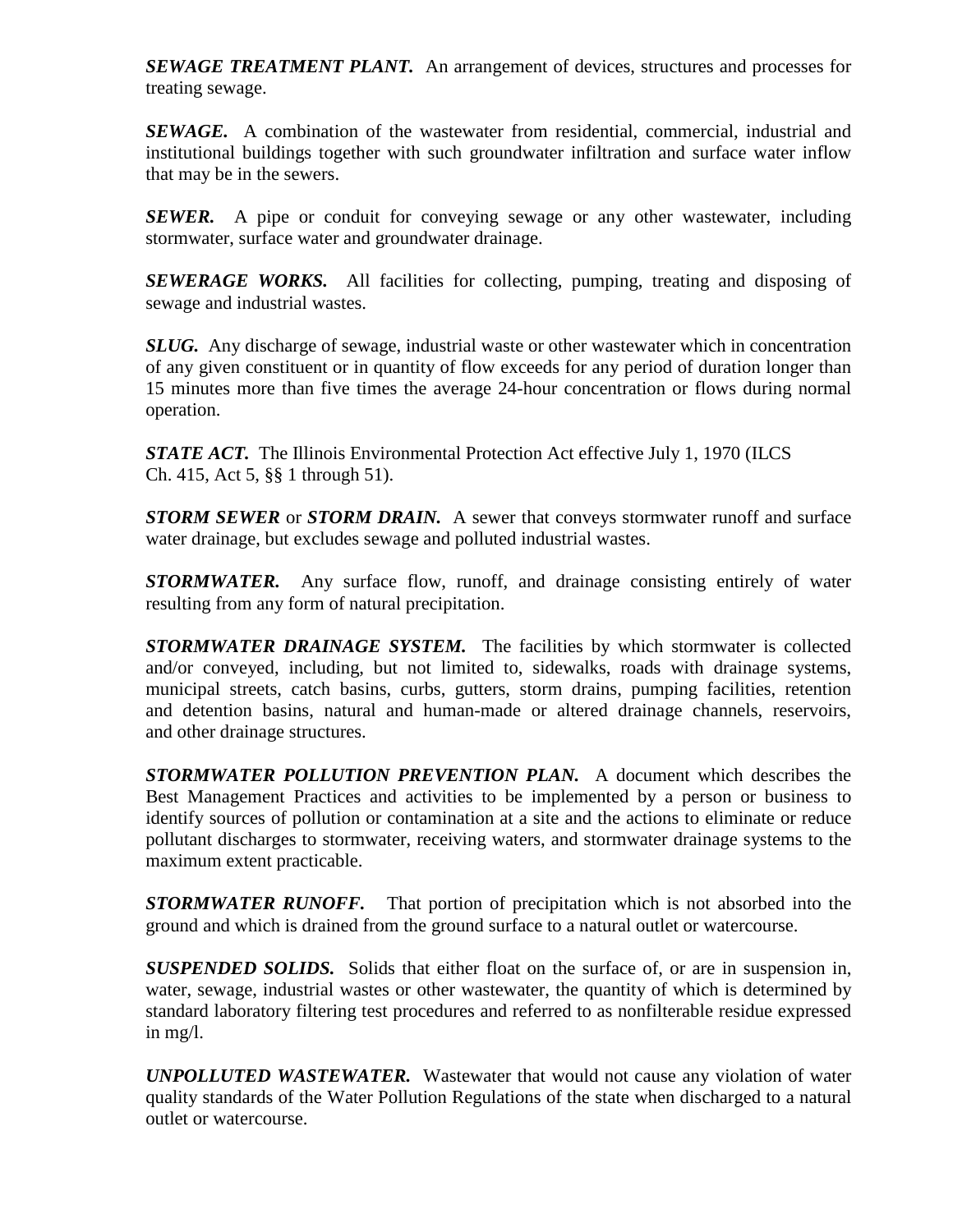*WASTEWATER.* Any water or other liquid, other than uncontaminated stormwater, discharged from any premises.

*WATERCOURSE.* Any stream, creek, brook, branch, natural or artificial depression, slough, gulch, ditch, reservoir, lake, pond, or other natural or man-made drainageway in or into which stormwater runoff and surface water drainage flow either continuously or intermittently.

### **§ 51.02 DEPOSIT OF UNSANITARY SUBSTANCES PROHIBITED**

It shall be unlawful for any person to place, deposit, or permit to be deposited in any unsanitary manner on public or private property within any area under the jurisdiction of the Village, any human or animal excrement, garbage or other objectionable waste. Penalty, see § 51.99

#### **§ 51.03 DISCHARGE INTO NATURAL OUTLET PROHIBITED**

It shall be unlawful to discharge to any natural outlet or watercourse within any area under the jurisdiction of the Village, any sewage or other polluted waters, except where suitable treatment has been provided in accordance with subsequent provisions of this chapter. Penalty, see § 51.99

### **§ 51.04 PRIVIES AND CESSPOOLS REGULATED**

Except as provided § 51.15 et seq., it shall be unlawful to construct or maintain any privy, privy vault, septic tank, cesspool, or other facility intended or used for the disposal of sewage. Penalty, see § 51.99

## **§ 51.05 TOILET FACILITIES REQUIRED**

The owner of all houses, buildings, or properties used for human occupancy, employment, recreation, or other purposes situated within the Village and abutting on any street, alley, or rightof-way in which there is now located or may in the future be located any public sanitary sewer of the Village, is hereby required at his expense to install suitable toilet facilities therein, and to connect such facilities directly with the public sanitary sewer in accordance with the provisions of this chapter, within 90 days after date of official notice to do so, provided that the sewer is within 250 feet of the property line. Penalty, see § 51.99

## **§ 51.06 DISCHARGES PROHIBITED INTO THE DRAINAGE SYSTEM OF ROUTE 47**

The discharge of any sanitary or industrial wastes into any storm drainage system as an appurtenance to Illinois Route 47 or the drainage thereof is prohibited. Penalty, see § 51.99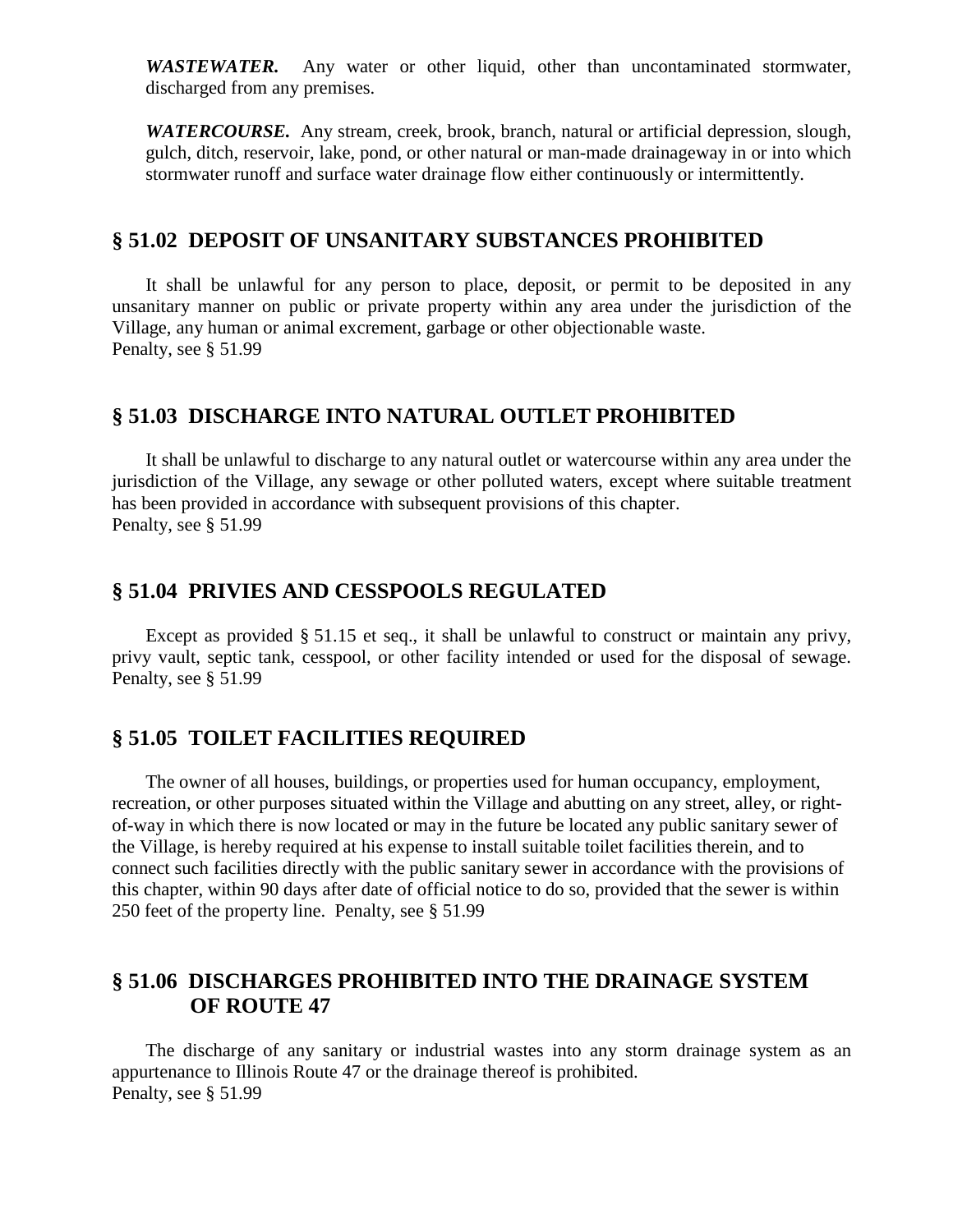### *PRIVATE SEWAGE DISPOSAL*

### **§ 51.15 PRIVATE SEWAGE DISPOSAL SYSTEM PERMITTED**

Where a public sanitary sewer is not available under the provisions of § 51.05, the building sewer shall be connected to a private sewage disposal system complying with the provisions of this subchapter.

## **§ 51.16 PERMIT REQUIRED**

Before commencement of construction of a private sewage disposal system, the owner shall first obtain a written permit signed by the Building Official. The application for such permit shall be made on a form furnished by the Village which the applicant shall supplement by any plans, specifications and other information as are deemed necessary by the Building Official. A permit and inspection fee as required by the Village shall be paid at the time the application is filed.

### **§ 51.17 INSPECTION BY BUILDING OFFICIAL**

A permit for a private sewage disposal system shall not become effective until the installation is completed to the satisfaction of the Building Official. He shall be allowed to inspect the work at any stage of construction and, in any event, the applicant for the permit shall notify the Building Official when the work is ready for final inspection, and before any underground portions are covered. The inspection shall be made within 72 hours of the receipt of written notice by the Building Official.

## **§ 51.18 PRIVATE SYSTEM TO COMPLY WITH STATE REGULATIONS; OTHER RESTRICTIONS IMPOSED**

(A) The type, capacities, location, and layout of a private sewage disposal system shall comply with all recommendations of the state Private Sewage Disposal Licensing Act and Code and with the state Environmental Protection Agency.

(B) No permit shall be issued for any private sewage disposal system employing subsurface soil absorption facilities where the area of the lot is less than the area required by the county health department.

(C) No septic tank or cesspool shall be permitted to discharge to any natural outlet or watercourse. Penalty, see § 51.99

#### **§ 51.19 PRIVATE SYSTEM TO BE SANITARY**

The owner shall operate and maintain the private sewage disposal facilities in a sanitary manner at all times, and at no expense to the Village. Penalty, see § 51.99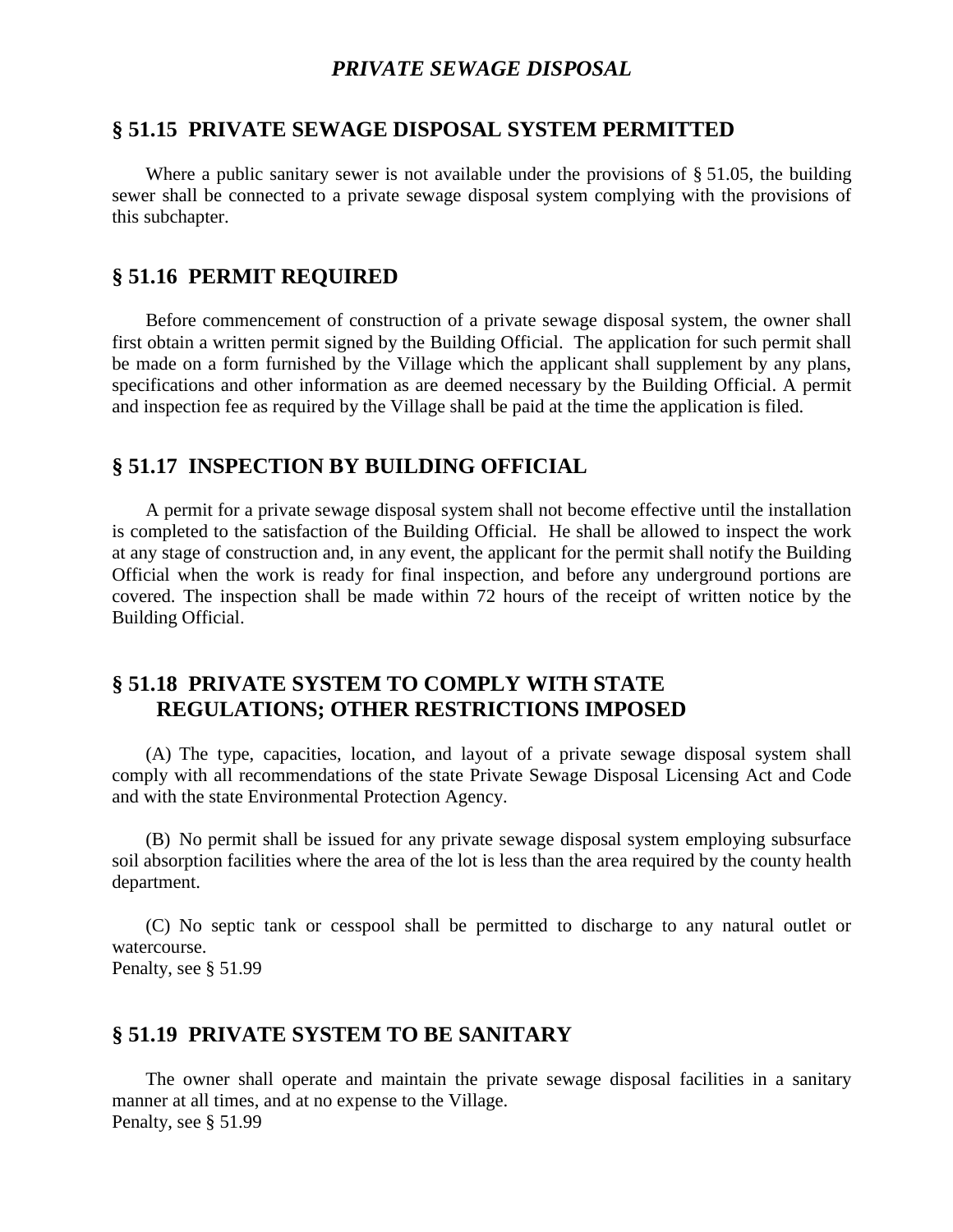## **§ 51.20 CONNECTION TO VILLAGE SEWER SYSTEM REQUIRED WHEN AVAILABLE**

At such time as a public sanitary sewer becomes available to a property served by a private sewage disposal system, as provided in § 51.05, the building sewer shall be connected to Village sewer within 90 days and the private sewage disposal system shall be cleaned of sludge and filled with sand or gravel.

Penalty, see § 51.99

## **§ 51.21 ADDITIONAL REQUIREMENTS MAY BE IMPOSED**

No statement contained in this subchapter shall be construed to interfere with any additional requirements that may be imposed by the Building Official.

## *BUILDING SEWERS AND CONNECTIONS*

## **§ 51.30 PERMISSION REQUIRED FOR MAKING SEWER CONNECTION**

No unauthorized person shall uncover, make any connections with, or opening into, use, alter, or disturb any public sewer or appurtenance thereof without first obtaining a written permit from the Director.

Penalty, see § 51.99

## **§ 51.31 DISCHARGES TO BE IN COMPLIANCE**

It shall be unlawful to discharge wastewater to any public sanitary sewer except those wastewaters in compliance with standards promulgated pursuant to the Federal Act, or the State Act, or any applicable rules, regulations set forth in this code or in other ordinances or standards of the Village.

Penalty, see § 51.99

## **§ 51.32 BUILDING SEWER PERMITS**

(A) There shall be two classes of building sewer permits:

- (1) For nonindustrial service; and
- (2) For service to establishments producing industrial wastes.

(B) In either case, the owner or his agent shall make application on a special form furnished by the Village [see Appendix at the end of this chapter]. The permit application shall be supplemented by any plans, specifications, or other information considered pertinent in the judgment of the Building Official. A permit and inspection fee as established by the Village for a building sewer permit shall be paid to the Village at the time the application is filed. In addition,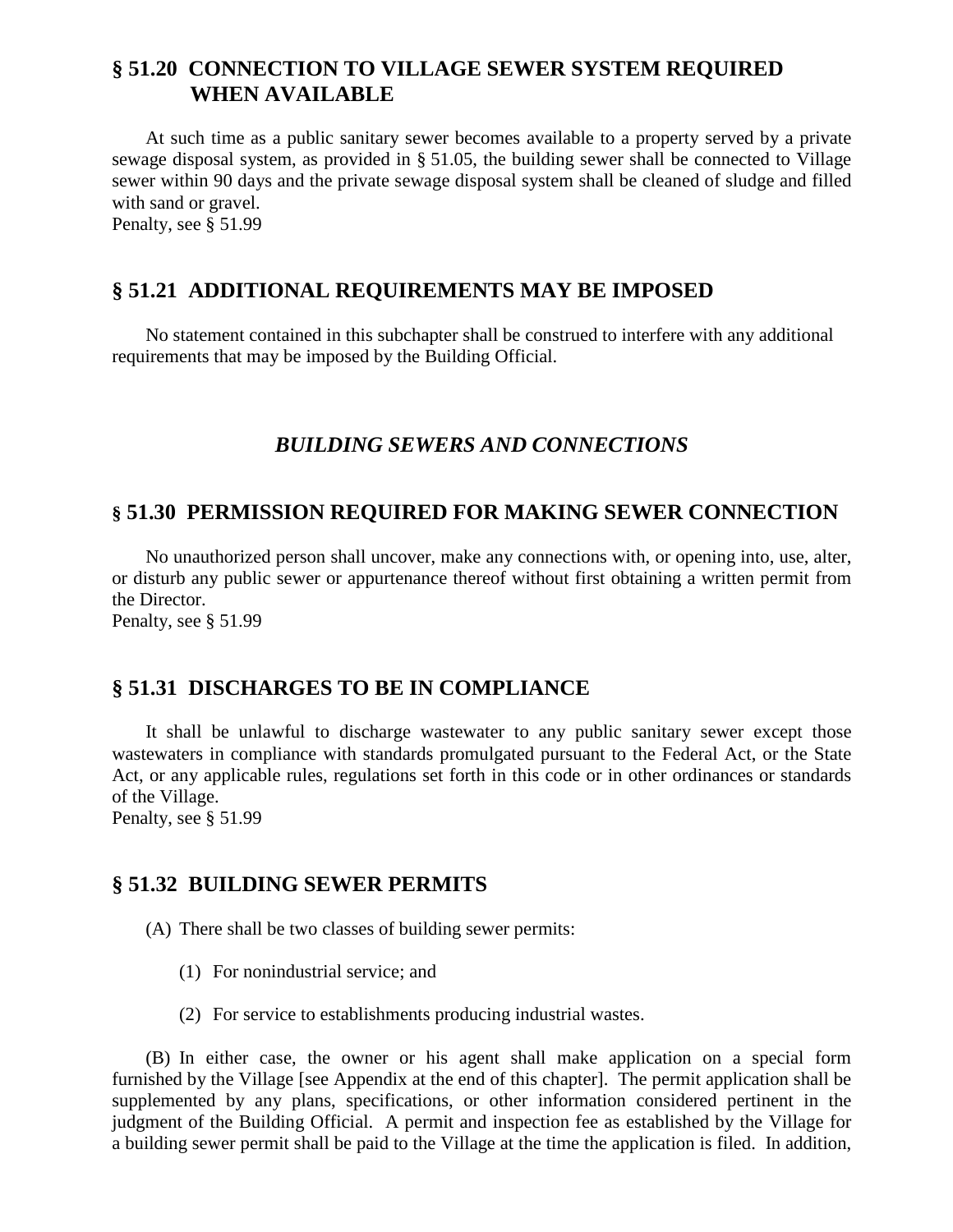an industrial user as a condition of permit authorization, must provide information describing its wastewater constituents, characteristics, and type of activity.

### **§ 51.33 SEWER CONNECTION NOT TO OVERLOAD SYSTEM**

A building sewer permit will only be issued and a sewer connection shall only be allowed if it can be demonstrated that the downstream sewerage works, including sewers, pump stations and wastewater treatment facilities, have sufficient reserve capacity to adequately and efficiently handle the additional anticipated waste load. Penalty, see § 51.99

## **§ 51.34 CONNECTION REQUIREMENTS; BOND AND INSURANCE**

(A) All costs and expenses incident to the installation and connection of the building sewer shall be borne by the owner.

(B) The person installing the building sewer for said owner shall be a plumber or sewer contractor; and he shall indemnify the Village from any loss or damage that may directly or indirectly be occasioned by said installation.

(C) Before a building sewer permit is issued, the plumber or sewer contractor shall file with the Building Official an indemnity bond in the amount of \$10,000, with corporate surety licensed to do business in the state, on a bond form supplied by the Village. In addition thereto, the plumber or sewer contractor shall file with the Village Clerk a certificate of insurance covering public liability insurance in the amount of \$100,000/\$300,000 for bodily injury and \$50,000 covering property damage.

Penalty, see § 51.99

## **§ 51.35 SEPARATE CONNECTION REQUIRED FOR EACH BUILDING; EXCEPTION**

A separate and independent building sewer shall be provided for every building; except where one building stands at the rear of another on an interior lot and no private sewer is available or can be constructed to the rear building through an adjoining alley, court, yard, or driveway, the building sewer from the front building may be extended to the rear building and the whole considered as one building sewer.

Penalty, see § 51.99

## **§ 51.36 OLD BUILDING SEWER USED FOR CONNECTION**

Old building sewers may be used in connection with new buildings only when they are found on examination and test by the Director to meet all requirements or this chapter. Penalty, see § 51.99

## **§ 51.37 BUILDING SEWER SPECIFICATIONS; INSTALLATION**

(A) *Material*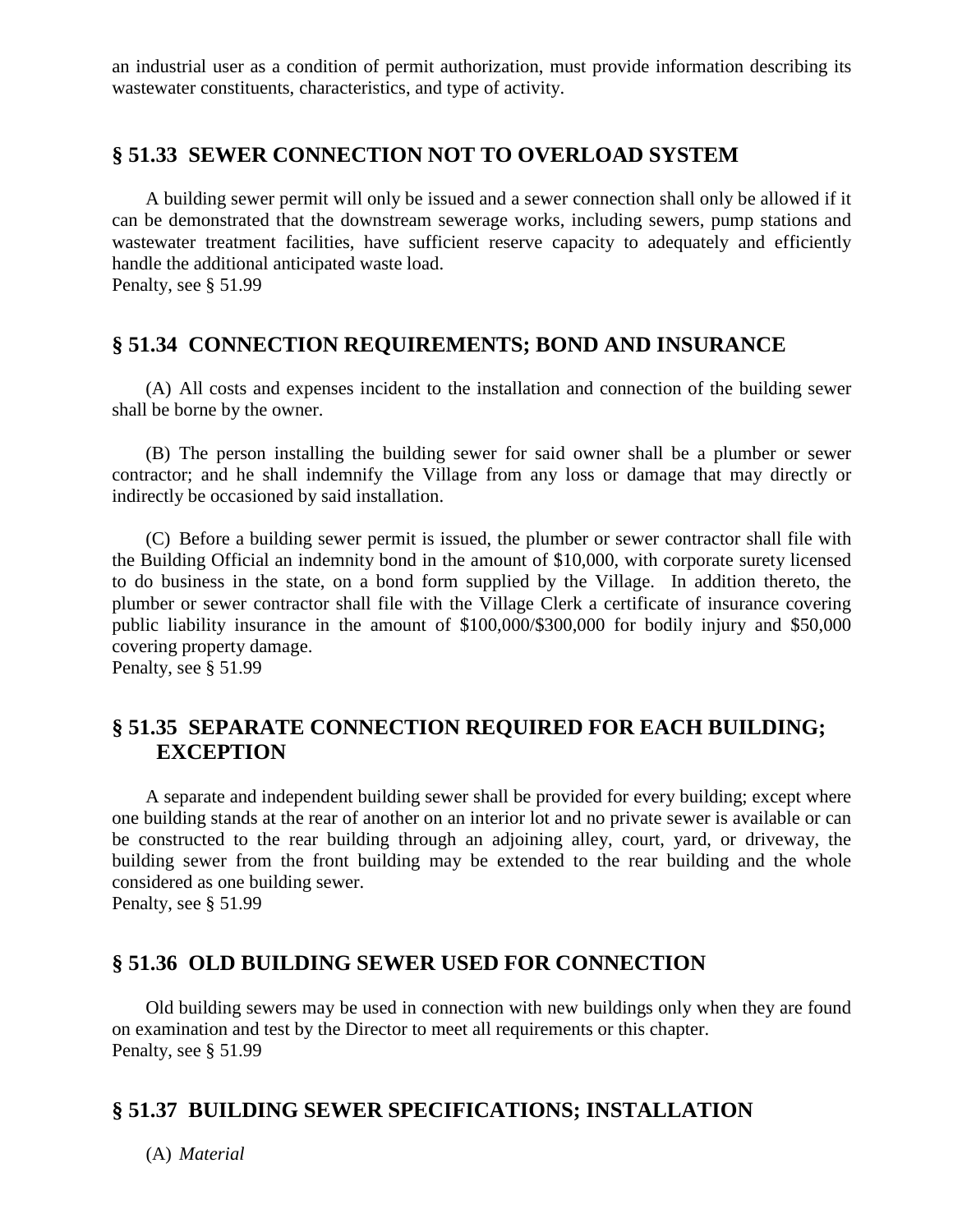The building sewer shall be extra strength materials approved by the Director.

#### (B) *Installation*

(1) The building sewer shall not be less than six-inch diameter size pipe installed at a minimum invert slope of 0.125 (1/8) inch per foot, or not less than four-inch diameter size pipe in length of not less than ten feet installed at a minimum invert slope of 0.25 (1/4) inch per foot. Building sewers shall be constructed in accordance with the requirements of the Director as to trench excavation and backfilling, installation of pipe and fittings and testing.

(2) The building sewer pipe shall be bedded on a layer of gravel or crushed stone conforming to ASTM No. 67 specifications, and shall have a minimum thickness of four inches under the pipe barrel and two inches under bells. It shall be carefully placed and compacted around the pipe to provide uniform support to the bottom quadrant.

(C) *Connection*

The connection of the building sewer into the public sewer shall be made at the "Y" branch, if such branch is available at a suitable location. If the public sewer is 12 inches in diameter or less, and no properly located "Y" branch is available, the owner shall, at his expense, install a "Y" branch in the public sewer at the location specified and installation approved by the Director. Where the public sewer is greater than 12 inches in diameter, and no properly located "Y" branch is available, special fittings may be used for the connection when approved by the Director.

- (D) *Other installation requirements*
	- (1) Whenever possible, the building sewer shall be brought to the building at an elevation below the basement floor. No building sewer shall be laid parallel to or within three feet of any bearing wall which might thereby be weakened.
	- (2) The depth shall be sufficient to afford protection from frost.

Penalty, see § 51.99

## **§ 51.38 LIFTERS AND PUMPING DEVICES**

In all buildings in which any building drain is too low to permit gravity flow to the public sewer, sewage carried by such drains shall be lifted by approved pumping devices and discharged to the building sewer.

Penalty, see § 51.99

## **§ 51.39 RUNOFF AND GROUNDWATER CONNECTIONS PROHIBITED**

No person shall make connection of roof downspouts, exterior foundation drains, areaway drains, or other sources of surface runoff or groundwater to a building sewer or building drain which in turn is connected directly or indirectly to a public sanitary sewer. Penalty, see § 51.99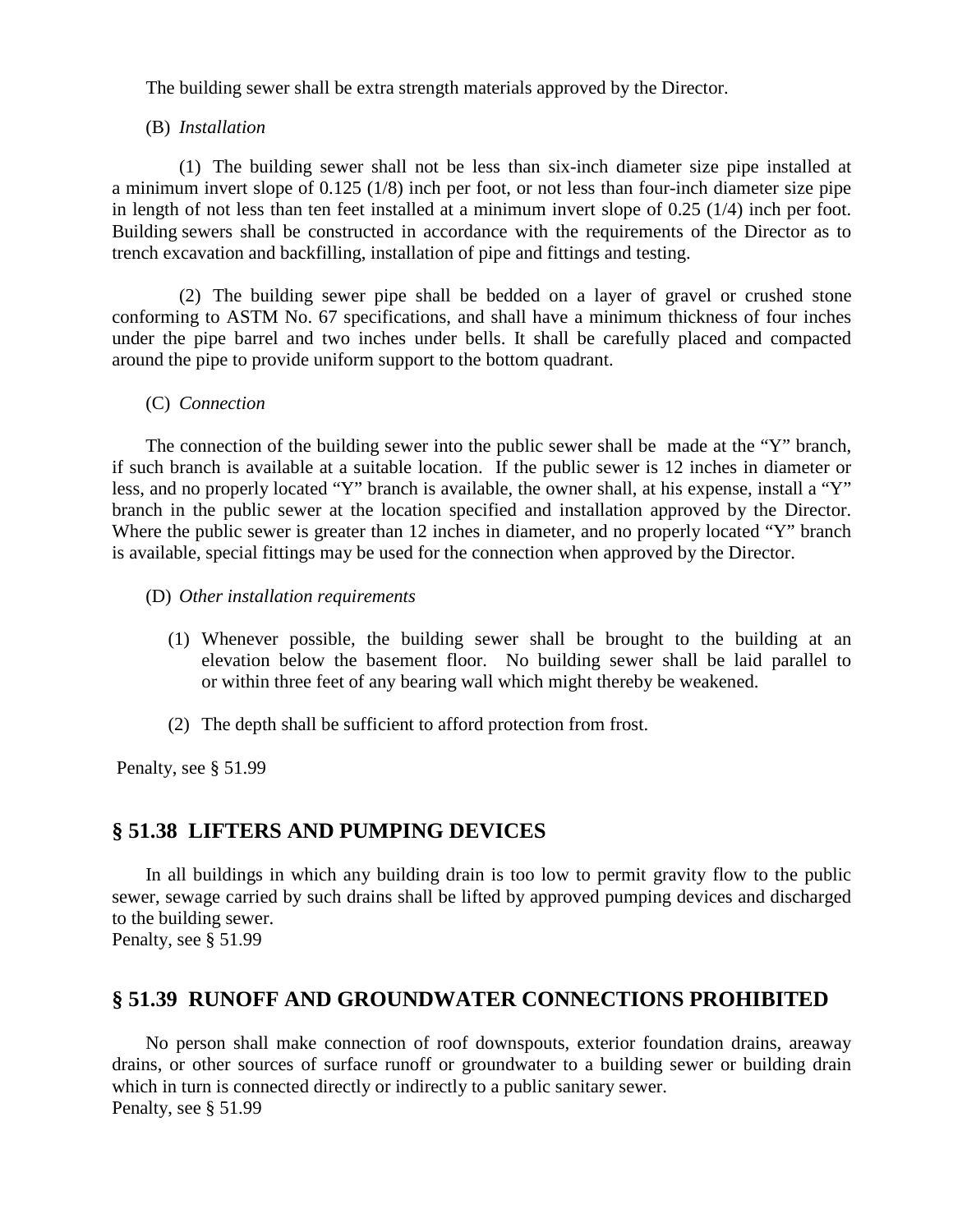## **§ 51.40 INSPECTION REQUIRED**

The applicant for the building sewer permit shall notify the Director when the building sewer is ready for inspection and connection to the public sewer. The connection shall be made under the supervision of the Director or his representative. Penalty, see § 51.99

## **§ 51.41 EXCAVATION REQUIREMENTS**

(A) *Barricades and lights.* All excavations for building sewer installation shall be adequately guarded with barricades and lights so as to protect the public from hazard.

(B) *Restoration.* Streets, sidewalks, parkways, and other property disturbed in the course of the work shall be restored in a manner satisfactory to the Village.

(C) *Notification of utilities.* Prior to any excavation, the plumber or sewer contractor shall notify all public and private utility companies. Penalty, see § 51.99

## *USE OF THE PUBLIC SEWERS*

## **§ 51.50 STORMWATER AND OTHER UNPOLLUTED WATER DISCHARGES**

- (A) No person shall discharge, or cause to be discharged, any stormwater, surface water, groundwater, roof runoff, subsurface drainage, uncontaminated cooling water, or unpolluted industrial process waters to any public sanitary sewer.
- (B) Stormwater runoff that is discharged to ponds, lakes or streams by means of the Village of Huntley's Municipal separate storm sewer system shall be considered as an unpolluted water discharge as regulated by the National Pollutant Discharge Elimination System (NPDES) Phase II Stormwater Discharge Program and § 51.50(C) of this Ordinance.
- (C) Illicit Discharge and Connection

#### **1. PURPOSE/INTENT**

The purpose of this Section is to provide for the health, safety, and general welfare of the citizens of the Village through the regulation of non-stormwater discharges to the stormwater drainage system to the maximum extent practicable, as required by federal and state law. This Section establishes methods for controlling the introduction of pollutants into the Village's municipal separate storm sewer system (MS4) in order to comply with requirements of the National Pollutant Discharge Elimination System (NPDES) permit program. The objectives of this Section are:

- 1) To regulate the discharge of pollutants to the municipal separate storm sewer system
- 2) To prohibit illicit connections and discharges to the municipal separate storm sewer system
- 3) To establish legal authority to carry out all inspection, surveillance and monitoring procedures necessary to ensure compliance with this Section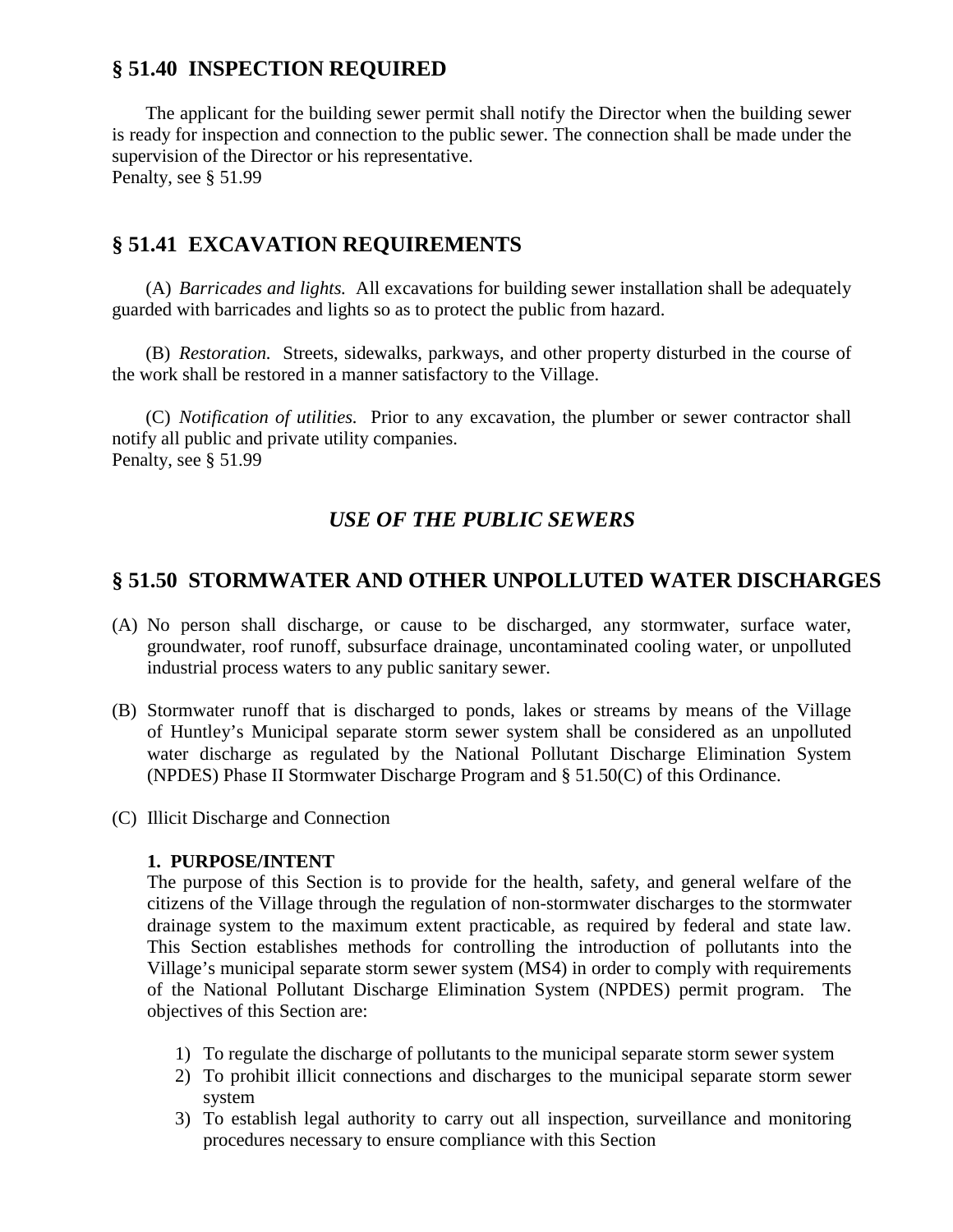### **2. DISCHARGE PROHIBITIONS**

I. Prohibition of Illegal Discharges.

No person shall discharge or cause to be discharged into the stormwater drainage system or waters or the United States any materials, pollutants, or waters containing any pollutants that cause or contribute to a violation of applicable water quality standards.

The commencement, conduct, or continuance of any illegal discharge to the stormwater drainage system is prohibited except as described as follows:

- (a) The following discharges are exempt from discharge prohibitions established by this Section: water line flushing, fire hydrant flushing, discharges from potable water sources, landscape irrigation, lawn watering, rising groundwater, groundwater infiltration, uncontaminated pumped groundwater, diverted stream flows, natural riparian habitat and wetland flows, springs, storm sewer cleaning water, street wash water from streets where spills or leaks of pollutants or toxic or hazardous materials has not occurred (unless the pollutants or toxic or hazardous materials have been removed), foundation drains, footing drains, crawl space pumps, air conditioning condensation, non-commercial vehicle washing, routine external building washing that does not use detergents, dechlorinated swimming pool discharges (discharges must contain less than one part per million chlorine), fire fighting activities, and any other water source not containing pollutants or toxic or hazardous materials.
- (b) Discharges specified in writing by the authorized enforcement agency as being necessary to protect public health and safety.
- (c) Dye testing is an allowable discharge, but requires a verbal notification to the authorized enforcement agency prior to the time of the test.
- (d) The prohibition shall not apply to any non-stormwater discharge permitted under an NPDES permit, waiver, or waste discharge order issued to the discharger and administered under the authority of the United States Environmental Protection Agency, provided that the discharger is in full compliance with all requirements of the permit, waiver, or order and all other applicable laws and regulations, and provided that written approval has been granted by the authorized enforcement agency for the discharge to the stormwater drainage system.
- II. Prohibition of Illicit Connections

The construction, use, maintenance, or continued existence of illicit connections to the stormwater drainage system is prohibited. This prohibition expressly includes, without limitation, illicit connections made in the past, regardless of whether the connection was permissible under law or practices applicable or prevailing at the time of connection. A person is considered to be in violation of this Section if the person connects a line conveying sewage or any other non-stormwater discharge to the MS4, or allows such a connection to continue.

#### **3. SUSPENSION OF MS4 ACCESS**

I. Suspension Due to Illicit Discharges in Emergency Situations

The Village may, without prior notice, suspend MS4 discharge access to a person when such suspension is necessary to stop an actual or threatened discharge which presents or may present imminent and substantial danger to the environment, to the health or welfare of persons, to the MS4, or to waters of the United States. If the violator fails to comply with a suspension order issued in an emergency, the authorized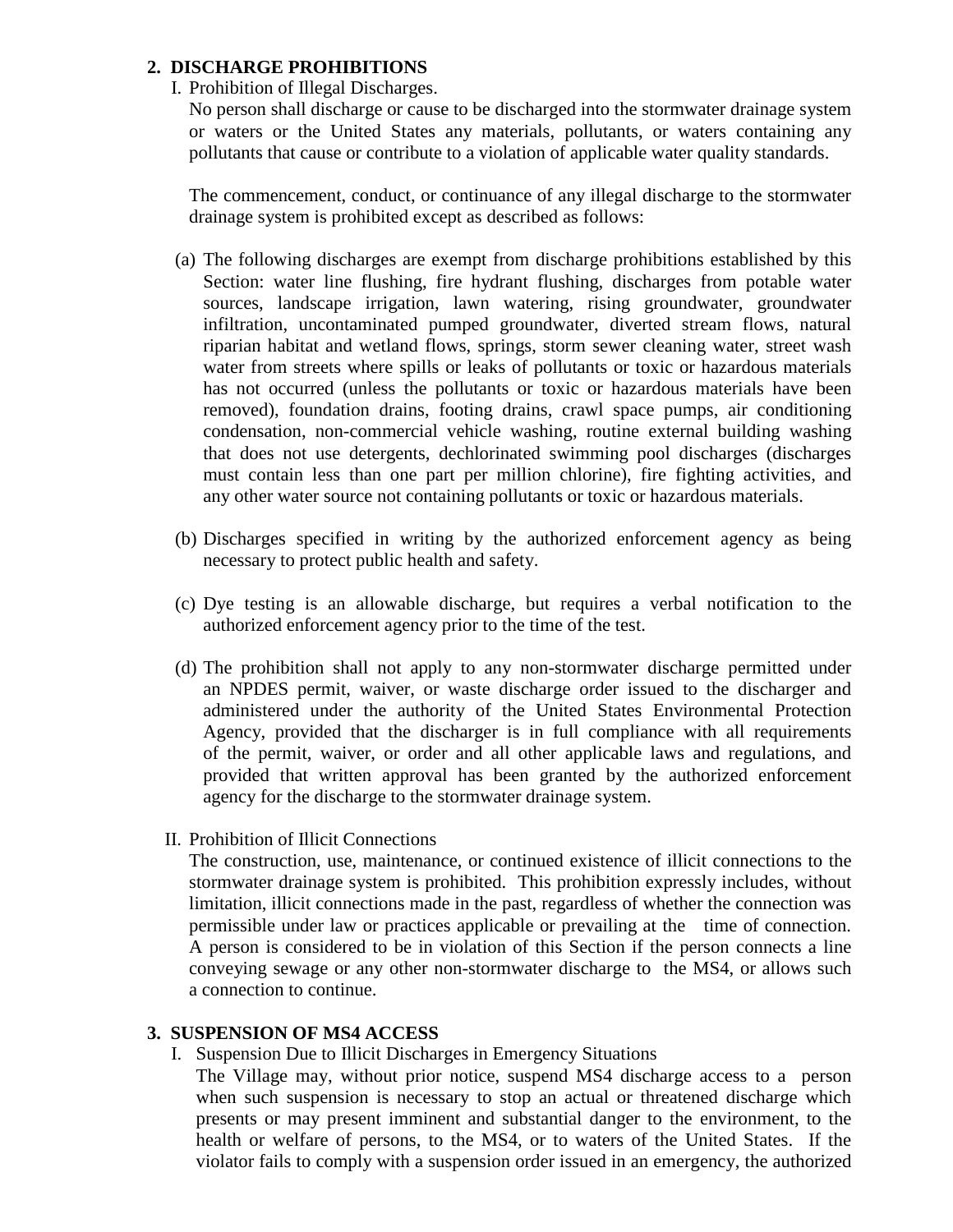enforcement agency may take such steps as deemed necessary to prevent or minimize damage to the MS4 or waters of the United States and to minimize danger to persons.

II. Suspension Due to the Detection of Illicit Discharge

Any person discharging to the MS4 in violation of this Section may have their MS4 access terminated if such termination would abate or reduce an illicit discharge. The authorized enforcement agency will notify a violator, in writing, of the proposed termination of its MS4 access. The violator may petition the authorized enforcement agency for a reconsideration and hearing.

A person violates this Section if the person reinstates MS4 access to premises terminated pursuant to this Section, without the prior written approval of the authorized enforcement agency.

#### **4. INDUSTRIAL OR CONSTRUCTION ACTIVITY DISCHARGES**

Any person subject to an NPDES Construction Site Activities Permit or NPDES Industrial Activities Permit shall comply with all provisions of such permit. Said person shall submit to the Village a copy of the Notice of Intent (NOI) that was provided to the Illinois Environmental Protection Agency (IEPA). Additional proof of compliance with an NPDES Construction Site Activities Permit or NPDES Industrial Activities Permit may be required, in a form acceptable to the Village, prior to the allowing of discharges to the MS4.

#### **5. MONITORING OF DISCHARGES**

- (a) The authorized enforcement agency shall be permitted to enter and inspect premises subject to regulation under this Section as often as may be necessary to determine compliance with this Section. If a discharger has security measures in force which require proper identification and clearance before entry into its premises, the discharger shall make the necessary arrangements to allow access to representatives of the authorized enforcement agency.
- (b) Facility operators shall allow the authorized enforcement agency ready access to all parts of the premises for the purposes of inspection, sampling, examination, copying of records that must be kept under the conditions of an NPDES permit, and the performance of any additional duties as required by state and federal law.
- (c) The authorized enforcement agency shall have the right to set up on any premises such devices as are necessary in the opinion of the authorized enforcement agency to conduct monitoring and/or sampling of the premises' stormwater discharge.
- (d) The authorized enforcement agency has the right to require the discharger to install monitoring equipment as necessary. The facility's sampling and monitoring equipment shall be maintained at all times in a safe and proper operating condition by the discharger at its own expense. All devices used to measure stormwater flow and quality shall be calibrated to ensure their accuracy.
- (e) Any temporary or permanent obstruction to safe and easy access to the premises to be inspected and/or sampled shall be promptly removed by the operator at the written or oral request of the authorized enforcement agency and shall not be replaced. The costs of clearing such access shall be borne by the operator.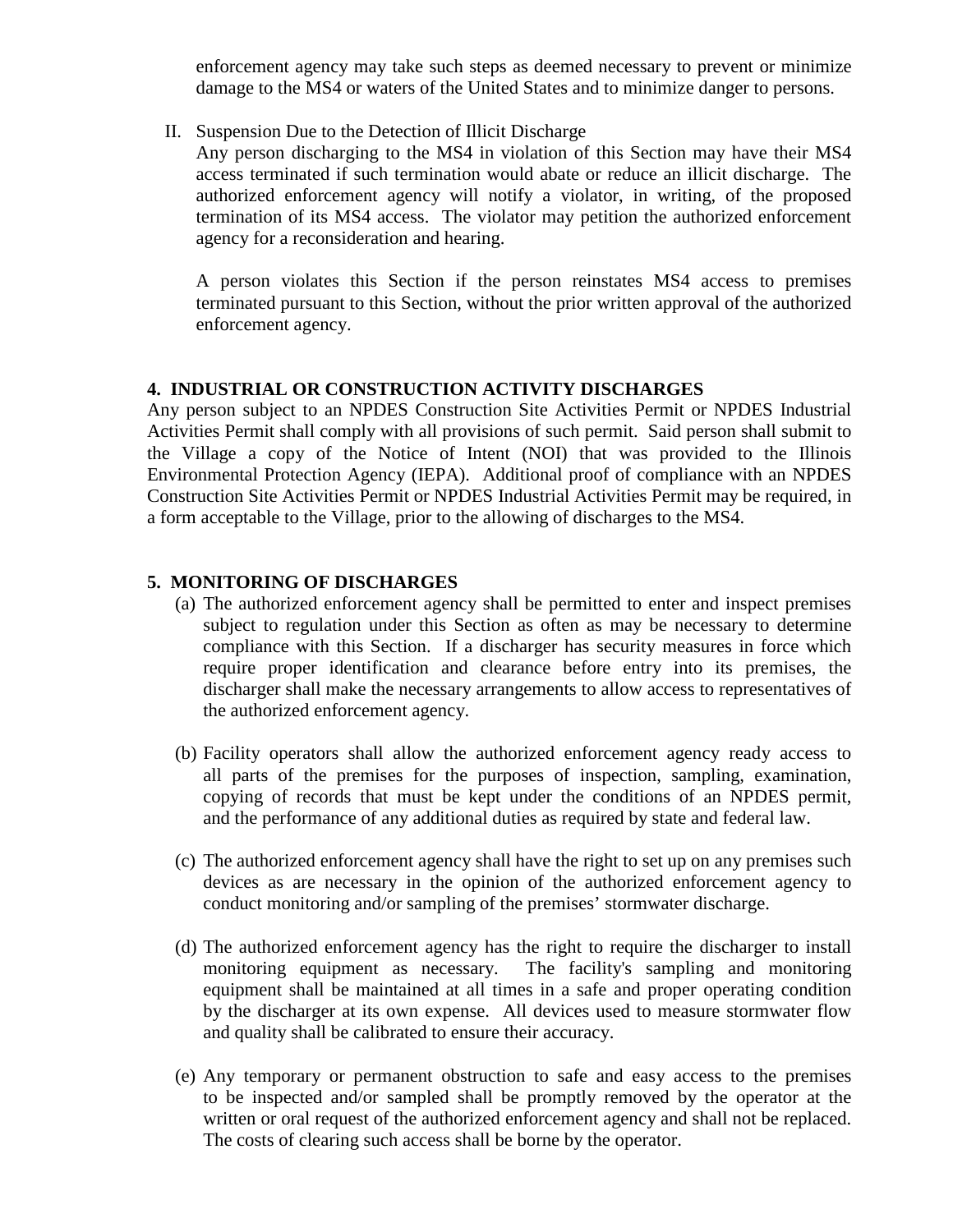- (f) Unreasonable delays in allowing the authorized enforcement agency access to a premises is a violation of this Section. A person who is the operator of a facility with an NPDES permit to discharge stormwater associated with industrial activity commits a violation of this Section if the person denies the authorized enforcement agency reasonable access to the permitted facility for the purpose of conducting any activity authorized or required by this Section.
- (g) If the authorized enforcement agency has been refused access to any part of the premises from which stormwater is discharged, and it is able to demonstrate probable cause to believe that there may be a violation of this Section, or that there is a need to inspect and/or sample as part of a routine inspection and sampling program designed to verify compliance with this Section or any order issued hereunder, or to protect the overall public health, safety, and welfare of the community, then the authorized enforcement agency may seek issuance of a search warrant from any court of competent jurisdiction.

#### **6. REQUIREMENT TO PREVENT, CONTROL, AND REDUCE STORMWATER POLLUTANTS BY THE USE OF BEST MANAGEMENT PRACTICES**

The authorized enforcement agency will adopt requirements identifying Best Management Practices for any activity, operation, or facility which may cause or contribute to pollution or contamination of stormwater, the stormwater drainage system, or waters of the United States. The owner, or operator of a commercial or industrial establishment, shall provide, at their own expense, reasonable protection from accidental discharge of prohibited materials or other wastes into the municipal stormwater drainage system or waters of the United States through the use of these structural and non-structural BMPs. Further, any person responsible for a property or premises, which is, or may be, the source of an illicit discharge, may be required to implement, at said person's expense, additional structural and non-structural BMPs to prevent the further discharge of pollutants to the municipal separate storm sewer system. Compliance with all terms and conditions of a valid NPDES permit authorizing the discharge of stormwater associated with industrial activity, to the extent practicable, shall be deemed compliance with the provisions of this section. These BMPs shall be part of a stormwater pollution prevention plan (SWPPP) as necessary for compliance with requirements of the NPDES permit.

#### **7. WATERCOURSE PROTECTION**

Every person owning property through which a watercourse passes, or such person's lessee, shall keep and maintain that part of the watercourse within the property free of trash, debris, excessive vegetation, and other obstacles that would pollute, contaminate, or significantly retard the flow of water through the watercourse. In addition, the owner or lessee shall maintain existing privately owned structures within or adjacent to a watercourse, so that such structures will not become a hazard to the use, function, or physical integrity of the watercourse.

#### **8. NOTIFICATION OF SPILLS**

Notwithstanding other requirements of law, as soon as any person responsible for a facility or operation, or any person responsible for emergency response for a facility or operation, has information regarding any known or suspected release of materials which are resulting or may result in illegal discharges or in pollutants entering stormwater, the stormwater drainage system, or waters of the United States, said person shall take all necessary steps to ensure the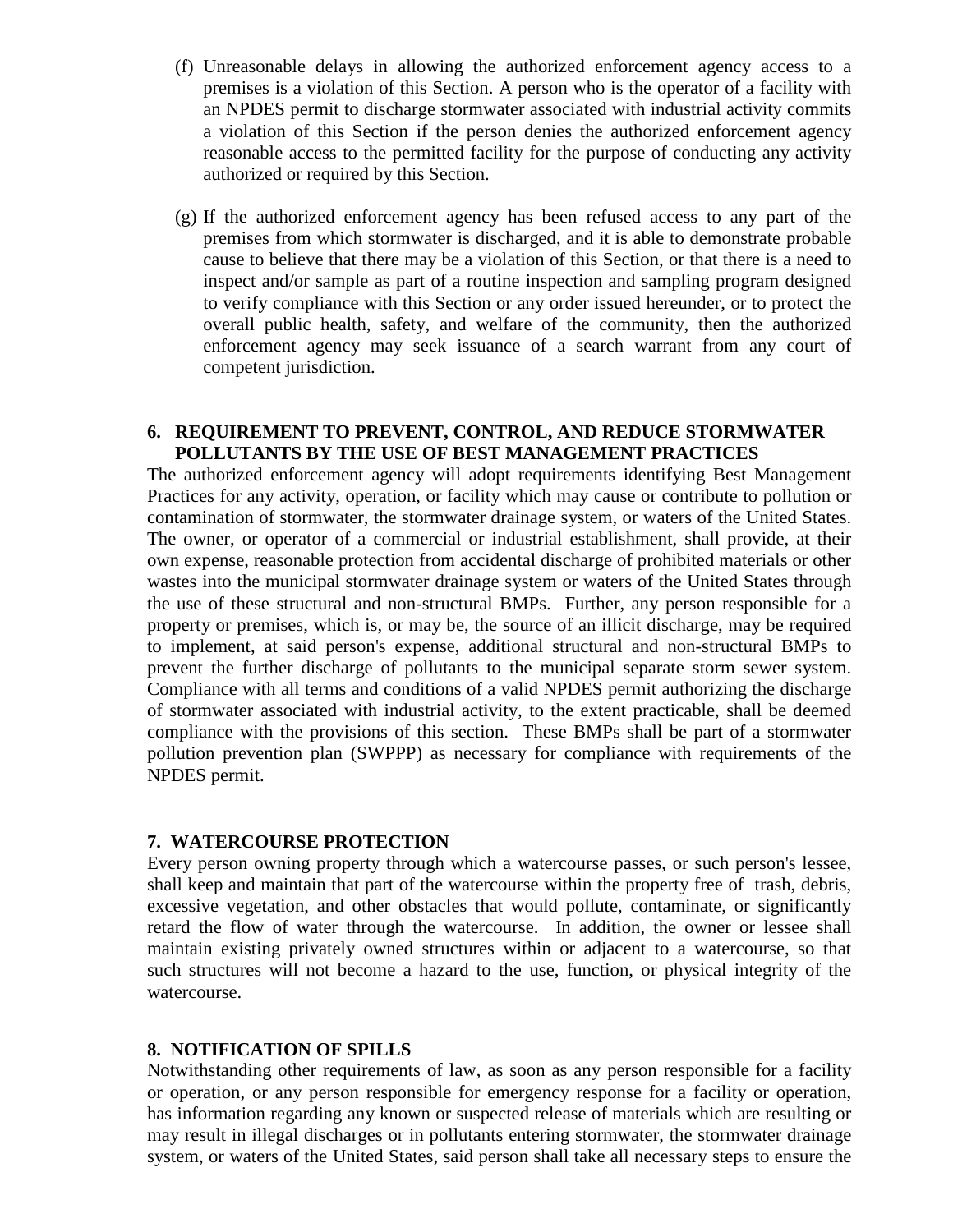discovery, containment, and cleanup of such release. In the event of such a release of hazardous materials, said person shall immediately notify emergency response agencies of the occurrence via emergency dispatch services. In the event of a release of non-hazardous materials, said person shall notify the authorized enforcement agency in person, by phone, or by facsimile no later than the next business day. Notifications in person or by phone shall be confirmed by written notice addressed and mailed to the Village within three business days of the phone call or personal notice. If the discharge of prohibited materials emanates from a commercial or industrial establishment, the owner or operator of such establishment shall also retain an on-site written record of the discharge and the actions taken to prevent its recurrence. Such records shall be retained for at least three years.

### **9. NOTICE OF VIOLATION**

Whenever the Village finds that a person has violated a prohibition or failed to meet a requirement of this Section, the authorized enforcement agency may order compliance by written Notice of Violation to the responsible person. Such notice may require, without limitation:

- a) The performance of monitoring, analyses, and reporting;
- b) The elimination of illicit connections or discharges;
- c) That violating discharges, practices, or operations shall cease and desist;
- d) The abatement or remediation of stormwater pollution or contamination hazards and the restoration of any affected property;
- e) Payment of a fine to cover administrative and remediation costs; and
- f) The implementation of source control or treatment BMPs.

If abatement of a violation and/or restoration of affected property is required, the notice shall set forth a deadline within which such remediation or restoration must be completed. Said notice shall further advise that, should the violator fail to remediate or restore within the established deadline, the work may be performed by the authorized enforcement agency and the expense thereof shall be charged to the violator.

#### **10. APPEAL OF NOTICE OF VIOLATION**

Any person receiving a Notice of Violation may appeal the determination of the authorized enforcement agency. The notice of appeal must be received within 15 days from the date of the Notice of Violation. Hearing on the appeal before a hearing officer of the Village, or other designated administrative body, shall take place within 30 days from the date of receipt of the notice of appeal. The decision of the designated hearing officer shall be final.

#### **11. ENFORCEMENT**

If the violation has not been corrected pursuant to the requirements set forth in the Notice of Violation, or, in the event of an appeal, within 30 days of the decision of the designated hearing officer, then the authorized enforcement agency reserves the right to enter upon the subject private property and to take any and all measures necessary to abate the violation and/or restore the property. It shall be unlawful for any person, owner, agent or person in possession of any premises to refuse to allow the authorized enforcement agency or designee to enter upon the premises for the purposes set forth above.

The authorized enforcement agency may extend the period for corrective action upon a showing of good cause for extension of the corrective action period.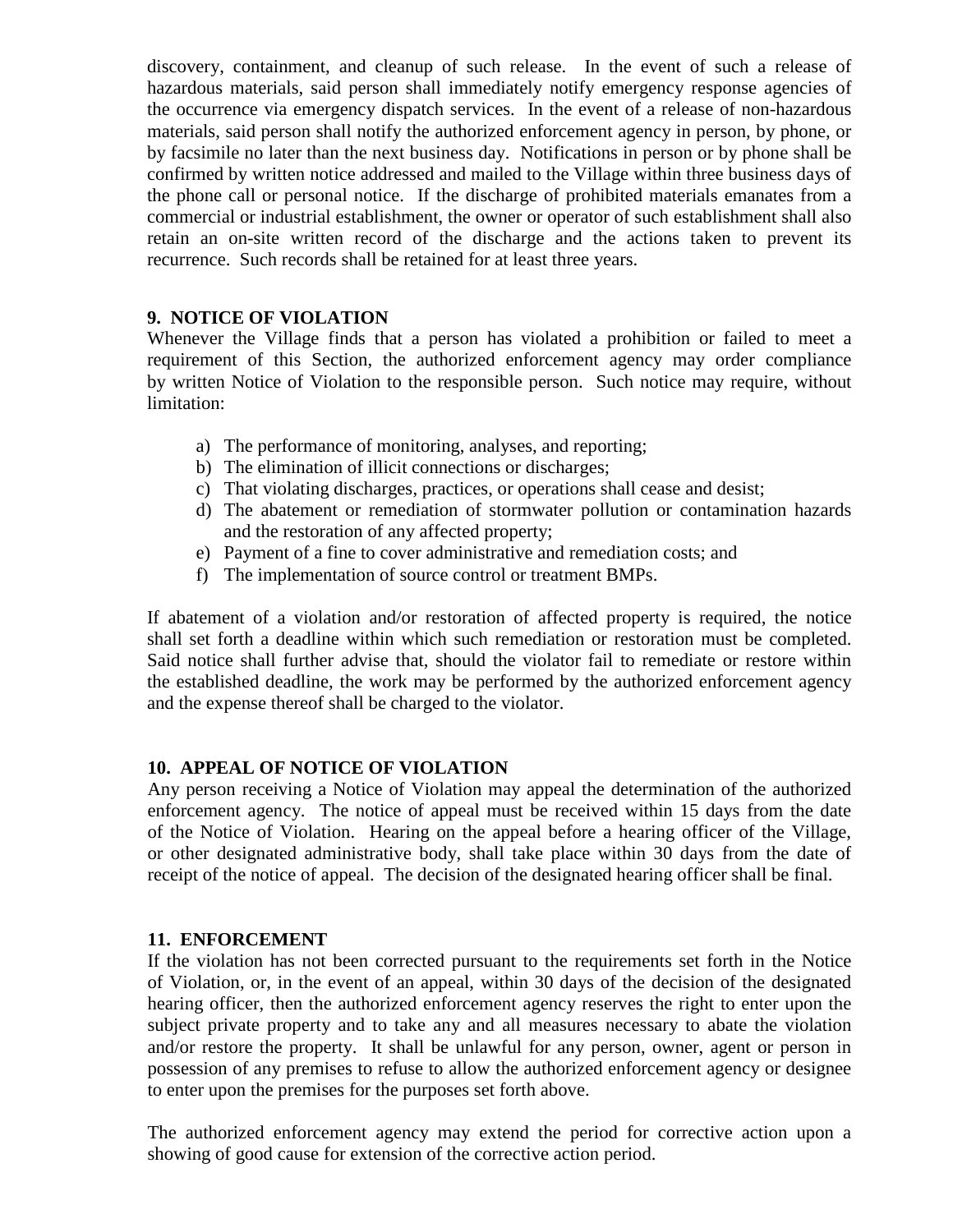### **12. COST OF ABATEMENT OF THE VIOLATION**

Within 30 days after abatement of the violation by the authorized enforcement agency, the owner of the property will be notified of the cost of abatement, including administrative costs. The property owner may file a written protest objecting to the amount of the assessment within 15 days. If the amount due is not paid within a timely manner as determined by the decision of the designated management agency or by the expiration of the time in which to file an appeal, the charges shall become a special assessment against the property and shall constitute a lien on the property for the amount of the assessment.

Any person violating any of the provisions of this Section shall become liable to the Village by reason of such violation. The liability shall be paid in not more than 12 equal monthly payments. Interest at the rate of prime plus 2 percent per annum shall be assessed on the balance beginning on the 1st day following discovery of the violation.

#### **13. INJUNCTIVE RELIEF**

It shall be unlawful for any person to violate any provision or fail to comply with any of the requirements of this Section. If a person has violated or continues to violate the provisions of this Section, the authorized enforcement agency may petition for a preliminary or permanent injunction restraining the person from activities which would create further violations or compelling the person to perform abatement or remediation of the violation.

### **14. COMPENSATORY ACTION**

In lieu of enforcement proceedings, penalties, and remedies authorized by this Section, the authorized enforcement agency may impose upon a violator alternative compensatory actions including, but not limited to, storm drain stenciling, attendance at compliance workshops and cleanup activities.

#### **15. VIOLATIONS DEEMED A PUBLIC NUISANCE**

In addition to the enforcement processes and penalties provided, any condition caused or permitted to exist in violation of any of the provisions of this Section is a threat to public health, safety, and welfare, and is declared and deemed a nuisance, and may be summarily abated or restored at the violator's expense, and/or a civil action to abate, enjoin, or otherwise compel the cessation of such nuisance may be taken.

#### **16. CRIMINAL PROSECUTION**

Any person that has violated or continues to violate this Section shall be liable to criminal prosecution to the fullest extent of the law, and shall be subject to a criminal penalty of not less than \$50.00 and not more than \$500.00 per violation per day.

Each violation and each day upon which an individual violation occurs shall constitute a separate offense.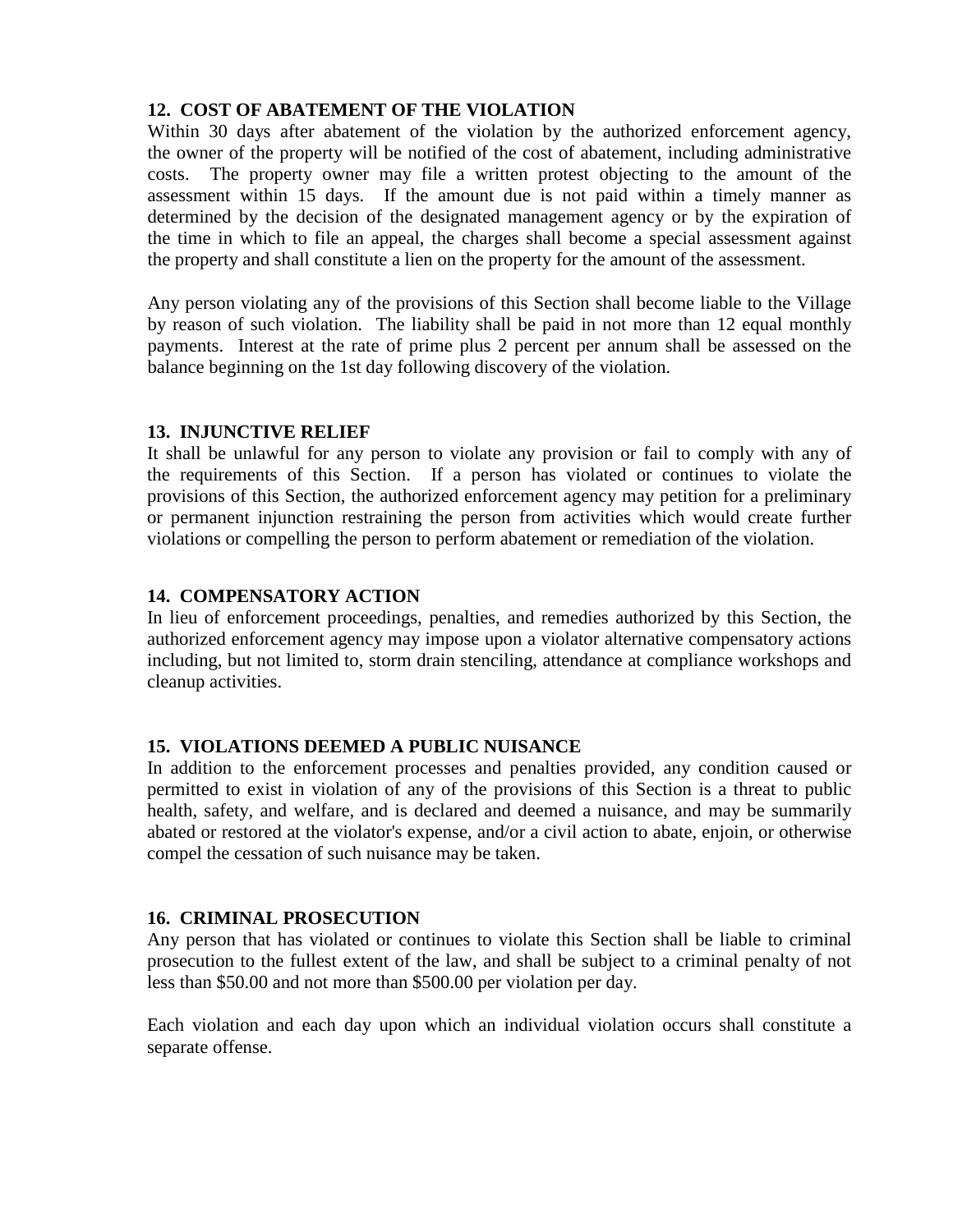#### **17. REMEDIES NOT EXCLUSIVE**

The remedies listed in this Section are not exclusive of any other remedies available under any applicable federal, state or local law and it is within the discretion of the authorized enforcement agency to seek cumulative remedies.

The authorized enforcement agency may recover all attorney's fees court costs and other expenses associated with enforcement of this Section, including sampling and monitoring expenses.

Penalty, see § 51.99

# **§ 51.52 GENERAL PRE-TREATMENT REGULATIONS**

### **Section I - GENERAL PROVISIONS**

**A. Purpose and Policy.** These regulations set forth uniform requirements for Users of the Publicly Owned Treatment Works (POTW) for the Village of Huntley. The objectives of these regulations are:

A. To prevent the introduction of pollutants into the Publicly Owned Treatment Works that will interfere with its operation;

B. To prevent the introduction of pollutants into the Publicly Owned Treatment Works that will pass through the Publicly Owned Treatment Works, inadequately treated, into receiving waters, or otherwise be incompatible with the Publicly Owned Treatment Works;

C. To protect both Publicly Owned Treatment Works personnel who may be affected by wastewater and sludge in the course of their employment and the general public;

D. To promote reuse and recycling of industrial wastewater and sludge from the Publicly Owned Treatment Works;

E. To enable the Village to comply with its National Pollutant Discharge Elimination System permit conditions, sludge use and disposal requirements, and any other Federal or State laws to which the Publicly Owned Treatment Works is subject.

**B. Administration.** Except as otherwise provided herein, the Director of Public Works shall administer, implement, and enforce the provisions of these regulations. Any powers granted to or duties imposed upon the Director may be delegated by the Director to a duly authorized Village employee or professional consultant retained by the Village for said purpose.

**C. Abbreviations.** The following abbreviations, when used in these regulations, shall have the designated meanings:

- BOD Biochemical Oxygen Demand
- BMP Best Management Practice
- BMR Baseline Monitoring Report
- CFR Code of Federal Regulations
- CIU Categorical Industrial User
- COD Chemical Oxygen Demand
- EPA U.S. Environmental Protection Agency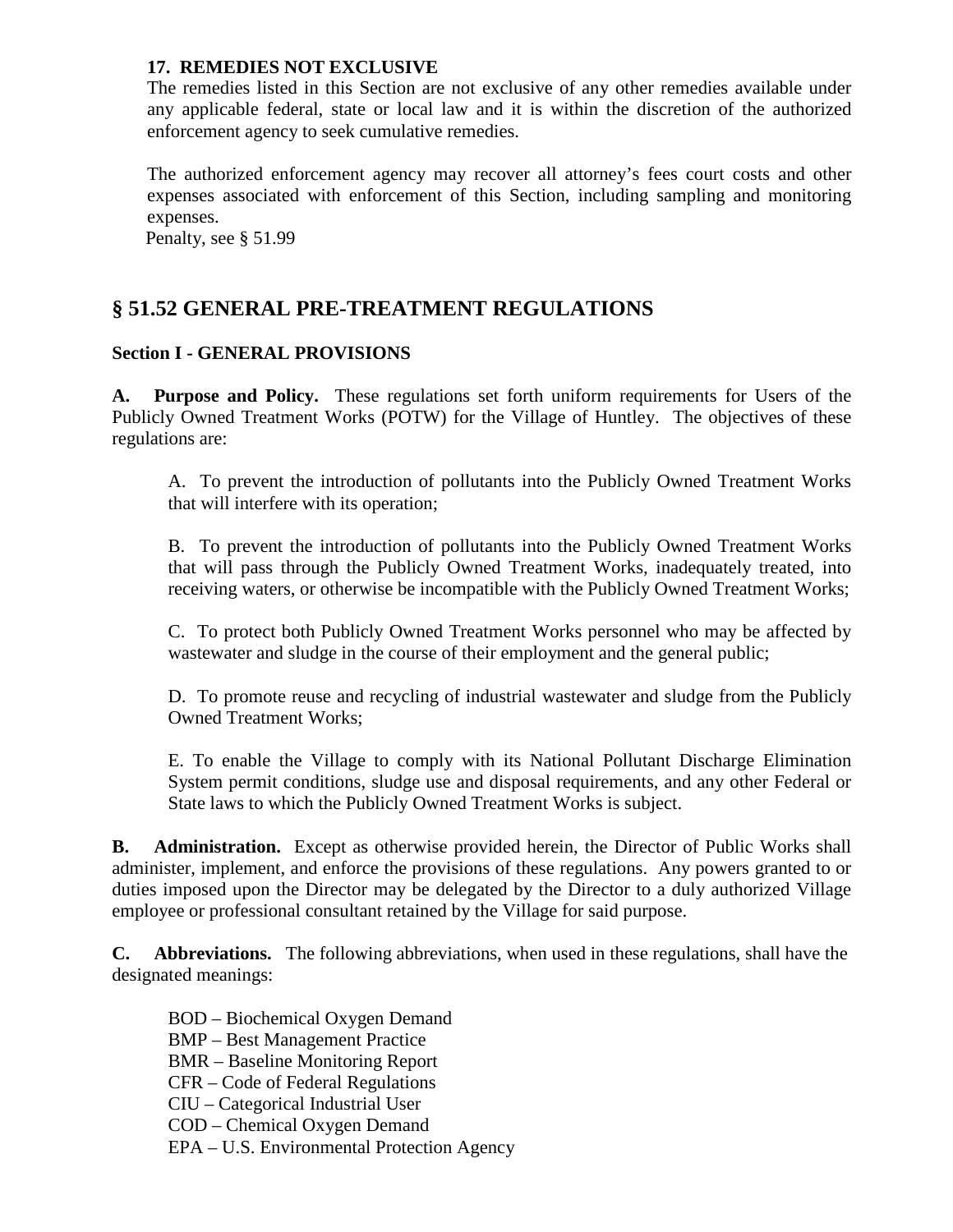gpd – gallons per day IU – Industrial User mg/l – milligrams per liter NPDES – National Pollutant Discharge Elimination System NSCIU – Non-Significant Categorical Industrial User POTW – Publicly Owned Treatment Works RCRA – Resource Conservation and Recovery Act SIU – Significant Industrial User SNC – Significant Noncompliance TSS – Total Suspended Solids U.S.C. – United States Code

**D. Definitions.** Unless a provision explicitly states otherwise, the following terms and phrases, as used in these regulations, shall have the meanings hereinafter designated.

A. Act or "the Act." The Federal Water Pollution Control Act, also known as the Clean Water Act, as amended, 33 U.S.C. section 1251 et seq., as currently in effect, and specifically including any amendments, modifications, or additions thereto after the effective date of these regulations. Reference to any specific section or provision of the Act shall mean any such section or provision as newly designated, re-numbered, or otherwise included in any such amendment, modification, or addition.

B. Approval Authority**.** The Illinois Environmental Protection Agency.

C. Authorized or Duly Authorized Representative of the User.

(1) For any private entity:

(a) The officer, member, general partner, manager or director in charge of a principal business function, or any other person who performs similar policy or decision-making functions for the entity, including a manager of one or more manufacturing, production, or operating facilities, provided the manager is authorized to make management decisions that govern the operation of the regulated facility including having the duty of making major capital investment recommendations, and initiating and directing other comprehensive measures, to assure long-term compliance with environmental laws and regulations; can ensure that the necessary systems are established or actions taken to gather complete and accurate information for permit requirements; and where authority to sign documents has been duly assigned or delegated to the manager in accordance.

(2) For a proprietorship: The proprietor.

(3) If the User is a Federal, State, or local governmental facility: a director or the highest official appointed or designated to oversee the operation and performance of the activities of the governmental facility, or his designee.

(4) The individuals described in paragraphs 1 through 3 above may designate a Duly Authorized Representative if the authorization is in writing, the authorization specifies the individual or position responsible for the overall operation of the facility from which the discharge originates or having overall responsibility for environmental matters for the company, and the written authorization is submitted to the Village.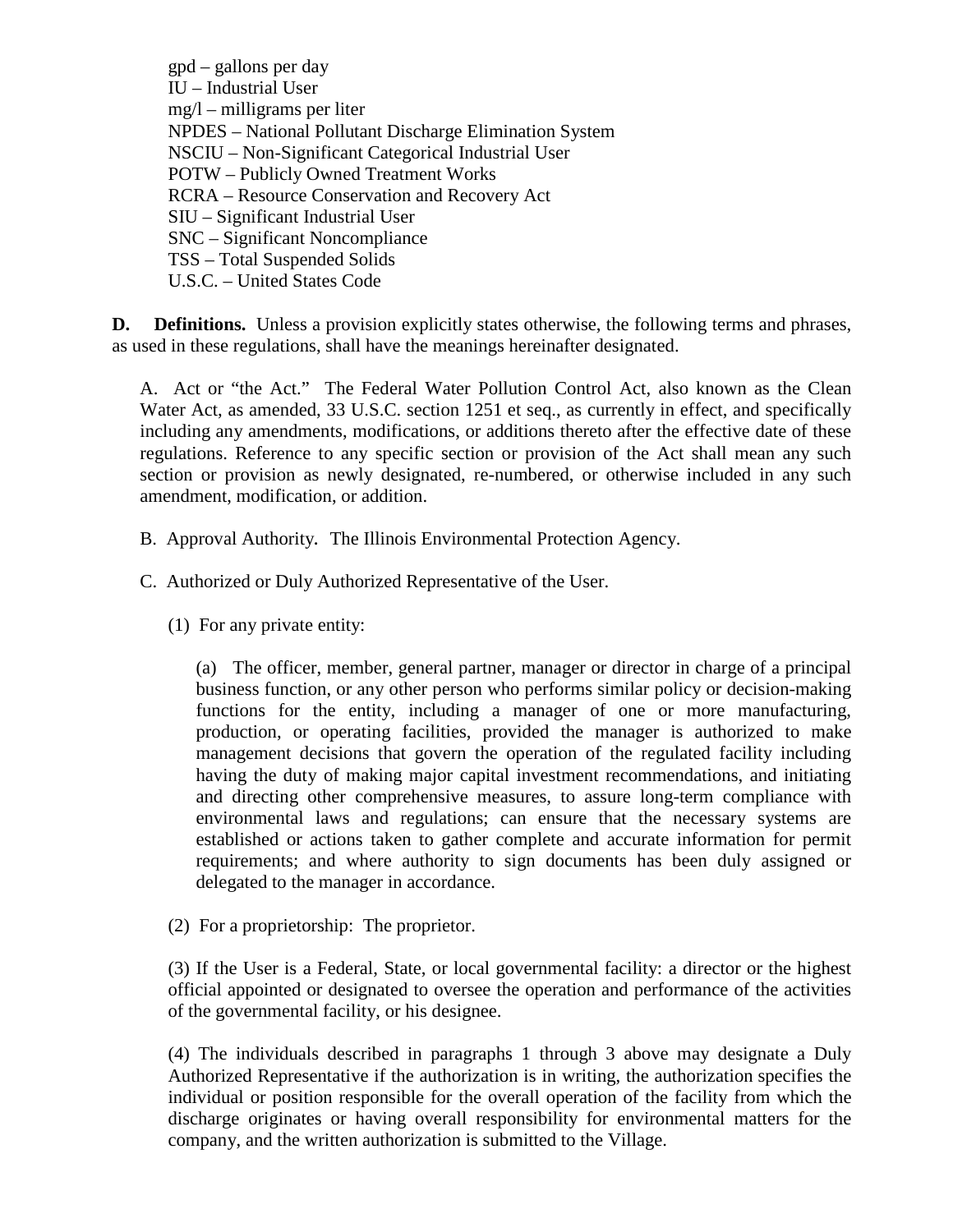D. Biochemical Oxygen Demand or BOD. The quantity of oxygen utilized in the biochemical oxidation of organic matter under standard laboratory procedures for five (5) days at 20 degrees centigrade, usually expressed as a concentration (e.g., mg/l).

E. Best Management Practices or BMPs means schedules of activities, prohibitions of practices, maintenance procedures, and other management practices to implement the prohibitions listed in Section 8-4-2 (A). BMPs include treatment requirements, operating procedures, and practices to control plant site runoff, spillage or leaks, sludge or waste disposal, or drainage from raw materials storage.

F. Bypass. Bypass means the intentional diversion of wastestreams from any portion of a User's treatment facility.

F. Categorical Pre-Treatment Standard or Categorical Standard. Any regulation containing pollutant discharge limits promulgated by EPA in accordance with sections 307(b) and (c) of the Act (33 U.S.C. section 1317) that apply to a specific category of Users and that appear in 40 CFR Chapter I, Subchapter N, Parts 405-471.

G. Categorical Industrial User. An Industrial User subject to a Categorical Pre-Treatment Standard or Categorical Standard.

H. Chemical Oxygen Demand or COD. A measure of the oxygen required to oxidize all compounds, both organic and inorganic, in water.

I. Control Authority. The Village of Huntley.

J. Daily Maximum. The arithmetic average of all effluent samples for a pollutant collected during a calendar day.

K. Daily Maximum Limit. The maximum allowable discharge limit of a pollutant during a calendar day. Where Daily Maximum Limits are expressed in units of mass, the daily discharge is the total mass discharged over the course of the day. Where Daily Maximum Limits are expressed in terms of a concentration, the daily discharge is the arithmetic average measurement of the pollutant concentration derived from all measurements taken that day.

L. Environmental Protection Agency or EPA. The U.S. Environmental Protection Agency or, where appropriate, the Regional Water Management Division Director, the Regional Administrator, or other duly authorized official of said agency.

K. Existing Source. Any source of discharge that is not a "New Source."

L. Grab Sample. A sample that is taken from a wastestream without regard to the flow in the wastestream and over a period of time not to exceed fifteen (15) minutes.

M. Hazardous Waste. Hazardous Waste means any waste so defined by the Act.

N. Indirect Discharge. The introduction of pollutants into the POTW from any non-domestic source. Sometimes also referred to herein as "discharge."

O. Industrial User. A source of indirect discharge. Sometimes also referred to herein as a "User."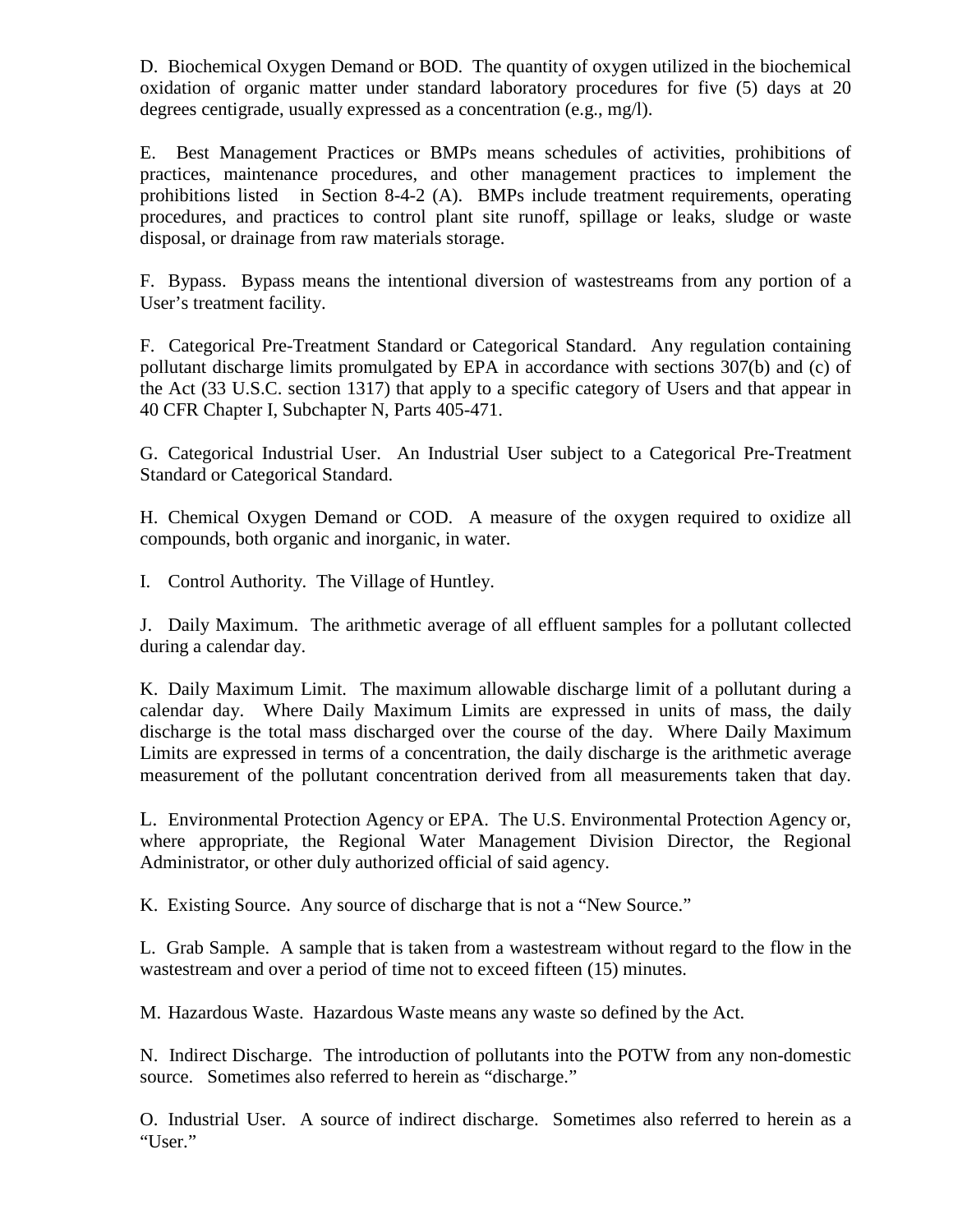P. Instantaneous Limit. The maximum concentration of a pollutant allowed to be discharged at any time, determined from the analysis of any discrete or composited sample collected, independent of the industrial flow rate and the duration of the sampling event.

Q. Interference. A discharge that, alone or in conjunction with a discharge or discharges from other sources, inhibits or disrupts the POTW, its treatment processes or operations or its sludge processes, use or disposal; and therefore, is a cause of a violation of the Village's NPDES permit or of the prevention of sewage sludge use or disposal in compliance with any of the following statutory/regulatory provisions or permits issued thereunder, or any more stringent State or local regulations: section 405 of the Act; the Solid Waste Disposal Act, including Title II commonly referred to as the Resource Conservation and Recovery Act (RCRA); any State regulations contained in any State sludge management plan prepared pursuant to Subtitle D of the Solid Waste Disposal Act; the Clean Air Act; the Toxic Substances Control Act; and the Marine Protection, Research, and Sanctuaries Act.

R. Local Limit. Specific discharge limits developed and enforced by the Village upon industrial or commercial facilities to implement the general and specific discharge prohibitions listed in 40 CFR 403.5(a)(1) and (b).

S. Medical Waste. Isolation wastes, infectious agents, human blood and blood products, pathological wastes, sharps, body parts, contaminated bedding, surgical wastes, potentially contaminated laboratory wastes, and dialysis wastes.

T. Monthly Average. The sum of all "daily discharges" measured during a calendar month divided by the number of "daily discharges" measured during that month.

U. Monthly Average Limit. The highest allowable average of "daily discharges" over a calendar month, calculated as the sum of all "daily discharges" measured during a calendar month divided by the number of "daily discharges" measured during that month.

V. New Source.

(1) Any building, structure, facility, or installation from which there is (or may be) a discharge of pollutants, the construction of which commences after the publication of proposed Pre-Treatment Standards that will be applicable to such source if such Standards are thereafter promulgated in accordance with that section, provided that:

(a) The building, structure, facility, or installation is constructed at a site at which no other source is located; or

(b) The building, structure, facility, or installation totally replaces the process or production equipment that causes the discharge of pollutants at an Existing Source; or

(c) The production or wastewater-generating processes of the building, structure, facility, or installation are substantially independent of an Existing Source at the same site. In determining whether these are substantially independent, factors such as the extent to which the new facility is integrated with the existing plant, and the extent to which the new facility is engaged in the same general type of activity as the Existing Source, should be considered.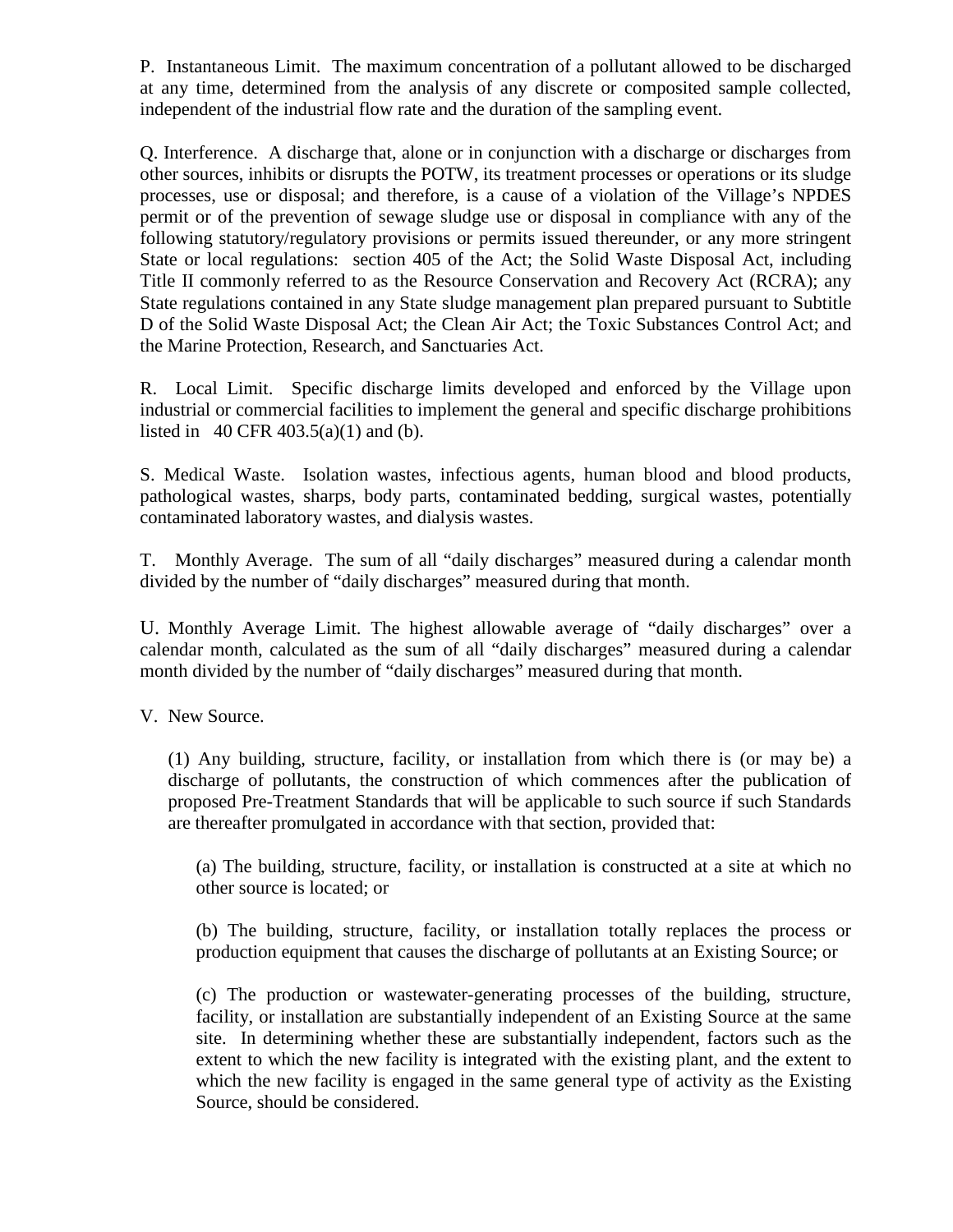(2) Construction on a site at which an Existing Source is located which results in a modification of an Existing Source, if the construction does not create a new building, structure, facility, or installation meeting the criteria of Section  $(1)(b)$  or  $(c)$  above but otherwise alters, replaces, or adds to existing process or production equipment.

(3) Construction of a New Source as defined under this paragraph has commenced if the owner or operator has:

(a) Begun, or caused to begin, as part of a continuous onsite construction program

(i) any placement, assembly, or installation of facilities or equipment; or

(ii) significant site preparation work including clearing, excavation, or removal of existing buildings, structures, or facilities which is necessary for the placement, assembly, or installation of new source facilities or equipment; or

(b) Entered into a binding contractual obligation for the purchase of facilities or equipment which are intended to be used in its operation within a reasonable time. Options to purchase or contracts which can be terminated or modified without substantial loss, and contracts for feasibility, engineering, and design studies do not constitute a contractual obligation under this paragraph.

W. Non-contact Cooling Water. Water used for cooling that does not come into direct contact with any raw material, intermediate product, waste product, or finished product.

X. Pass Through. A discharge which exits the POTW into waters of the United States in quantities or concentrations which, alone or in conjunction with a discharge or discharges from other sources, is a cause of a violation of any requirement of the Village's NPDES permit, including an increase in the magnitude or duration of a violation.

Y. Person. Any individual, partnership, co-partnership, firm, company, corporation, association, joint stock company, trust, estate, governmental entity, or any other legal entity; or their legal representatives, agents, or assigns. This definition includes all Federal, State, and local governmental entities.

Z. pH. A measure of the acidity or alkalinity of a solution, expressed in standard units.

AA. Pollutant. Dredged spoil, solid waste, incinerator residue, filter backwash, sewage, garbage, sewage sludge, munitions, Medical Wastes, chemical wastes, biological materials, radioactive materials, heat, wrecked or discarded equipment, rock, sand, cellar dirt, municipal, agricultural and industrial wastes, and certain characteristics of wastewater (e.g., pH, temperature, TSS, turbidity, color, BOD, COD, toxicity, or odor).

BB. Pre-Treatment. The reduction of the amount of pollutants, the elimination of pollutants, or the alteration of the nature of pollutant properties in wastewater prior to, or in lieu of, introducing such pollutants into the POTW. This reduction or alteration can be obtained by physical, chemical, or biological processes; by process changes; or by other means, except by diluting the concentration of the pollutants unless allowed by an applicable Pre-Treatment Standard.

CC. Pre-Treatment Requirements. Any substantive or procedural requirement related to Pre-Treatment imposed on a User, other than a Pre-Treatment Standard.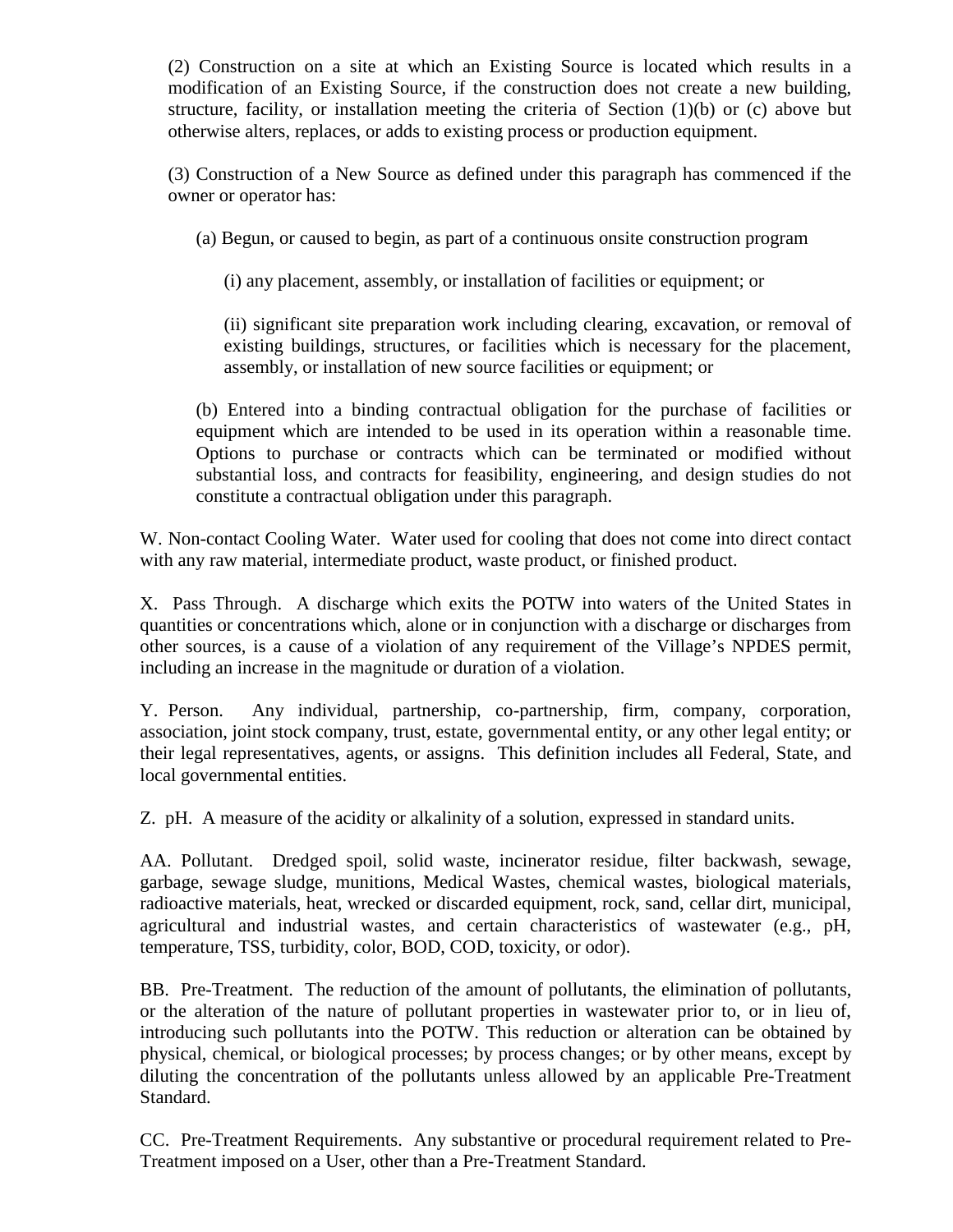DD. Pre-Treatment Standards or Standards. Pre-Treatment Standards shall mean prohibited discharge standards, Categorical Pre-Treatment Standards, and Local Limits.

EE. Prohibited Discharge Standards or Prohibited Discharges. Absolute prohibitions against the discharge of certain substances; these prohibitions appear in Section II.  $(A)(2)$  of these regulations.

FF. POTW. A Publicly Owned Treatment Works or POTW is a treatment works, as defined by section 212 of the Act (33 U.S.C. section 1292), which is owned by a municipality such as the Village. This definition includes any devices or systems used in the collection, storage, treatment, recycling, and reclamation of sewage or industrial wastes of a liquid nature and any conveyances, which convey wastewater to a treatment plant.

GG. Septic Tank Waste. Any sewage from holding tanks such as vessels, chemical toilets, campers, trailers, and septic tanks.

HH. Sewage. Human excrement and gray water (household showers, dishwashing operations, etc.

II. Significant Industrial User (SIU).

Except as provided in paragraphs (3) and (4) of this Section, a Significant Industrial User is:

(1) An Industrial User subject to Categorical Pre-Treatment Standards; or

(2) An Industrial User that:

(a) Discharges an average of twenty-five thousand (25,000) gpd or more of process wastewater to the POTW (excluding sanitary, non-contact cooling and boiler blowdown wastewater);

(b) Contributes a process wastestream which makes up five (5) percent or more of the average dry weather hydraulic or organic capacity of the POTW treatment plant; or

(c) Is designated as such by the Village on the basis that it has a reasonable potential for adversely affecting the POTW's operation or for violating any Pre-Treatment Standard or Requirement.

(3) The Village may determine that an Industrial User subject to Categorical Pre-Treatment Standards is a Non-Significant Categorical Industrial User rather than a Significant Industrial User on a finding that the Industrial User never discharges more than 100 gallons per day (gpd) of total categorical wastewater (excluding sanitary, non-contact cooling and boiler blow-down wastewater, unless specifically included in the Pre-Treatment Standard) and the following conditions are met:

(a) The Industrial User, prior to the Village's finding, has consistently complied with all applicable Categorical Pre-Treatment Standards and Requirements;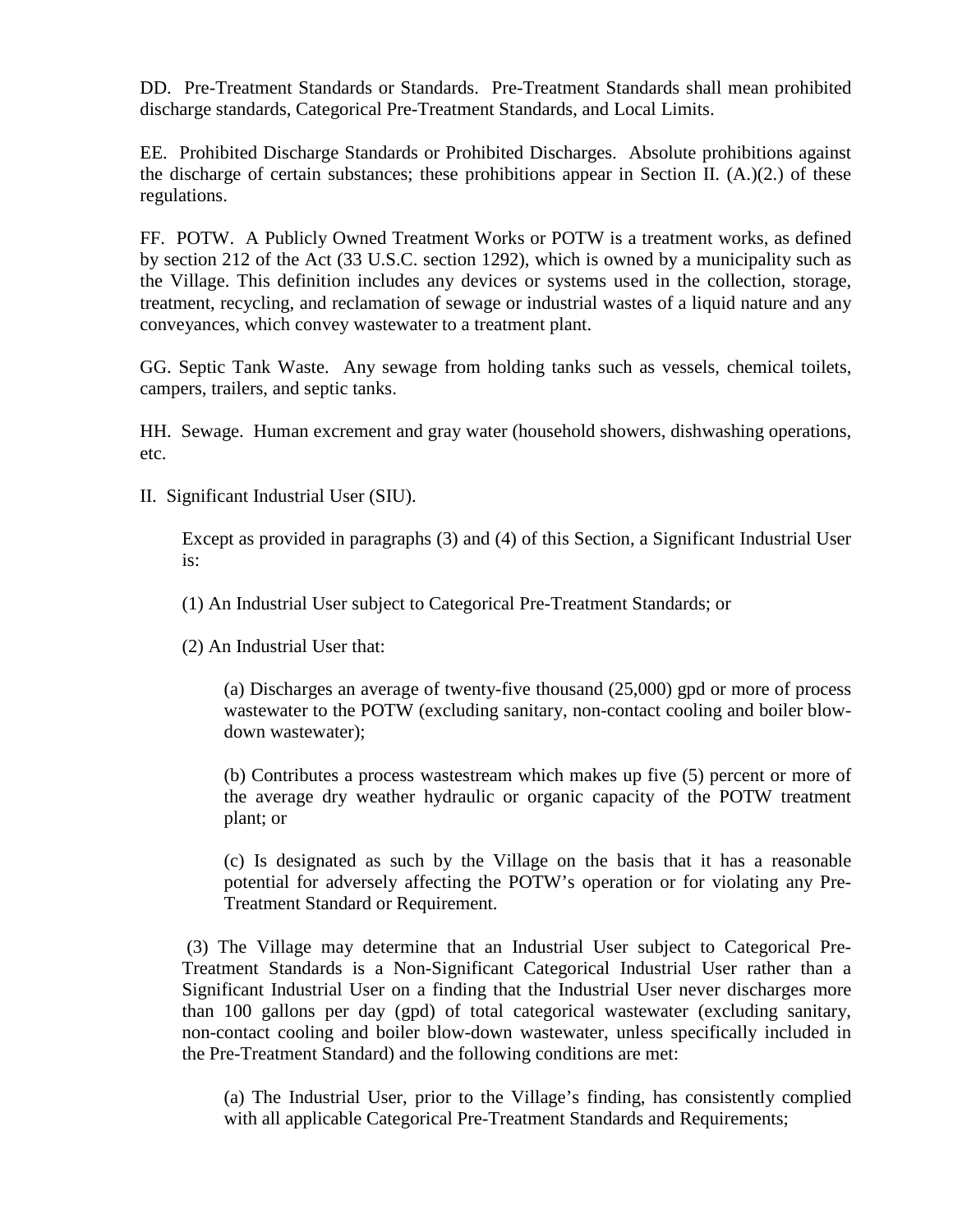(b) The Industrial User annually submits the certified report(s) required by this Article, together with any additional information necessary to support the report(s); and

(c) The Industrial User never discharges any untreated concentrated wastewater.

(4) Upon a finding that a User meeting the criteria in Subsection (2) of this definition has no reasonable potential for adversely affecting the POTW's operation or for violating any Pre-Treatment Standard or Requirement, the Village may at any time, on its own initiative or in response to a petition received from such User, and in accordance with procedures in 40 CFR 403.8(f)(6), determine that such User should not be considered a Significant Industrial User.

JJ. Slug Load or Slug Discharge. Any discharge at a flow rate or concentration, which could cause a violation of the prohibited discharge standards in Section 2.1 of these regulations. A Slug Discharge is any Discharge of a non-routine, episodic nature, including but not limited to an accidental spill or a non-customary batch Discharge, which has a reasonable potential to cause Interference or Pass Through, or in any other way violate the POTW's regulations, Local Limits or Permit conditions.

KK. Storm Water. Any flow occurring during or following any form of natural precipitation, and resulting from such precipitation, including snowmelt.

LL. Director. The Director of Public Works for the Village of Huntley. The person designated by the Village to supervise the operation of the POTW, and who is charged with certain duties and responsibilities by these regulations**.** The term also means a Duly Authorized Representative of the Director.

MM. Total Suspended Solids or Suspended Solids. The total suspended matter that floats on the surface of, or is suspended in, water, wastewater, or other liquid, and that is removable by laboratory filtering.

NN. User. See "Industrial User," above.

OO. Village. The Village of Huntley, Kane and McHenry Counties, Illinois.

PP. Wastewater. Liquid and water-carried industrial wastes and sewage from residential dwellings, commercial buildings, industrial and manufacturing facilities, and institutions, whether treated or untreated, which are contributed to the POTW.

QQ. Wastewater Treatment Plant or Treatment Plant. That portion of the POTW which is designed to provide treatment of municipal sewage and industrial waste.

#### **Section II - GENERAL REQUIREMENTS**

A. Prohibited Discharge Standards

1. General Prohibitions.

a. These general prohibitions apply to all Users of the POTW whether or not they are subject to Categorical Pre-Treatment Standards or any other National, State, or local Pre-Treatment Standards or Requirements.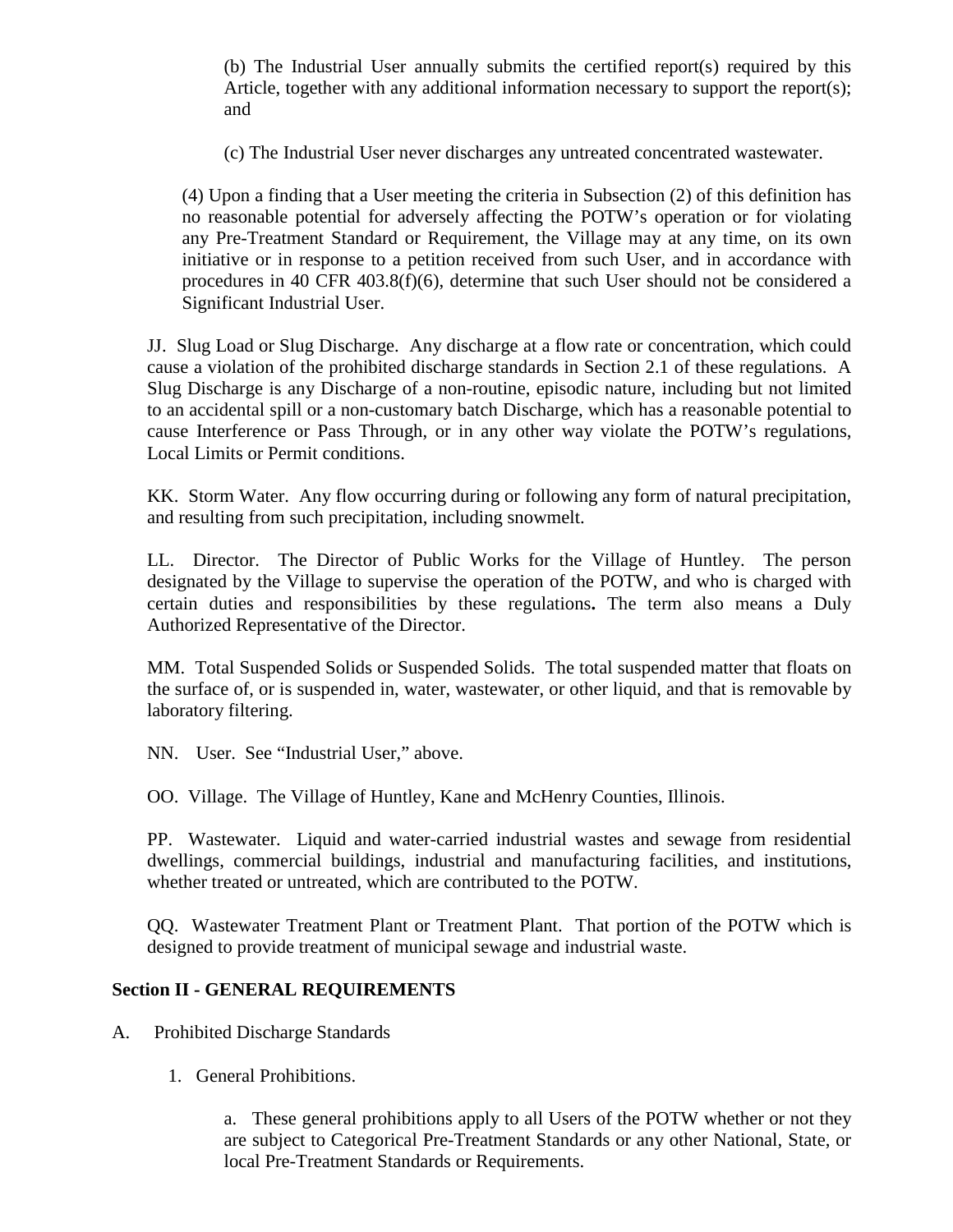b. No User shall introduce or cause to be introduced into the POTW any pollutant or wastewater which causes any Pass Through or Interference.

2. Specific Prohibitions. No User shall introduce or cause to be introduced into the POTW, or shall process or store in a manner that would or could allow for discharge to the POTW, the following pollutants, substances, or wastewater:

(a) Pollutants which create a fire or explosive hazard in the POTW, including, but not limited to, wastestreams with a closed-cup flashpoint of less than 140 degrees F (60 degrees C) using the test methods specified in 40 CFR 261.21;

(b) Wastewater having a pH less than 6.0 or more than 9.0, or otherwise causing corrosive structural damage to the POTW or equipment;

(c) Solid or viscous substances in quantities or of such size capable of causing obstruction to the flow in the POTW, or other interference with the proper operation of the sewerage works such as, but not limited to, ashes, cinders, sand, mud, straw, shavings, metal, glass, rags, feathers, tar, plastics, wood, garbage, whole blood, paunch manure, hair and fleshings, entrails and paper dishes, cups, milk containers and the like, either whole or ground by garbage grinders.

(d) Pollutants, including oxygen-demanding pollutants (BOD, etc.), released in a discharge at a flow rate and/or pollutant concentration which, either singly or by interaction with other pollutants, will cause Interference with the POTW;

(e) Wastewater having a temperature greater than 157 degrees F (65 degrees C), or which will inhibit biological activity in the treatment plant resulting in Interference, but in no case wastewater which causes the temperature at the introduction into the treatment plant to exceed 104 degrees F (40 degrees C);

(f) Petroleum oil, non-biodegradable cutting oil, or products of mineral oil origin, in amounts that will cause Interference or Pass Through;

(g) Pollutants which result in the presence of toxic gases, vapors, or fumes within the POTW in a quantity that may cause acute worker health and safety problems;

(h) Trucked or hauled pollutants, except at discharge points designated by the Director in accordance with these regulations;

(i) Noxious or malodorous liquids, gases, solids, or other wastewater which, either singly or by interaction with other wastes, are sufficient to create a public nuisance or a hazard to life, or to prevent entry into the sewers for maintenance or repair;

(j) Wastewater which imparts color which cannot be removed by the treatment process, such as, but not limited to, dye wastes and vegetable tanning solutions, which consequently imparts color to the treatment plant's effluent, thereby violating the Village's NPDES permit;

(k) Storm Water, surface water, ground water, artesian well water, roof runoff, subsurface drainage, swimming pool drainage, condensate, de-ionized water, Non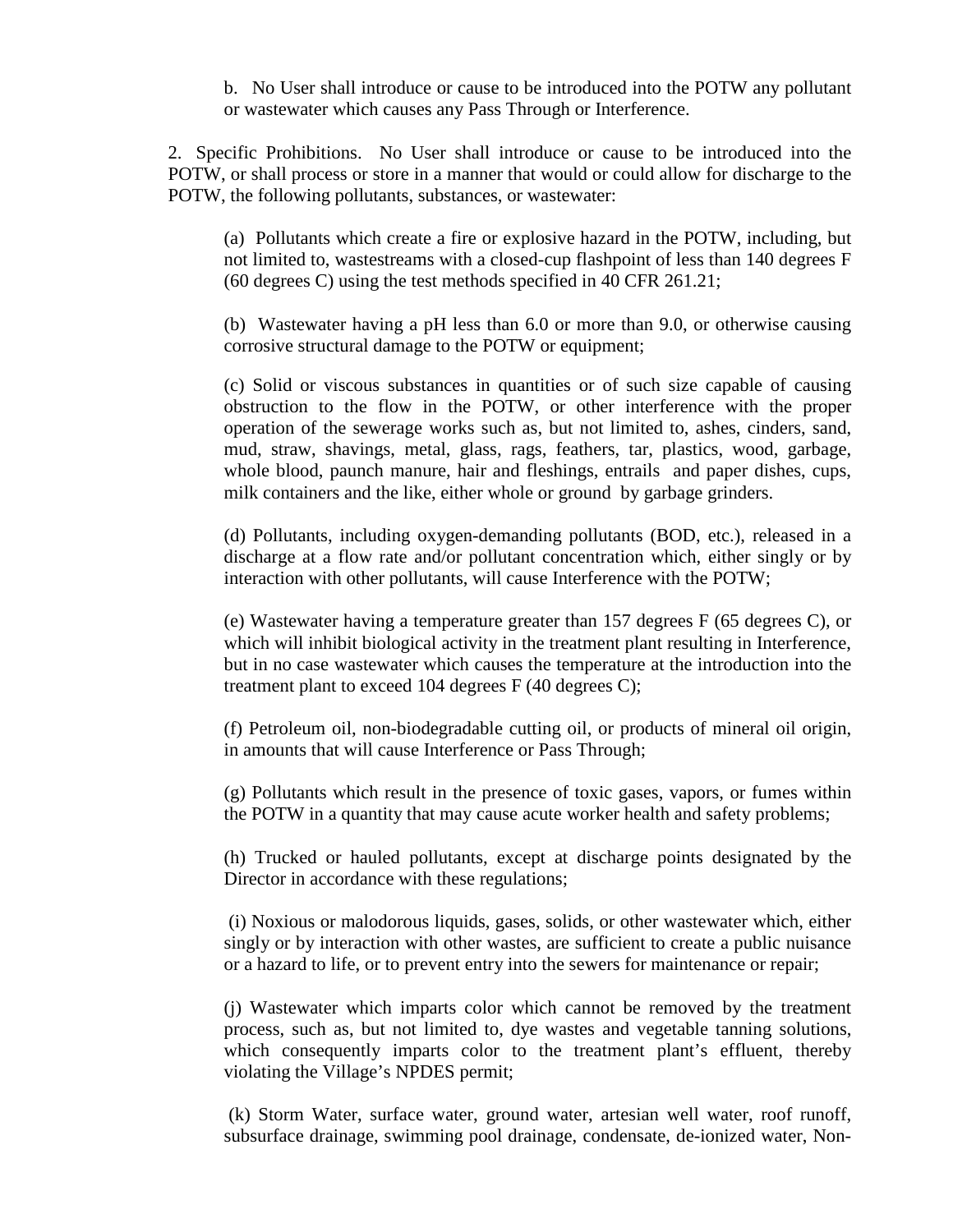contact Cooling Water, and unpolluted wastewater, unless specifically authorized by the Director;

(l) Sludges, screenings, or other residues from the Pre-Treatment of industrial wastes;

(m) Medical Wastes, except as specifically authorized by the Director in a wastewater discharge permit;

(n) Wastewater causing, alone or in conjunction with other sources, the treatment plant's effluent to fail toxicity test;

(o) Detergents, surface-active agents, or other substances which that might cause excessive foaming in the POTW;

(p) Wastewater causing two readings on an explosion hazard meter at the point of discharge into the POTW, or at any point in the POTW, of more than 5 percent (5%) or any single reading over 10 percent (10%)] of the Lower Explosive Limit of the meter. Materials for which discharge is prohibited under this subsection include, but are not limited to, gasoline, kerosene, naptha, benzene, toluene, xylene, ethers, alcohols, ketones, aldehydes, peroxides, chlorates, perchlorates, bromates, polychlorinated biphenyls, carbides, hydrides, standard solvents and sulfides.

(q) Any radioactive wastes or isotopes of such half-life or concentration as may exceed limits established by the Village in compliance with applicable state or federal regulations.

(r) Materials which exert or cause excessive discoloration (such as, but not limited to, dye wastes and vegetable tanning solutions).

**B. Categorical Pre-Treatment Standards.** Users must comply with the Categorical Pre-Treatment Standards found at 40 CFR Chapter I, Subchapter N, Parts 405–471, as now stated and as hereinafter amended or modified**.** 

1. Where a Categorical Pre-Treatment Standard is expressed only in terms of either the mass or the concentration of a pollutant in wastewater, the Director may impose equivalent concentration or mass limits in accordance with sub-sections 5 and 6 below.

2. When the limits in a Categorical Pre-Treatment Standard are expressed only in terms of mass of pollutant per unit of production, the Director may convert the limits to equivalent limitations expressed either as mass of pollutant discharged per day or effluent concentration for purposes of calculating effluent limitations applicable to individual Industrial Users.

3. When wastewater subject to a Categorical Pre-Treatment Standard is mixed with wastewater not regulated by the same Standard, the Director shall impose an alternate limit in accordance with 40 CFR 403.6(e).

4. A CIU may obtain a net/gross adjustment to a Categorical Pre-Treatment Standard in accordance with the following paragraphs of this Section.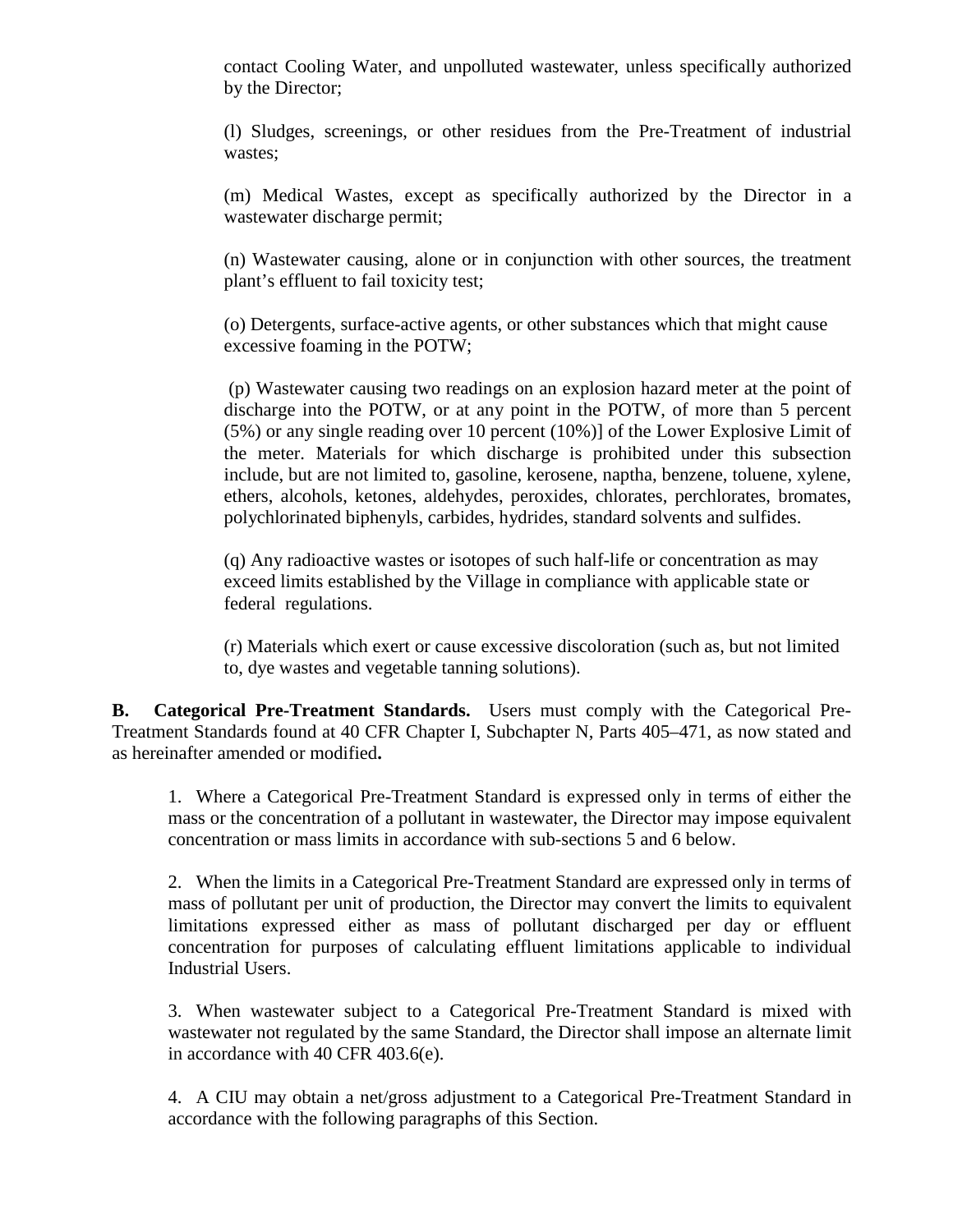a) Categorical Pre-Treatment Standards may be adjusted to reflect the presence of pollutants in the Industrial User's intake water in accordance with this Section. Any Industrial User wishing to obtain credit for intake pollutants must make application to the Village. Upon request of the Industrial User, the applicable Standard will be calculated on a "net" basis (i.e., adjusted to reflect credit for pollutants in the intake water) if the requirements of paragraph (2) of this Section are met.

b) Criteria.

i. Either (a) the applicable Categorical Pre-Treatment Standards contained in 40 CFR subchapter N specifically provide that they shall be applied on a net basis; or (b) the Industrial User demonstrates that the control system it proposes or uses to meet applicable Categorical Pre-Treatment Standards would, if properly installed and operated, meet the Standards in the absence of pollutants in the intake waters.

ii. Credit for generic pollutants such as biochemical oxygen demand (BOD), total suspended solids (TSS), and oil and grease should not be granted unless the Industrial User demonstrates that the constituents of the generic measure in the User's effluent are substantially similar to the constituents of the generic measure in the intake water or unless appropriate additional limits are placed on process water pollutants either at the outfall or elsewhere.

iii. Credit shall be granted only to the extent necessary to meet the applicable Categorical Pre-Treatment Standard(s), up to a maximum value equal to the influent value. Additional monitoring may be necessary to determine eligibility for credits and compliance with Standard(s) adjusted under this Section.

iv. Credit shall be granted only if the User demonstrates that the intake water is drawn from the same body of water as that into which the POTW discharges. The Village may waive this requirement if it finds that no environmental degradation will result.

5. When a Categorical Pre-Treatment Standard is expressed only in terms of pollutant concentrations, an Industrial User may request that the Village convert the limits to equivalent mass limits. The determination to convert concentration limits to mass limits is within the discretion of the Director. The Village may establish equivalent mass limits only if the Industrial User meets all the conditions set forth in this sub-section, paragraphs (a) (i) through (v) below.

- a) To be eligible for equivalent mass limits, the Industrial User must:
	- i. Employ, or demonstrate that it will employ, water conservation methods and technologies that substantially reduce water use during the term of its individual wastewater discharge permit;
	- ii. Currently use control and treatment technologies adequate to achieve compliance with the applicable Categorical Pre-Treatment Standard, and not have used dilution as a substitute for treatment;
	- iii. Provide sufficient information to establish the facility's actual average daily flow rate for all wastestreams, based on data from a continuous effluent flow monitoring device, as well as the facility's long-term average production rate. Both the actual average daily flow rate and the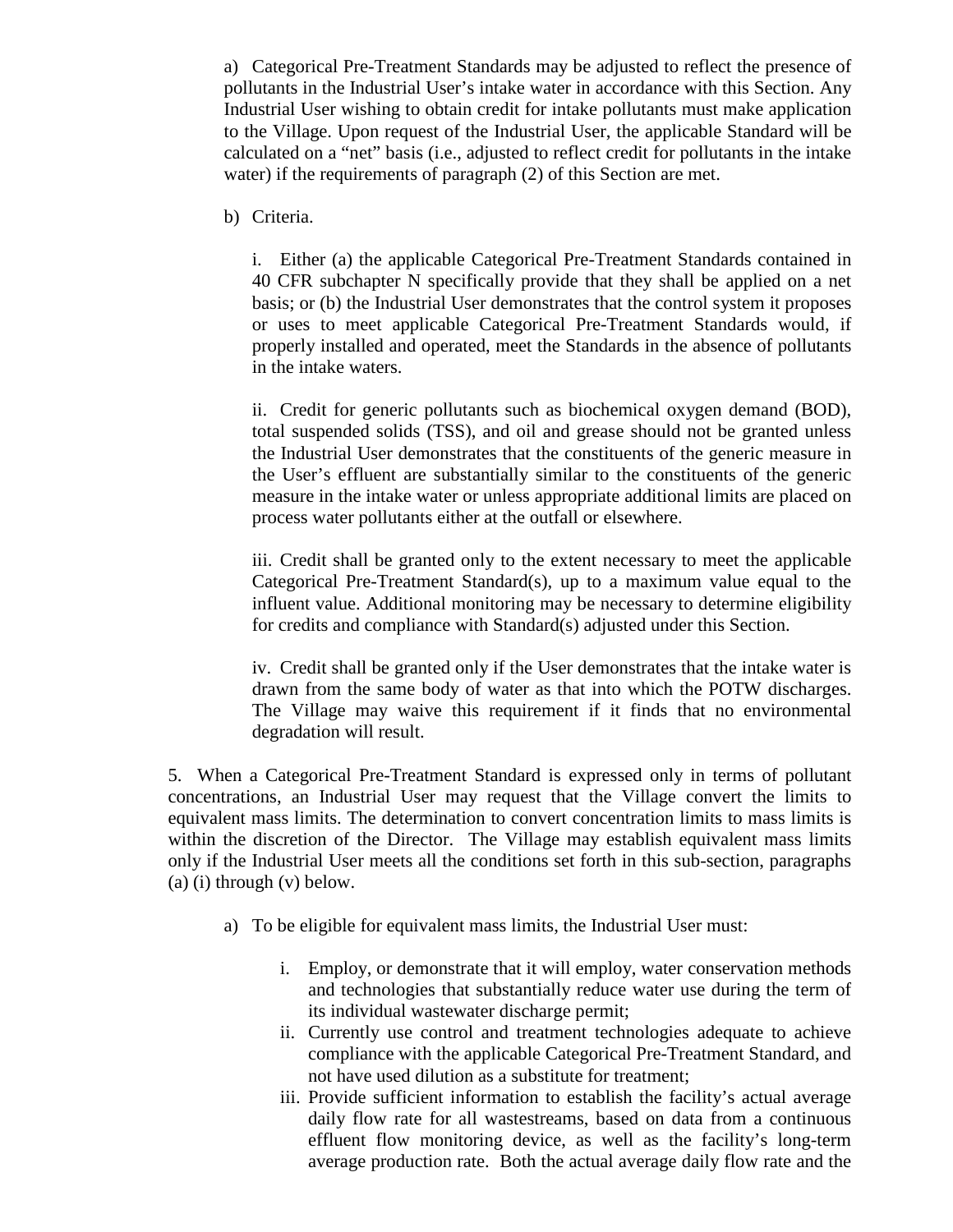long-term average production rate must be representative of current operating conditions;

- iv. Not have daily flow rates, production levels, or pollutant levels that vary so significantly that equivalent mass limits are not appropriate to control the Discharge; and
- v. Have consistently complied with all applicable Categorical Pre-Treatment Standards during the period prior to the Industrial User's request for equivalent mass limits.
- b) An Industrial User subject to equivalent mass limits must:
	- i. Maintain and effectively operate control and treatment technologies adequate to achieve compliance with the equivalent mass limits;
	- ii. Continue to record the facility's flow rates through the use of a continuous effluent flow monitoring device;
	- iii. Continue to record the facility's production rates and notify the Director whenever production rates are expected to vary by more than 20 percent from its baseline production rates determined in sub-section (a)(iii) of this sub-section. Upon notification of a revised production rate, the Director will reassess the equivalent mass limit and revise the limit as necessary to reflect changed conditions at the facility; and
	- iv. Continue to employ the same or comparable water conservation methods and technologies as those implemented pursuant to sub-section (a)(i) of this Section so long as it discharges under an equivalent mass limit.
- c) When developing equivalent mass limits, the Director:
	- i. Will calculate the equivalent mass limit by multiplying the actual average daily flow rate of the regulated process(es) of the Industrial User by the concentration-based Daily Maximum and Monthly Average Standard for the applicable Categorical Pre-Treatment Standard and the appropriate unit conversion factor;
	- ii. Upon notification of a revised production rate, will reassess the equivalent mass limit and recalculate the limit as necessary to reflect changed conditions at the facility; and
	- iii. May retain the same equivalent mass limit in subsequent individual wastewater discharger permit terms if the Industrial User's actual average daily flow rate was reduced solely as a result of the implementation of water conservation methods and technologies, and the actual average daily flow rates used in the original calculation of the equivalent mass limit were not based on the use of dilution as a substitute for treatment. The Industrial User must also be in compliance with the provisions of these regulations regarding Bypass.

6. The Director may convert the mass limits of the Categorical Pre-Treatment Standards of 40 CFR Parts 414, 419, and 455 to concentration limits for purposes of calculating limitations applicable to individual Industrial Users. The conversion is at the discretion of the Director.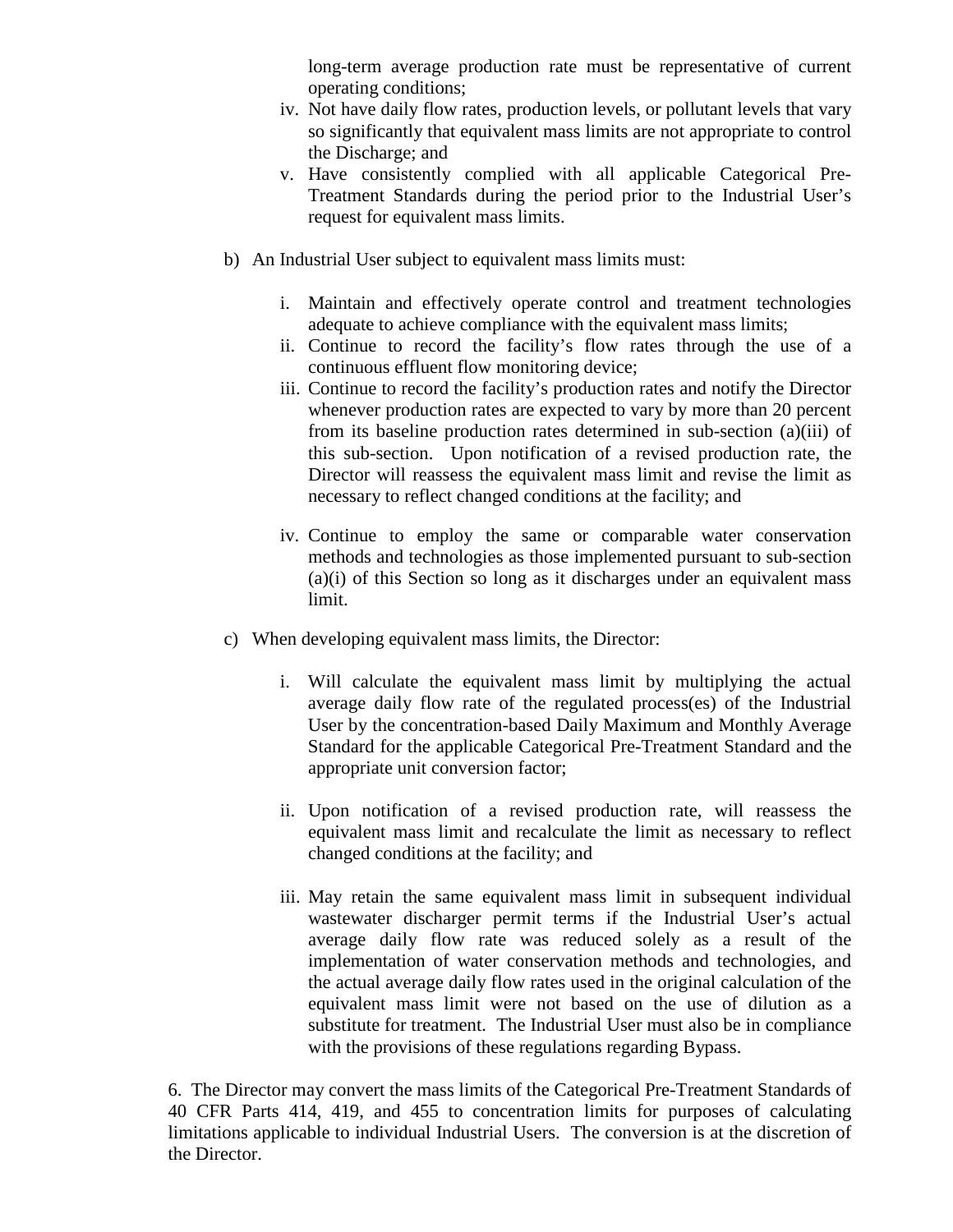7. Once included in its permit, the Industrial User must comply with the equivalent limitations developed in this Section in lieu of the promulgated Categorical Standards from which the equivalent limitations were derived.

8. Many Categorical Pre-Treatment Standards specify one limit for calculating maximum daily discharge limitations and a second limit for calculating maximum Monthly Average, or 4-day average, limitations. Where such Standards are being applied, the same production or flow figure shall be used in calculating both the average and the maximum equivalent limitation.

9. Any Industrial User operating under a permit incorporating equivalent mass or concentration limits calculated from a production-based Standard shall notify the Director within two (2) business days after the User has a reasonable basis to know that the production level will significantly change within the next calendar month. Any User not notifying the Director of such anticipated change will be required to meet the mass or concentration limits in its permit that were based on the original estimate of the long term average production rate.

**C. State Pre-Treatment Standards.** Users must comply with Illinois Environmental Protection Agency Pre-Treatment Standards.

### **D. Local Pre-Treatment Standards – Local Limits.**

1. The Director is authorized to establish Local Limits pursuant to 40 CFR 403.5(c).

2. The following local pre-treatment standards are established as Local Limits on pollutants, in order to protect against Pass Through and Interference in relation to the East and West POTW. No User shall discharge wastewater to the East or West POTW containing in excess of the following Daily Maximum Limit:

| 0.50  | mg/l arsenic                                            |
|-------|---------------------------------------------------------|
| 4.0   | mg/l barium                                             |
| 0.30  | mg/l cadmium                                            |
| 2.0   | mg/l chromium (total)                                   |
| 1.0   | $mg/l$ copper                                           |
| 0.20  | mg/l cyanide                                            |
| 0.40  | $mg/l$ lead                                             |
| 0.001 | $mg/l$ mercury                                          |
| 2.0   | $mg/l$ nickel                                           |
| 30    | mg/l fats, oil and/or grease, non-polar (non-polar FOG) |
| 0.20  | mg/l silver                                             |
| 0.60  | mg/l total phenols                                      |
| 2.0   | $mg/l$ zinc                                             |
|       |                                                         |

In addition, no User shall discharge wastewater to the **East POTW** containing in excess of the following Daily Maximum Limit:

- 20 mg/l ammonia
- 211 mg/l  $BOD<sub>5</sub>$
- 240 mg/l total suspended solids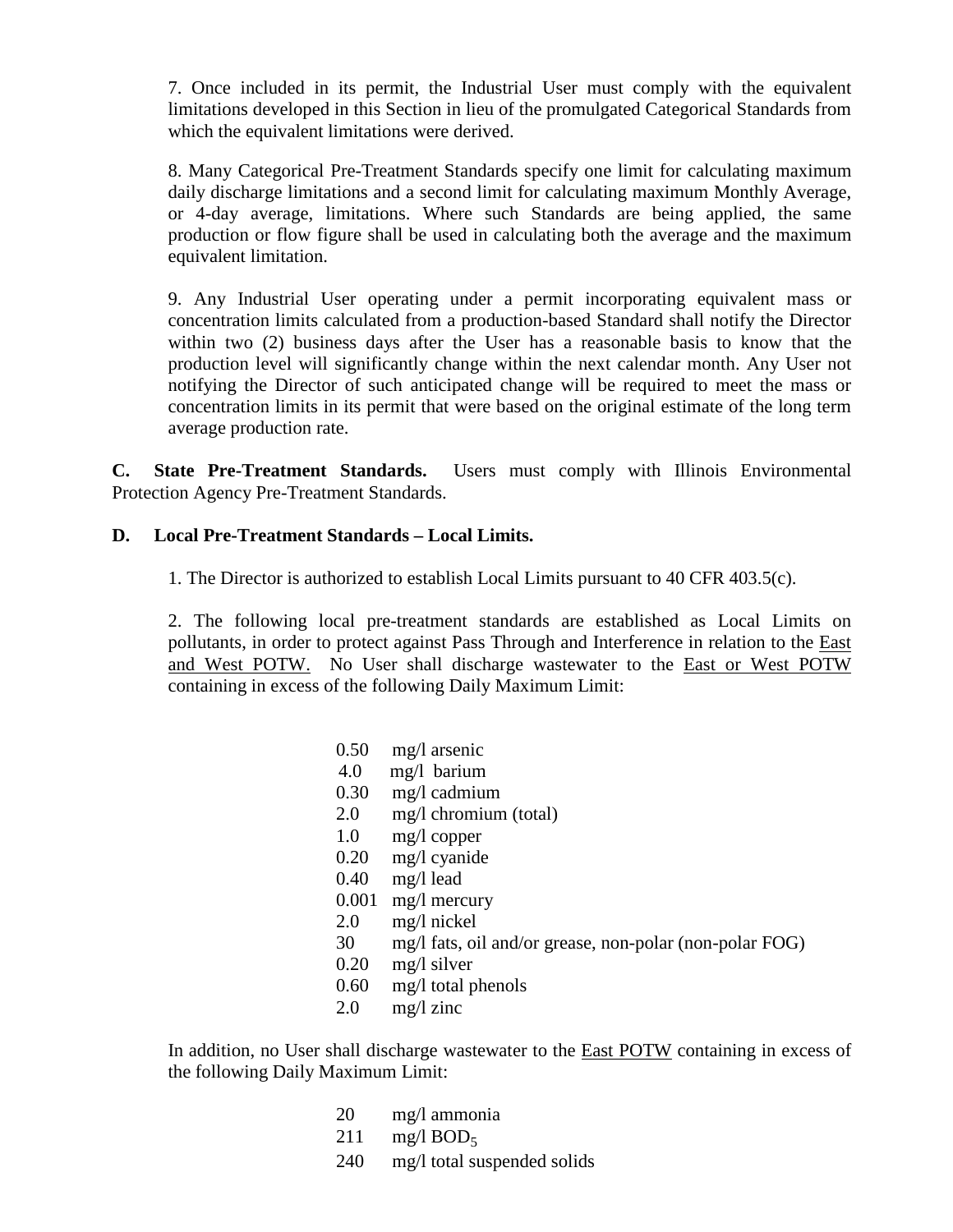3. The above limits apply at the point where the wastewater is discharged to the POTW. All concentrations for metallic substances are for total metal unless indicated otherwise. The Director may impose mass limitations in addition to the concentration-based limitations above.

4. The Director may develop Best Management Practices (BMPs), by ordinance or in a wastewater discharge permit, to implement Local Limits and the requirements of this Section.

**E. Village's Right of Revision.** The Village reserves the right at any time to establish, by ordinance or in an individual wastewater discharge permit, more stringent Standards or Requirements on discharges to the POTW consistent with the purpose of these regulations.

**F. Dilution**. No User shall ever increase the use of process water, or in any way attempt to dilute a discharge, as a partial or complete substitute for adequate treatment to achieve compliance with a discharge limitation unless expressly authorized by an applicable Pre-Treatment Standard or Requirement. The Director may impose mass limitations on Users who are using or attempting to use dilution to meet applicable Pre-Treatment Standards or Requirements, or in other cases when the imposition of mass limitations is appropriate.

### **Section III - PRE-TREATMENT OF WASTEWATER**

**A. Pre-Treatment Facilities.** Users shall provide wastewater treatment as necessary to comply with these regulations and shall achieve compliance with all Categorical Pre-Treatment Standards, Local Limits, and the prohibitions set out in Section II. of these regulations within the time limitations specified by EPA, the State, or the Director, whichever is more stringent.

1. Any facilities necessary for compliance shall be provided, operated, and maintained at the User's expense.

2. Detailed plans describing such facilities and operating procedures shall be submitted to the Director for review, and shall be approved by the Director before such facilities are constructed.

3. Review of such plans and operating procedures by the Village or by any other regulatory entity shall in no way relieve the User from the responsibility of modifying such facilities as necessary to produce a discharge acceptable to the Village under the provisions of these regulations.

### **B. Additional Pre-Treatment Measures**

1. Whenever deemed necessary, the Director may require any User to restrict its discharge during peak flow periods, designate that certain wastewater be discharged only into specific sewers, relocate and/or consolidate points of discharge, separate sewage wastestreams from industrial wastestreams, and may impose such other conditions as may be necessary to protect the POTW and to determine and monitor the User's compliance with the requirements of these regulations.

2. The Director may require any person discharging into the POTW to install and maintain, on his property and at his expense, a suitable storage and flow-control facility to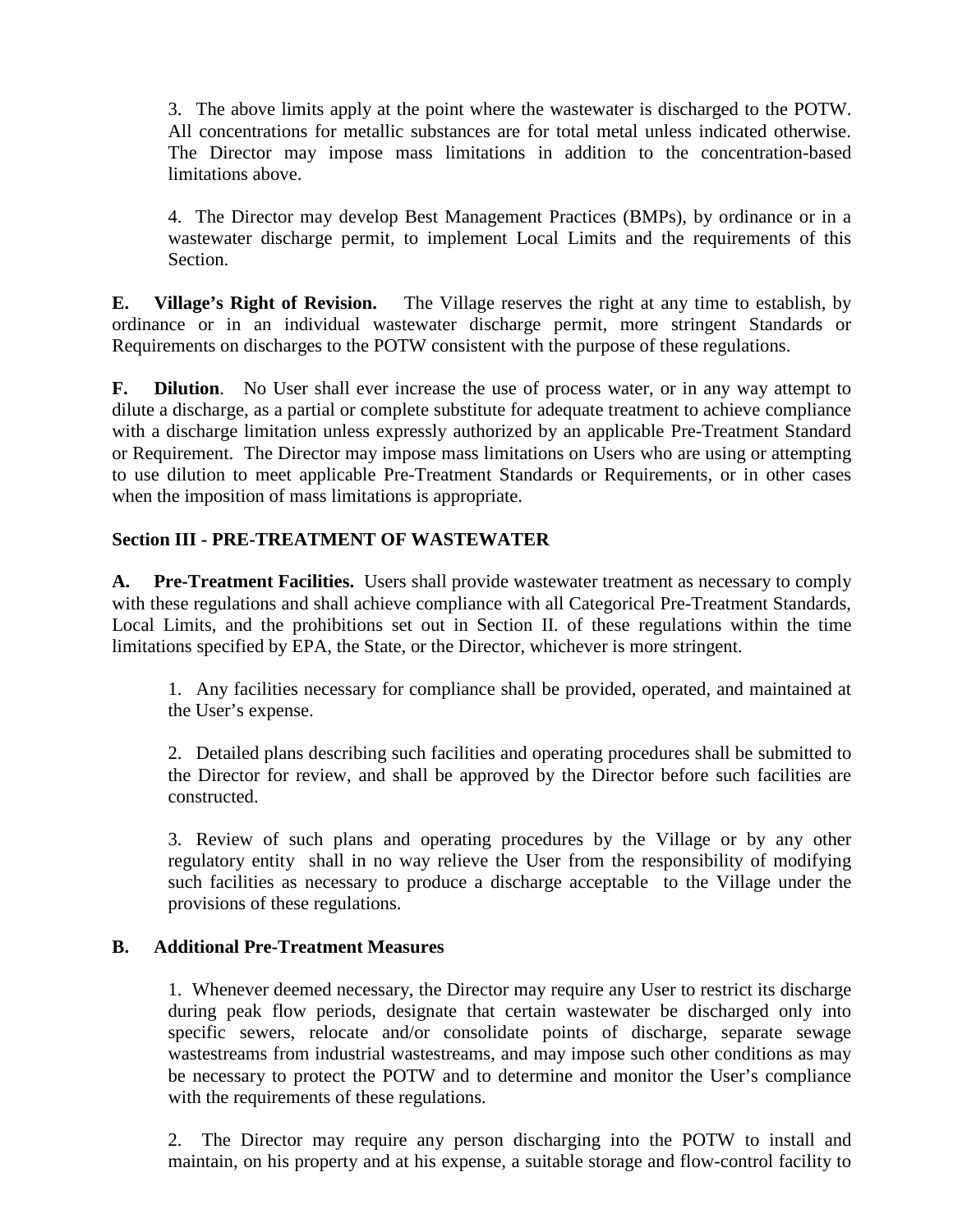ensure equalization of flow. A wastewater discharge permit may be issued solely for flow equalization.

3. Grease, oil, and sand interceptors shall be provided when, in the opinion of the Director, any or all are necessary for the proper handling of wastewater containing excessive amounts of grease, oil, or sand; except that such interceptors shall not be required for residential users. All interception units shall be of a type and capacity approved by the Director and shall be so located to be easily accessible for cleaning and inspection. Such interceptors shall be inspected, cleaned, and repaired by the User at its expense.

4. A User with the potential to discharge flammable substances may be required to install and maintain an approved combustible gas detection meter.

### **C. Accidental Discharge/Slug Discharge Control Plans**

1. The Director shall evaluate whether each User needs an accidental discharge/slug discharge control plan or other action to control Slug Discharges. The Director may require any User to develop, submit for approval, and implement such a plan or take such other action that may be necessary to control Slug Discharges. Alternatively, the Director may develop such a plan for any User.

2. An accidental discharge/slug discharge control plan shall address, at a minimum, the following:

- a) Description of discharge practices, including non-routine batch discharges;
- b) Description of stored chemicals;

c) Procedures for immediately notifying the Director of any accidental or Slug Discharge in compliance with the requirements of this Article; and

d) Procedures to prevent adverse impact from any accidental or Slug Discharge, including but not limited to, inspection and maintenance of storage areas, handling and transfer of materials, loading and unloading operations, control of plant site runoff, worker training, building of containment structures or equipment, measures for containing toxic organic pollutants, including solvents, and/or measures and equipment for emergency response.

### **D. Hauled Wastewater Discharges Prohibited**

1. Discharge of hauled waste is strictly prohibited at Village of Huntley Wastewater Treatment Facilities.

### **Section IV - WASTEWATER DISCHARGE PERMITS**

#### **A. Requirements**

1. No Significant Industrial User shall discharge wastewater into the POTW without first obtaining a wastewater discharge permit from the Director, provided, any Significant Industrial User that has filed a timely and complete application for such permit may continue to discharge as specified in this Section.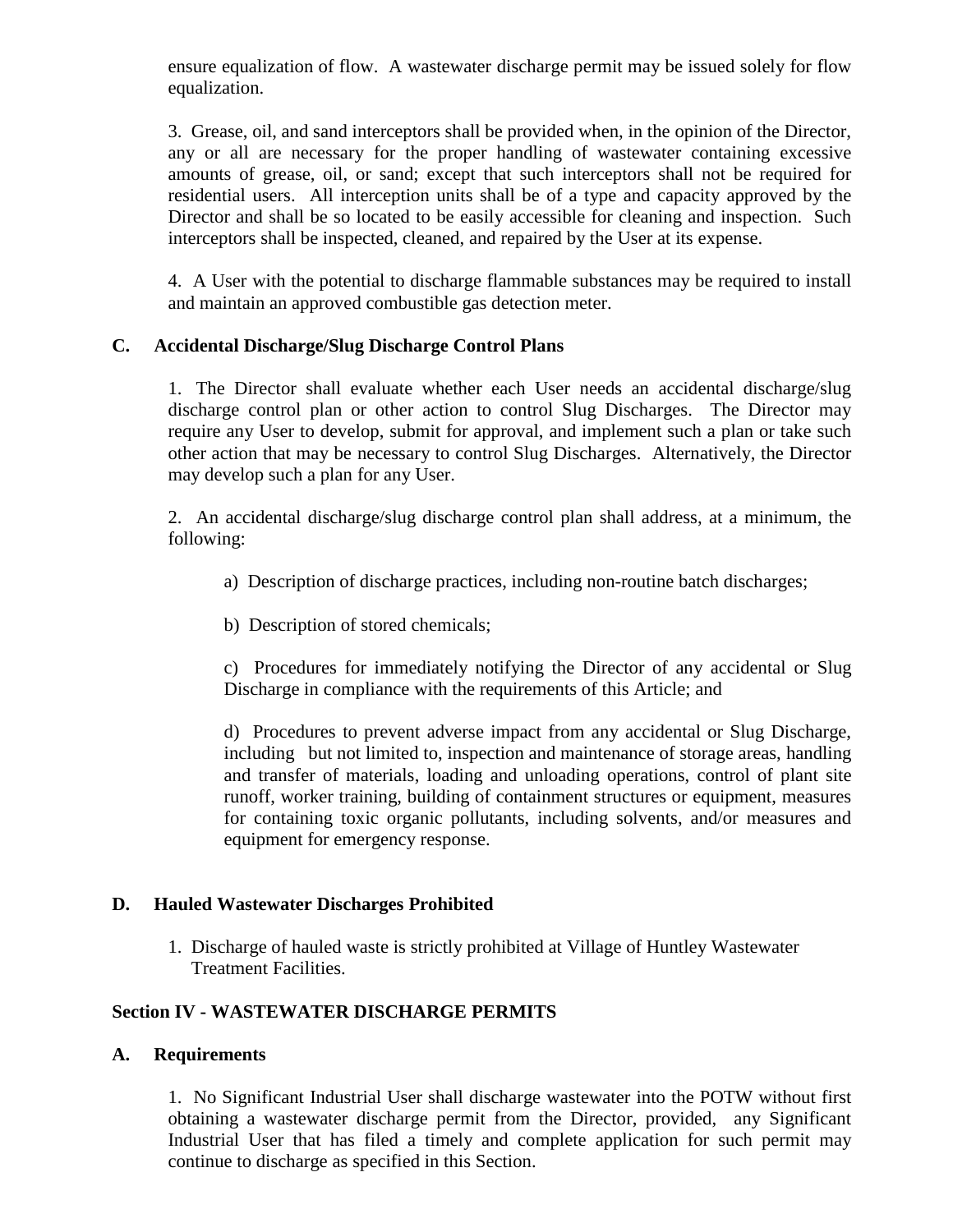2. The Director may require any other User to obtain a wastewater discharge permit as necessary to carry out the purposes of these regulations.

3. Any violation of the terms and conditions of a wastewater discharge permit shall be deemed a violation of these regulations and subjects the wastewater discharge permittee to the sanctions set out in this Article.

4. Obtaining a wastewater discharge permit does not relieve a User of its obligation to comply with all Federal and State Pre-Treatment Standards or Requirements or with any other requirements of Federal, State, and local law.

**B. Existing Connections**. Any User who was discharging wastewater into the POTW prior to the effective date of these regulations, and who is required by these regulations to obtain a wastewater discharge permit, and who wishes to continue such discharge in the future, shall promptly apply to the Director for a wastewater discharge permit.

1. No such User shall cause or allow any discharge to the POTW after ninety (90) days after the effective date of these regulations, except in accordance with a wastewater discharge permit issued by the Director.

2. For good cause shown, a permit issued by the Director may allow a reasonable period of time, in excess of the ninety (90) day period after the effective date of these regulations, for the User to achieve full compliance with the requirements of these regulations. For purposes of this Section, "good cause" shall include the need to acquire and install specialized equipment for Pre-Treatment of any such discharge.

**C. New Connections.** Any User who proposes to begin or re-commence discharging into the POTW, and who is required by these regulations to obtain a wastewater discharge permit, must obtain such permit prior to beginning or re-commencing such discharge. An application for wastewater discharge permit must be filed at least ninety (90) days prior to the date upon which any discharge will begin or re-commence.

**D. Application.** Any User required to obtain a wastewater discharge permit must submit a permit application. The application shall include the following information:

- 1. Identifying Information.
	- a. The name and address of the facility, including the name(s) of the owner(s).
	- b. The name and address of any and all licensed operators employed by applicant.
	- c. Contact information, including telephone and e-mail (if available)
	- d. Description of activities, facilities, and plant production processes on the premises;

2. Environmental Permits. A list of any environmental control permits held by or for the facility.

3. Description of Operations.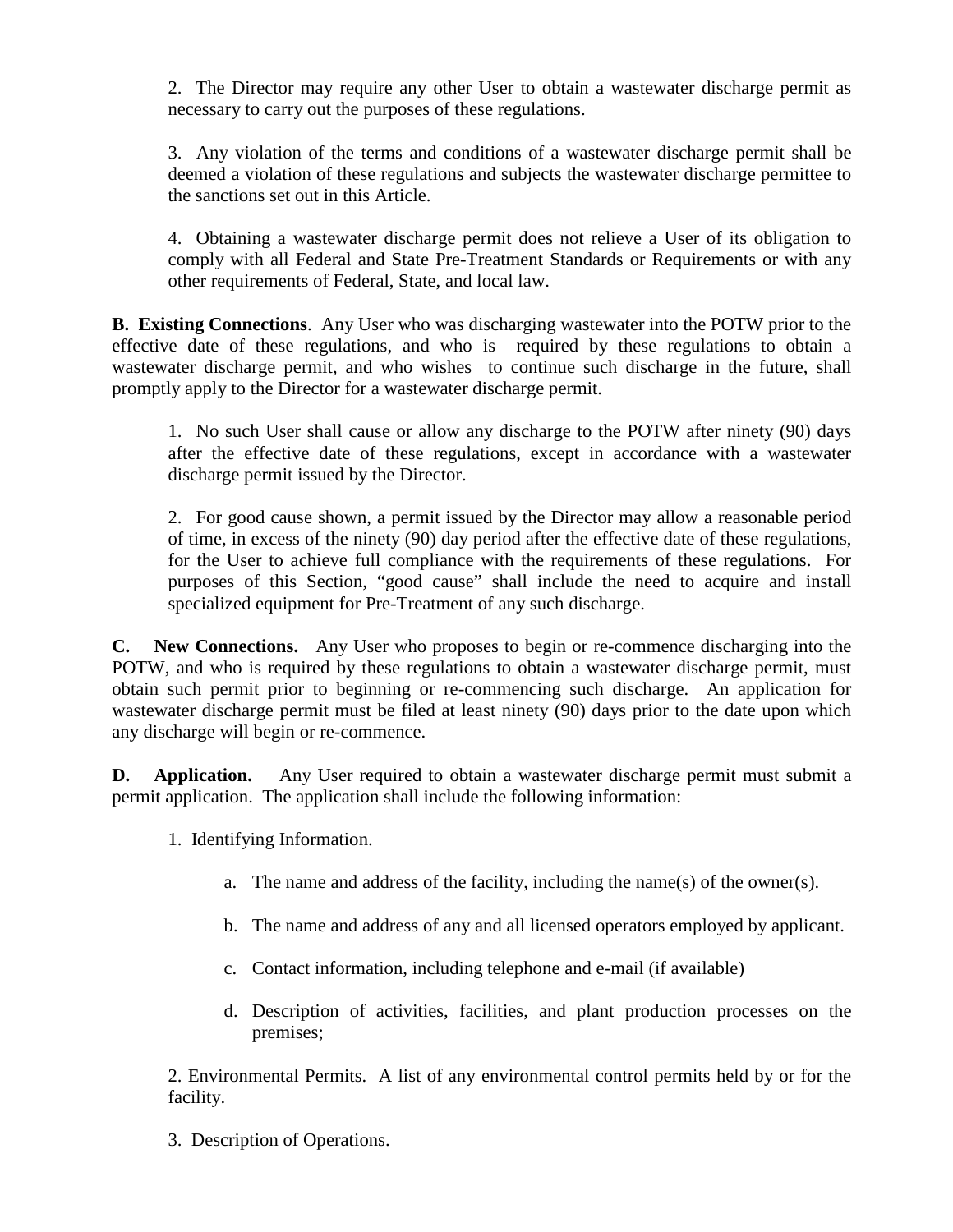- a. A brief description of the nature, average rate of production (including each product produced by type, amount, processes, and rate of production), and standard industrial classifications of the operation(s) carried out by such Use, specifically including a schematic process diagram which indicates the point(s) of discharge to the POTW from the processes.
- b. Types of wastes generated, and a list of all raw materials and chemicals used or stored at the facility which are, or could accidentally or intentionally be, discharged to the POTW;
- c. Number and type of employees, hours of operation, and proposed or actual hours of operation;
- d. Type and amount of raw materials processed (average and maximum per day);
- e. Site plans, floor plans, mechanical and plumbing plans, and details to show all sewers, floor drains, and appurtenances by size, location, and elevation, and all points of discharge;
- 4. Time and duration of discharges;
- 5. The location for monitoring all wastes covered by the permit;

6. Flow Measurement. Information showing the measured average daily and maximum daily flow, in gallons per day, to the POTW from regulated process streams and other streams, as necessary, to allow use of the combined wastestream formula set out in Section II. (B)(3) (40 CFR 403.6(e)).

- 7. Measurement of Pollutants.
	- f. The Categorical Pre-Treatment Standards applicable to each regulated process and any new categorically regulated processes for Existing Sources.
	- g. The results of sampling and analysis identifying the nature and concentration, and/or mass, where required by the Standard or by the Director, of regulated pollutants in the discharge from each regulated process.
	- h. Instantaneous, Daily Maximum, and long-term average concentrations, or mass, where required, shall be reported.
	- i. The sample shall be representative of daily operations and shall be analyzed in accordance with procedures set out in this Section. Where the Standard requires compliance with a BMP or pollution prevention alternative, the User shall submit documentation as required by the Director or the applicable Standards to determine compliance with the Standard.
	- j. Sampling must be performed in accordance with procedures set out in these regulations.

8. Any requests for a monitoring waiver (or a renewal of an approved monitoring waiver) for a pollutant neither present nor expected to be present in the discharge.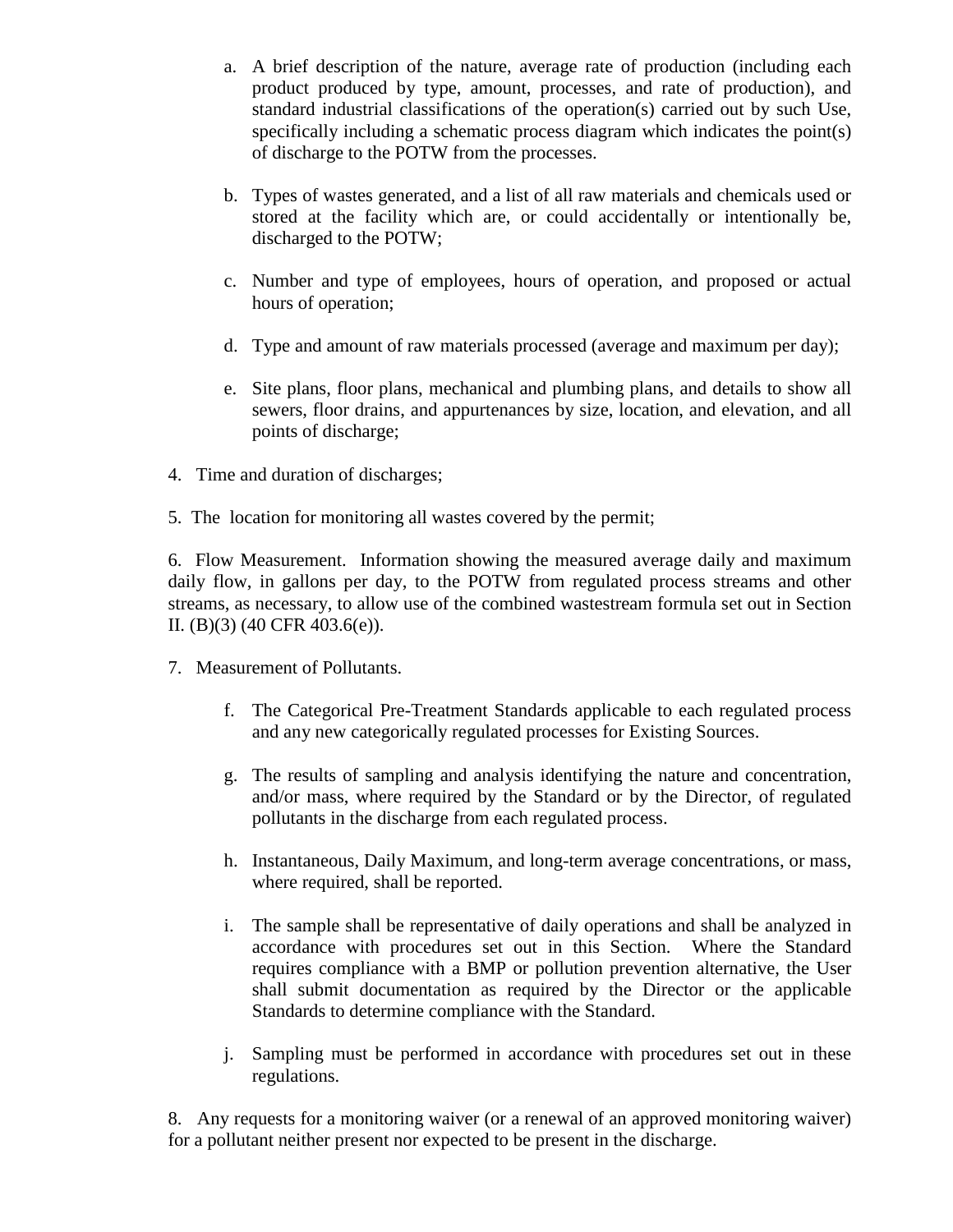9. Any other information as may be deemed necessary by the Director to evaluate the permit application.

10. A certification statement as set out in Section V.(N) below.

11. Incomplete or inaccurate applications will not be processed and will be returned to the User for revision.

### 11. Signatories; Certifications.

a. All wastewater discharge permit applications and the required certification statement must be signed by an Authorized Representative of the User.

b. If the designation of an Authorized Representative is no longer accurate because a different individual or position has been assigned responsibility for the overall operation of the facility or overall responsibility for environmental matters for the company, a new written authorization must be submitted to the Director prior to or together with any reports to be signed by an Authorized Representative.

**E. Decision.** The Director shall review and evaluate any application for individual wastewater discharge permit; may require the submission of additional information needed for a full and complete evaluation of the application; and shall within sixty (60) days of receipt of a complete permit application determine whether to issue the permit. The Director may deny any application for a wastewater discharge permit.

**F. Duration.** A wastewater discharge permit shall be issued for a specified time period, not to exceed three (3) years from the effective date of the permit. A wastewater discharge permit may be issued for a period less than three (3) years, at the discretion of the Director. Each individual wastewater discharge permit will indicate a specific date upon which it will expire.

**G. Contents.** A wastewater discharge permit shall include such conditions as are deemed reasonably necessary by the Director to prevent Pass Through or Interference, protect the quality of the water body receiving the treatment plant's effluent, protect worker health and safety, facilitate sludge management and disposal, and protect against damage to the POTW.

1. Individual wastewater discharge permits must contain:

a. A statement that indicates the wastewater discharge permit issuance date, expiration date and effective date;

b. A statement that the wastewater discharge permit is nontransferable without prior notification to the Village as required by these regulations, and provisions for furnishing the new owner or operator with a copy of the existing wastewater discharge permit;

c. Effluent limits, including Best Management Practices, based on applicable Pre-Treatment Standards;

d. Self monitoring, sampling, reporting, notification, and record-keeping requirements. These requirements shall include an identification of pollutants (or best management practice) to be monitored, sampling location, sampling frequency, and sample type based on Federal, State, and local law.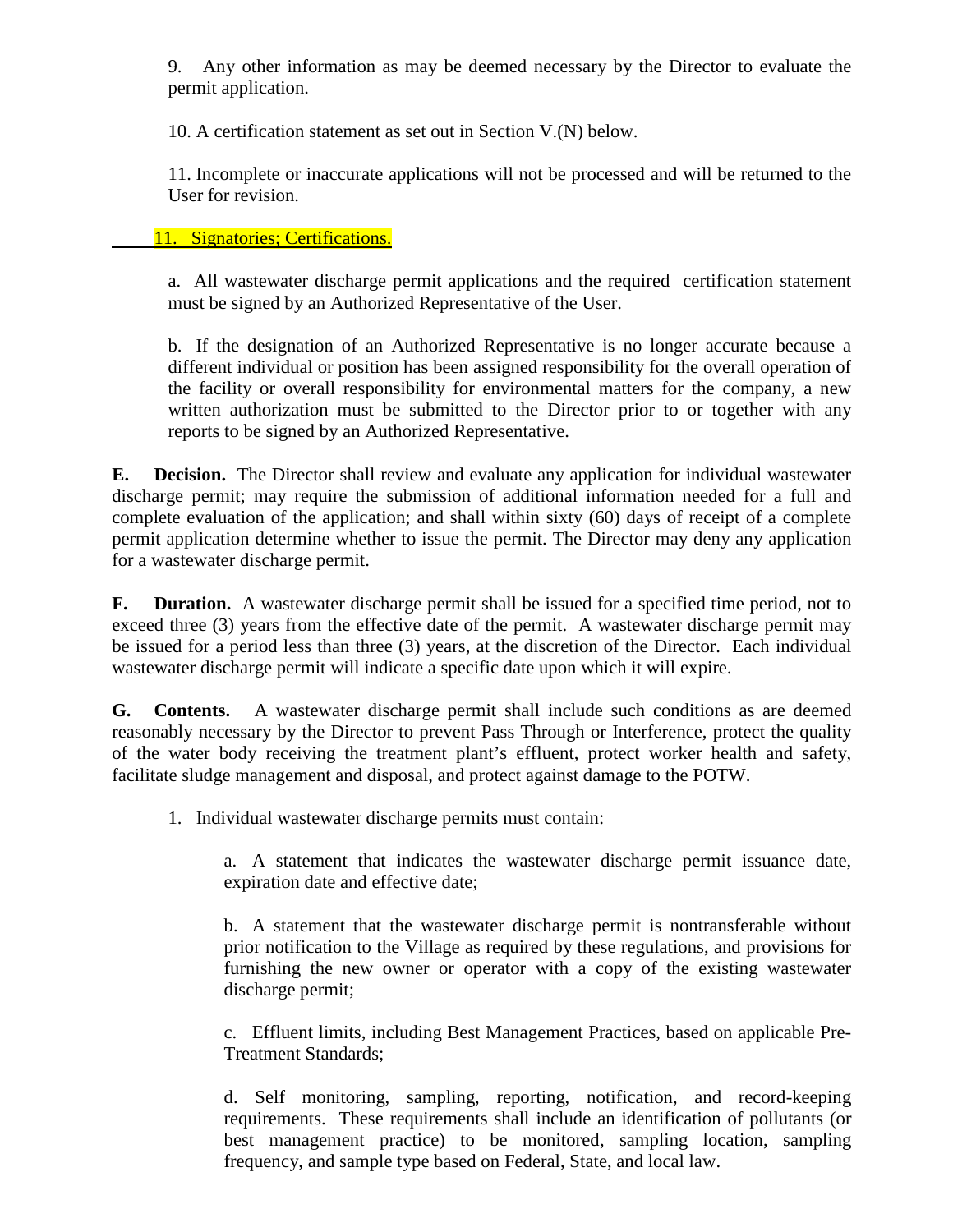e. A reference to the process for seeking a waiver from monitoring for a pollutant neither present nor expected to be present in the Discharge in accordance with these regulations.

f. A description of any compliance schedule; provided, any such schedule may not extend the time for compliance beyond that required by applicable Federal, State, or local law.

g. A statement of applicable civil and criminal penalties for violation of Pre-Treatment Standards and Requirements, or of any applicable compliance schedule;

h. Requirements to control Slug Discharge, if determined by the Director to be necessary.

i Any grant of a monitoring waiver must be specifically included as a condition in the User's permit.

2. Individual wastewater discharge permits may also contain any or all of the following additional conditions:

a. Limits on the average and/or maximum rate of discharge, time of discharge, and/or requirements for flow regulation and equalization;

b. Requirements for the installation of Pre-Treatment technology, pollution control, or construction of appropriate containment devices, designed to reduce, eliminate, or prevent the introduction of pollutants into the treatment works;

c. Requirements for the development and implementation of spill control plans or other special conditions including management practices necessary to adequately prevent accidental, unanticipated, or non-routine discharges;

d. A requirement that any industrial user shall control production and/or all discharges to the extent necessary to maintain compliance with all applicable regulations in the event of any reduction, loss, or failure of its treatment facility until the facility is restored or an alternative method of treatment is provided. This requirement applies in the situation where, among other things, the primary source of power of the treatment facility is reduced, lost or fails.

e. Development and implementation of waste minimization plans to reduce the amount of pollutants discharged to the POTW;

f. The unit charge or schedule of User charges and fees for the management of the wastewater discharged to the POTW;

g. Requirements for installation and maintenance of inspection and sampling facilities and equipment, including flow measurement devices;

h. A statement that compliance with the individual wastewater discharge permit does not relieve the permittee of responsibility for compliance with all applicable Federal and State Pre-Treatment Standards, including those which become effective during the term of the individual wastewater discharge permit; and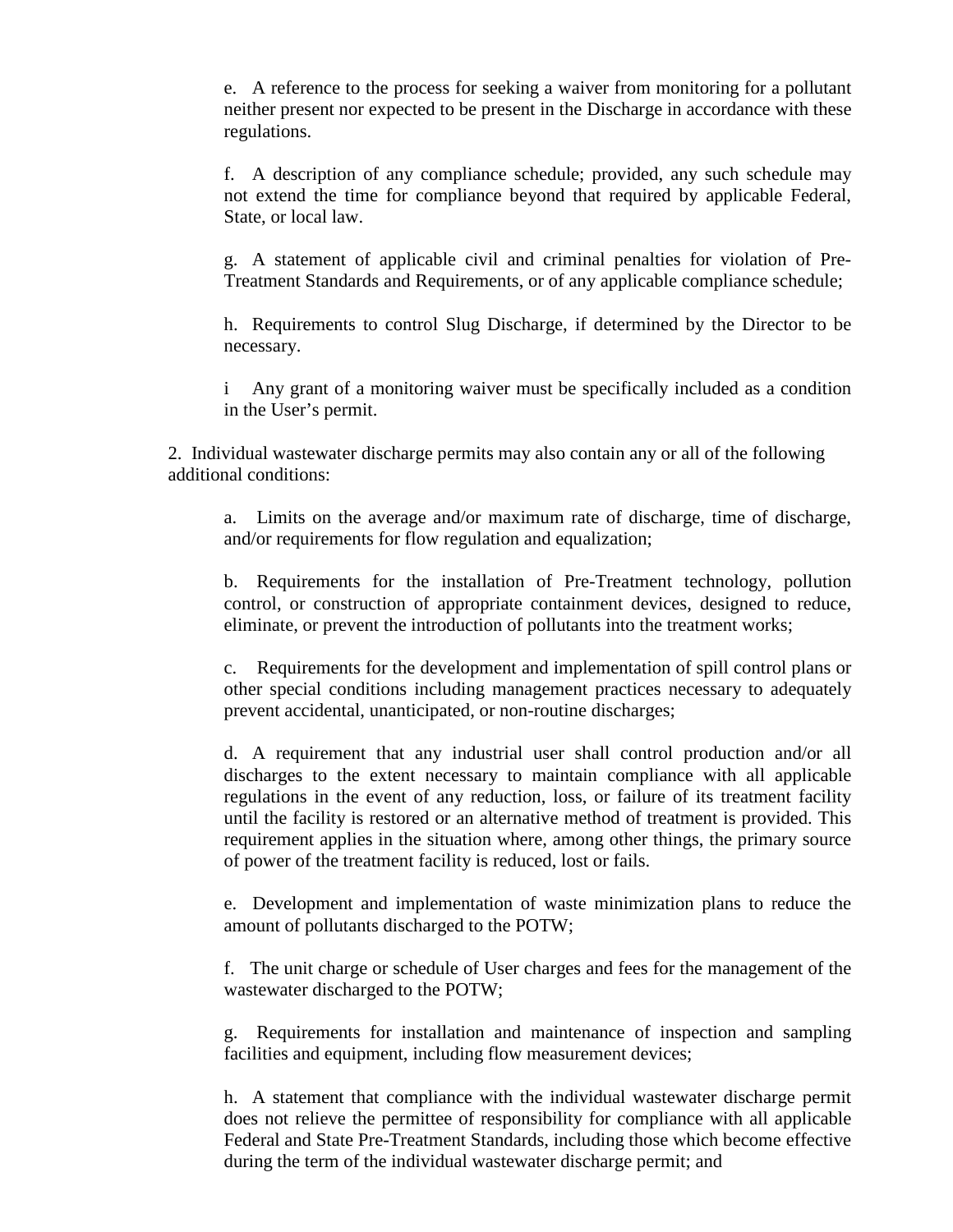i. Other conditions as deemed appropriate by the Director to ensure compliance with these regulations, and State and Federal laws, rules, and regulations.

**H. Modification.** The Director may modify a wastewater discharge permit for good cause, including, but not limited to, the following reasons:

1. To incorporate any new or revised Federal, State, or local Pre-Treatment Standards or Requirements;

2. To address significant alterations or additions to the User's operation, processes, or wastewater volume or character since the time of the individual wastewater discharge permit issuance;

3. A change in the POTW that requires either a temporary or permanent reduction or elimination of the authorized discharge;

4. Information indicating that the permitted discharge poses a threat to the Village's POTW, Village personnel, or the receiving waters;

5. Violation of any terms or conditions of the individual wastewater discharge permit;

6. Misrepresentations or failure to fully disclose all relevant facts in the wastewater discharge permit application or in any required reporting;

7. Revision of or a grant of variance from Categorical Pre-Treatment Standards pursuant to 40 CFR 403.13;

8. To correct typographical or other errors in the individual wastewater discharge permit; or

9. To reflect a transfer of the facility ownership or operation to a new owner or operator.

#### **I. Transfer**

1. Individual wastewater discharge permits may be transferred to a new owner or operator only if the permittee gives at least ninety (90) days advance notice to the Director and the Director approves the individual wastewater discharge permit transfer.

2. The notice to the Director must include a written certification by the new owner or operator which:

a. States that the new owner and/or operator has no immediate intent to change the facility's operations and processes;

b. Identifies the specific date on which the transfer is to occur; and

c. Acknowledges full responsibility for complying with the existing individual wastewater discharge permit.

3. Failure to provide advance notice of a transfer renders the individual wastewater discharge permit void as of the date of facility transfer.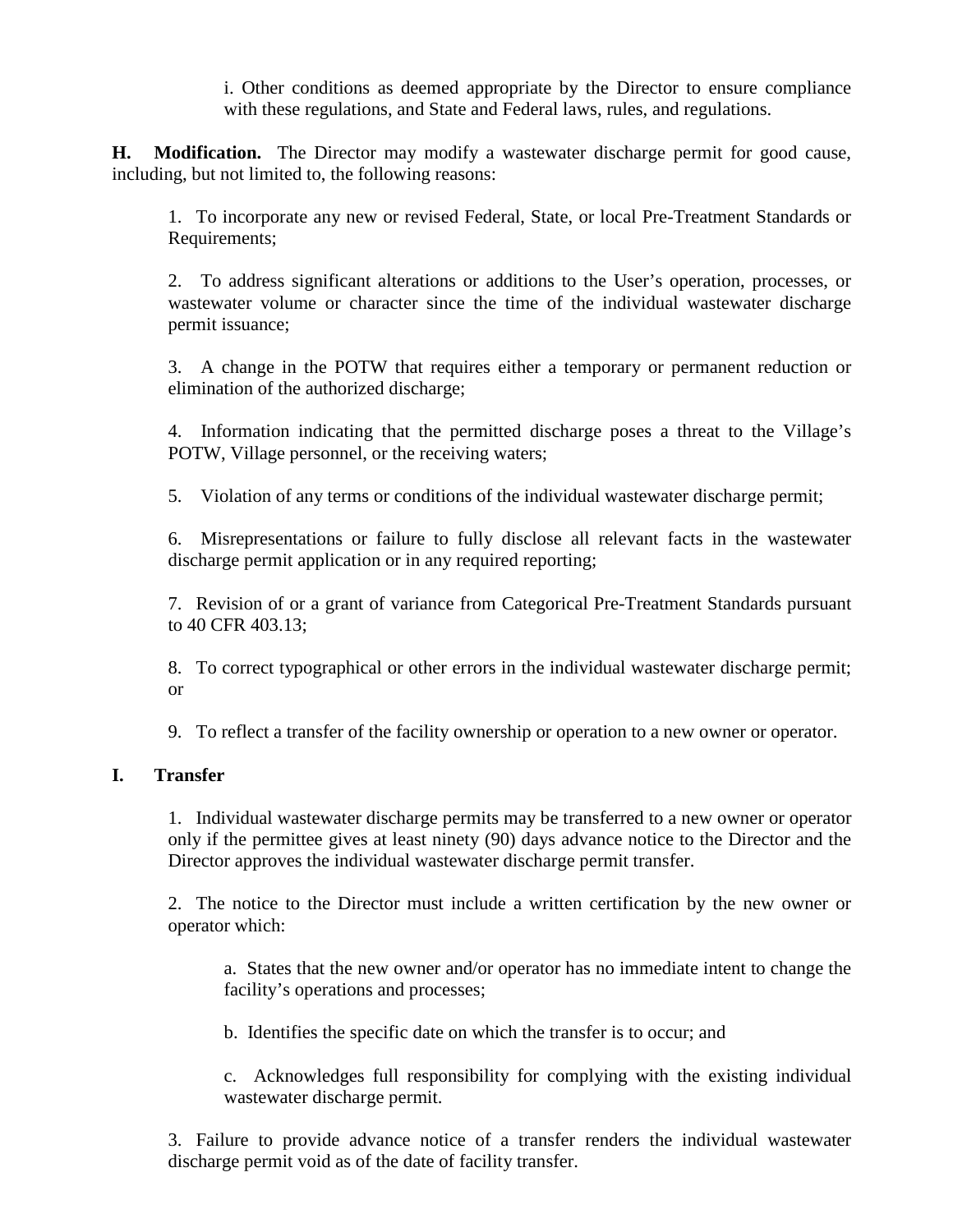#### **J. Revocation**

1. The Director may revoke a wastewater discharge permit for good cause, including, but not limited to, the following reasons:

a. Failure to notify the Director of significant changes to the wastewater prior to a change in discharge;

b. Failure to provide prior notification to the Director of changed conditions as required by these regulations;

c. Failure to notify the Director of any discharge of Hazardous Waste(s) as required by these regulations.

d. Failure to notify the Director of any accidental, non-routine, episodic, batch, or Slug Discharge, or any Slug Load, as required by these regulations.

e. Misrepresentation or failure to fully disclose all relevant facts in a wastewater discharge permit application;

- f. Falsifying any self-monitoring report or certification statement;
- g. Tampering with monitoring equipment;

h. Refusing to allow the Director timely access to the facility premises and records;

- i. Failure to meet any applicable effluent limitation(s);
- j. Failure to pay any fine;
- k. Failure to pay any applicable sewer charge;
- l. Failure to meet any pertinent compliance schedule;

m. Failure to complete a wastewater survey or the wastewater discharge permit application;

n. Failure to provide advance notice of the transfer of business ownership of a permitted facility; or

o. Violation of any Pre-Treatment Standard or Requirement, or any terms or conditions of a permit, or these regulations.

2. Individual wastewater discharge permits shall be revocable upon cessation of operations or transfer of business ownership.

3. All individual wastewater discharge permits issued to a User are void upon the issuance of a new individual wastewater discharge permit to that User.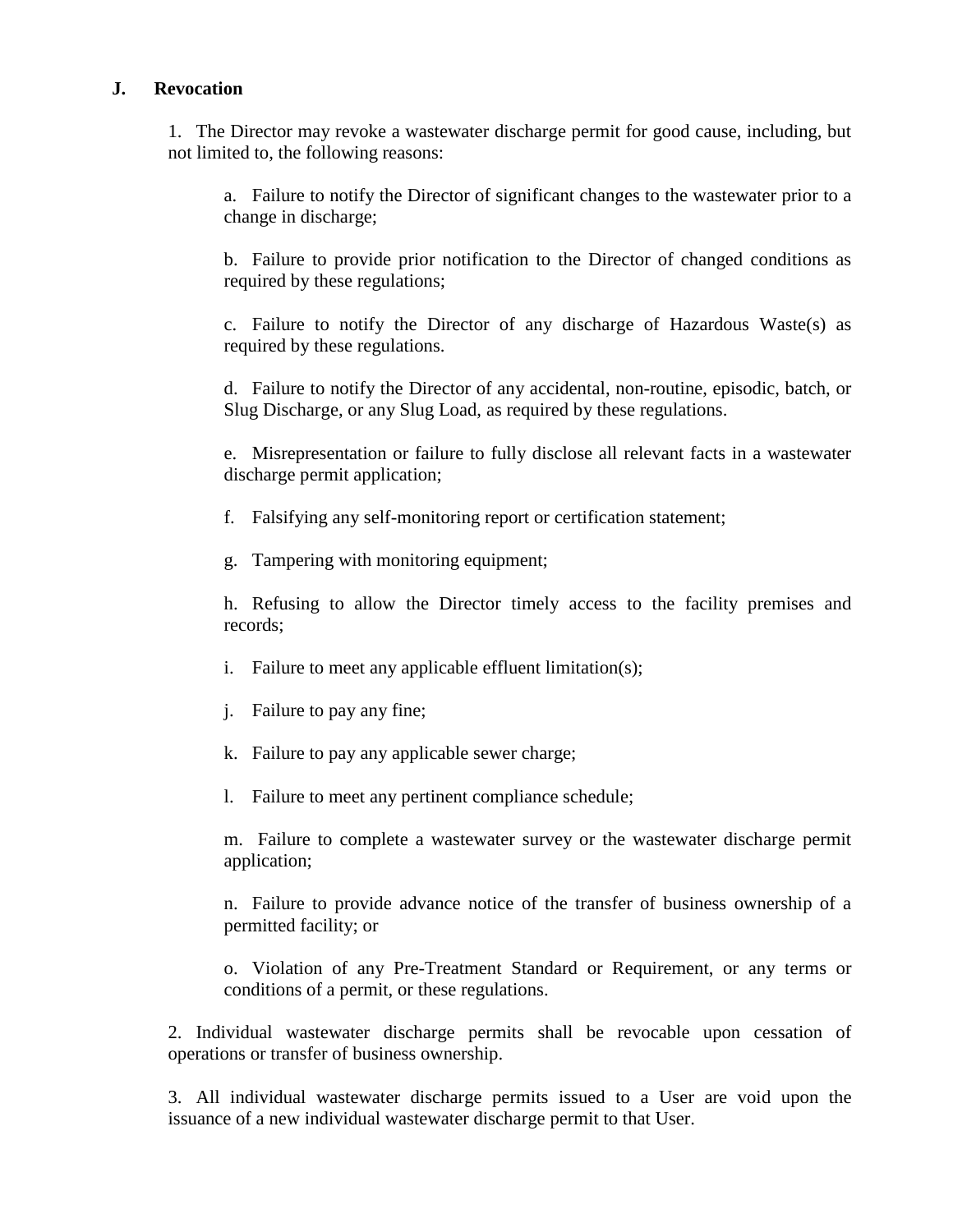**K. Re-issuance.** A User shall not less than ninety (90) days prior to the expiration of the User's existing permit apply for re-issuance of such permit.

### **Section V - REPORTING REQUIREMENTS**

**A. Wastewater Analysis.** When requested by the Director, a User must within any time period specified in such request and, if no time is specified then within 30 days after the date of the request, submit a report of information on the nature and characteristics of its wastewater. The Director is authorized to prepare a form for this purpose and may periodically require Users to update the information called for on the form.

### **B. Baseline Monitoring Reports**

1. A Baseline Monitoring Report shall be due from each existing Categorical Industrial Users currently discharging to or scheduled to discharge to the POTW. The report shall be due within one hundred eighty (180) days after either the effective date of an applicable Categorical Pre-Treatment Standard, or the final administrative decision on a category determination under 40 CFR 403.6(a)(4), whichever is later.

2. A Baseline Monitoring Report shall be due from any New Source, and from any source that becomes a Categorical Industrial User subsequent to the promulgation of an applicable Categorical Standard, not less than ninety (90) days prior to commencement of discharge.

3. Each Baseline Monitoring Report shall include the following information:

a. The name and address of the facility, including the name of the operator and owner.

b. Environmental Permits. A list of any environmental control permits held by or for the facility.

c. Production Data. A brief description of the nature, average rate of production (including each product produced by type, amount, processes, and rate of production), and standard industrial classifications of the operation(s) carried out by such User. This description should include a schematic process diagram, which indicates points of discharge to the POTW from the regulated processes.

d Flow Measurement. Information showing the measured average daily and maximum daily flow, in gallons per day, to the POTW from regulated process streams and other streams, as necessary, to allow use of the combined wastestream formula set out in Section II(C) (40 CFR 403.6(e)).

e. Measurement of pollutants.

i. The Categorical Pre-Treatment Standards applicable to each regulated process and any new categorically regulated processes for Existing Sources.

ii. The results of sampling and analysis identifying the nature and concentration, and/or mass, where required by the Standard or by the Director, of regulated pollutants in the discharge from each regulated process.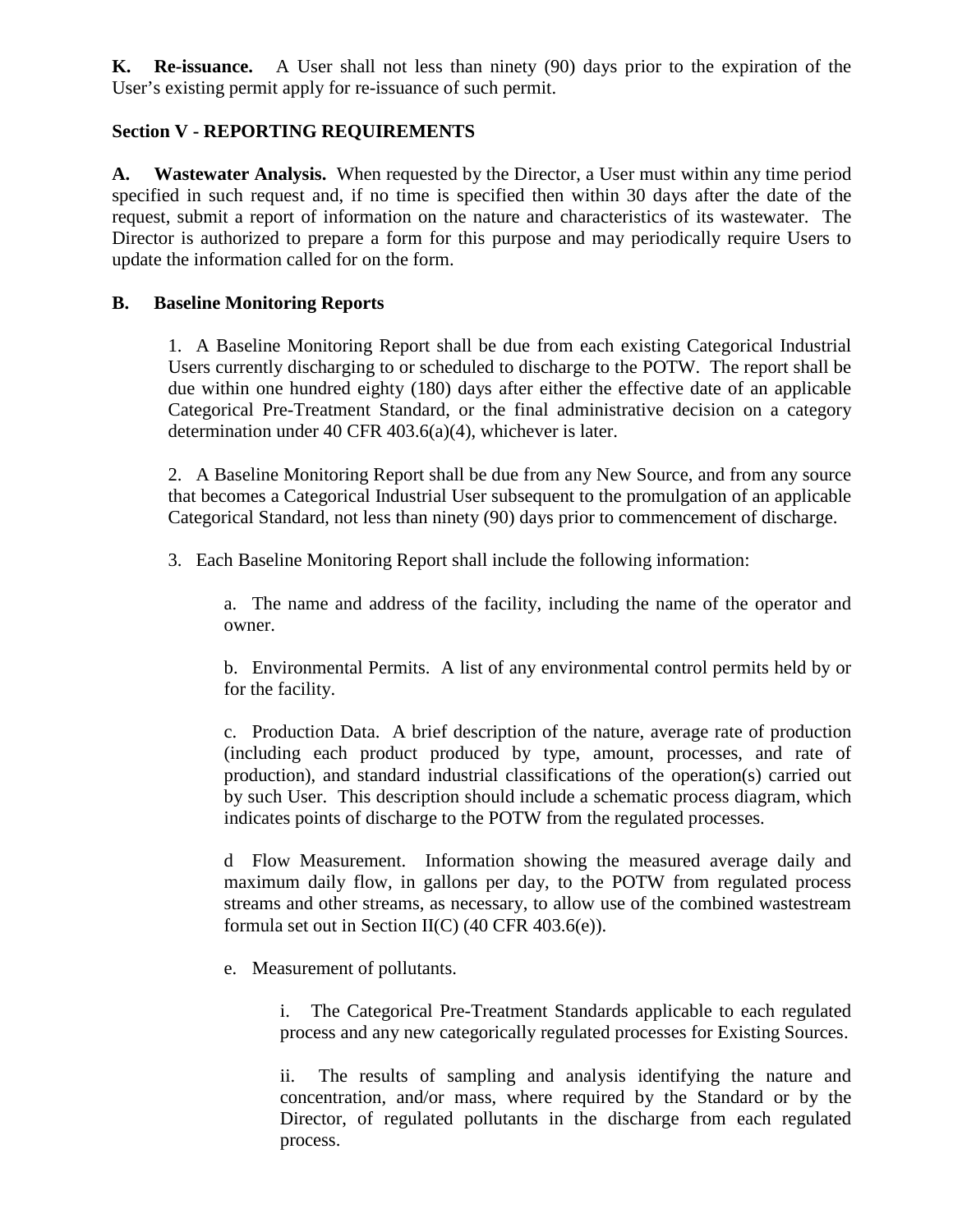iii. Instantaneous, Daily Maximum, and long-term average concentrations, or mass, where required, shall be reported.

iv. The sample shall be representative of daily operations and shall be analyzed in accordance with procedures set out in these regulations. Where the Standard requires compliance with a BMP or pollution prevention alternative, the User shall submit documentation as required by the Director or the applicable Standards to determine compliance with the Standard.

v. The User shall take a minimum of one representative sample to compile that data necessary to comply with the requirements of this paragraph.

vi. Samples should be taken immediately downstream from Pre-Treatment facilities if such exist or immediately downstream from the regulated process if no Pre-Treatment exists. If other wastewaters are mixed with the regulated wastewater prior to Pre-Treatment the User should measure the flows and concentrations necessary to allow use of the combined wastestream formula in 40 CFR 403.6(e) to evaluate compliance with the Pre-Treatment Standards. Where an alternate concentration or mass limit has been calculated in accordance with 40 CFR 403.6(e) this adjusted limit along with supporting data shall be submitted to the Control Authority;

vii. Sampling and analysis shall be performed in accordance with these regulations;

viii. The Director may allow the submission of a baseline report which utilizes only historical data so long as the data provides information sufficient to determine the need for industrial Pre-Treatment measures;

ix. The baseline report shall indicate the time, date and place of sampling and methods of analysis, and shall certify that such sampling and analysis is representative of normal work cycles and expected pollutant Discharges to the POTW.

(6) Compliance Certification. A statement, reviewed by the User's Authorized Representative and certified by a qualified professional, indicating whether Pre-Treatment Standards are being met on a consistent basis, and, if not, whether additional operational and maintenance measures and/or additional Pre-Treatment measures are reasonably required to meet the Pre-Treatment Standards and Requirements.

(7) Compliance Schedule. If additional Pre-Treatment and/or Operations and maintenance measures will be required to meet the Pre-Treatment Standards, the shortest schedule by which the User will provide such additional Pre-Treatment and/or Operations and Maintenance measures shall be described. Provided, the completion date in such schedule shall not be later than the compliance date established for the applicable Pre-Treatment Standard; and any compliance schedule pursuant to this Section must meet the requirements set out in Section V. (C) of these regulations.

(8) Signature and Certification. All baseline monitoring reports must be signed and certified by an Authorized Representative of the User.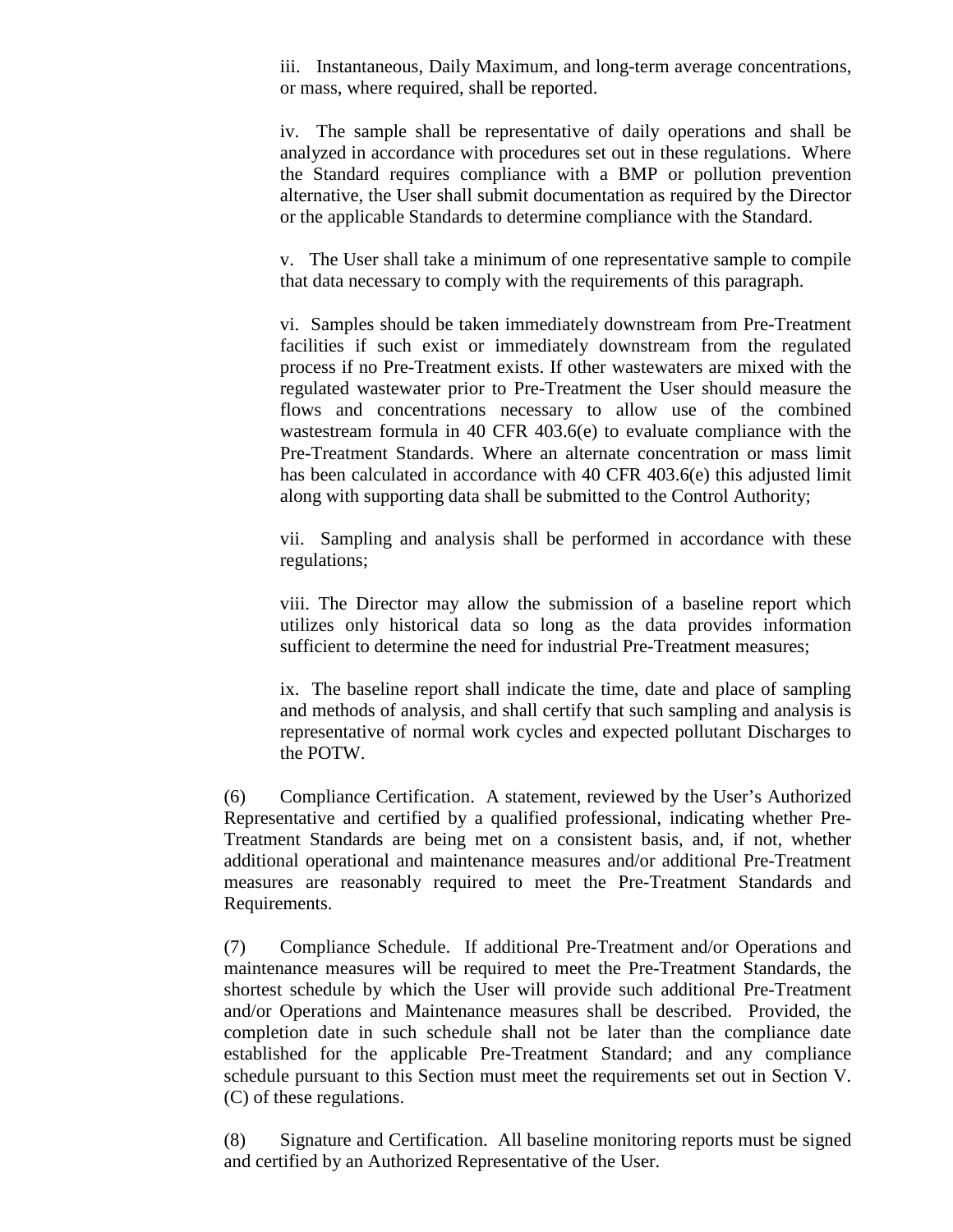4. In addition, any New Source shall report the method of Pre-Treatment it intends to use to meet applicable Categorical Standards, together with estimates of its anticipated flow and quantity of pollutants to be discharged.

**C. Compliance Schedule Progress Reports**. The following conditions shall apply to the compliance schedule required by these regulations:

1. The schedule shall contain progress increments in the form of dates for the commencement and completion of major events leading to the construction and operation of additional Pre-Treatment required for the User to meet the applicable Pre-Treatment Standards (such events include, but are not limited to, hiring an engineer, completing preliminary and final plans, executing contracts for major components, commencing and completing construction, and beginning and conducting routine operation);

2. No increment referred to above shall exceed nine (9) months;

3. The User shall submit a progress report to the Director no later than fourteen (14) days following each date in the schedule and the final date of compliance including, as a minimum, whether or not it complied with the increment of progress, the reason for any delay, and, if appropriate, the steps being taken by the User to return to the established schedule; and

4. In no event shall more than nine (9) months elapse between such progress reports to the Director.

## **D. Reports on Compliance with Categorical Pre-Treatment Standard Deadline.**

1. Within ninety (90) days following the date for final compliance with applicable Categorical Pre-Treatment Standards, or in the case of a New Source following commencement of the introduction of wastewater into the POTW, any User subject to such Pre-Treatment Standards and Requirements shall submit to the Director a report containing the information described in sub-sections  $(B)(3)(a)-(e)$  of this Section.

2. For any User subject to Categorical Pre-Treatment Standards expressed in terms of allowable pollutant discharge per unit of production (or other measure of operation), the report shall include the User's actual production during the appropriate sampling period.

3. All compliance reports must be signed and certified by an Authorized Representative.

4. All sampling will be done in conformance with these regulations.

## **E. Periodic Compliance Reports.**

1. All Significant Industrial Users are required to submit periodic compliance reports; in addition, any User which has been designated as a Non-Significant Categorical Industrial User shall also be required to submit periodic compliance reports in order to maintain such designation.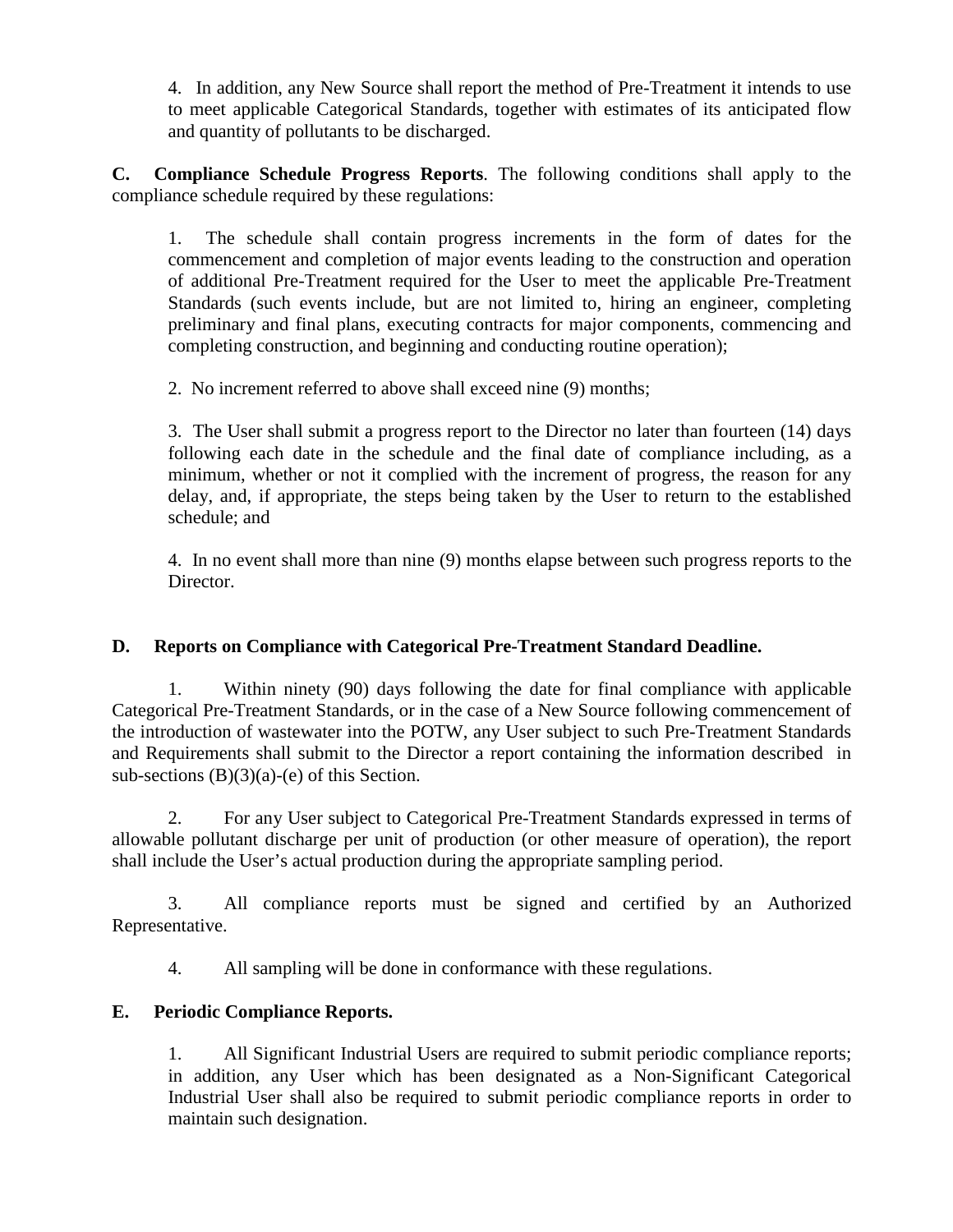2. Except as otherwise specified below, all Significant Industrial Users must submit reports not less than twice per year (January and July) indicating the nature, concentration of pollutants in the discharge which are limited by Pre-Treatment Standards, and the measured or estimated average and maximum daily flows for the reporting period; provided, the Director may in his sole discretion require more frequent reporting from any permit holder.

3. In any case where the Pre-Treatment Standard requires compliance with a Best Management Practice (BMP) or pollution prevention alternative, the User must submit documentation required by the Director or the Pre-Treatment Standard necessary to determine the compliance status of the User.

4. The Village may authorize an Industrial User subject to a Categorical Pre-Treatment Standard to forego sampling of a pollutant regulated by a Categorical Pre-Treatment Standard if the Industrial User has demonstrated through sampling and other technical factors that the pollutant is neither present nor expected to be present in the Discharge, or is present only at background levels from intake water and without any increase in the pollutant due to activities of the Industrial User, subject to the following conditions:

> a. The waiver may be authorized where a pollutant is determined to be present solely due to sanitary wastewater discharged from the facility provided that the sanitary wastewater is not regulated by an applicable Categorical Standard and otherwise includes no process wastewater.

> b. The monitoring waiver is valid only for the duration of the effective period of the individual wastewater discharge permit, but in no case longer than three (3) years. The User must submit a new request for the waiver before the waiver can be granted for each subsequent individual wastewater discharge permit.

> c. In making a demonstration that a pollutant is not present, the Industrial User must provide data from at least one sampling of the facility's process wastewater prior to any treatment present at the facility that is representative of all wastewater from all processes.

> d. The request for a monitoring waiver must be signed and certified by an Authorized Representative.

> e. Non-detectable sample results may be used only as a demonstration that a pollutant is not present if the EPA approved method from 40 CFR Part 136 with the lowest minimum detection level for that pollutant was used in the analysis.

> f. Any grant of the monitoring waiver by the Director must be included as a condition in the User's permit. The reasons supporting the waiver and any information submitted by the User in its request for the waiver must be maintained by the Director for 3 years after expiration of the waiver.

> g. Upon approval of the monitoring waiver and revision of the User's permit by the Director, the Industrial User must certify on each report that there has been no increase in the pollutant in its wastestream due to activities of the Industrial User.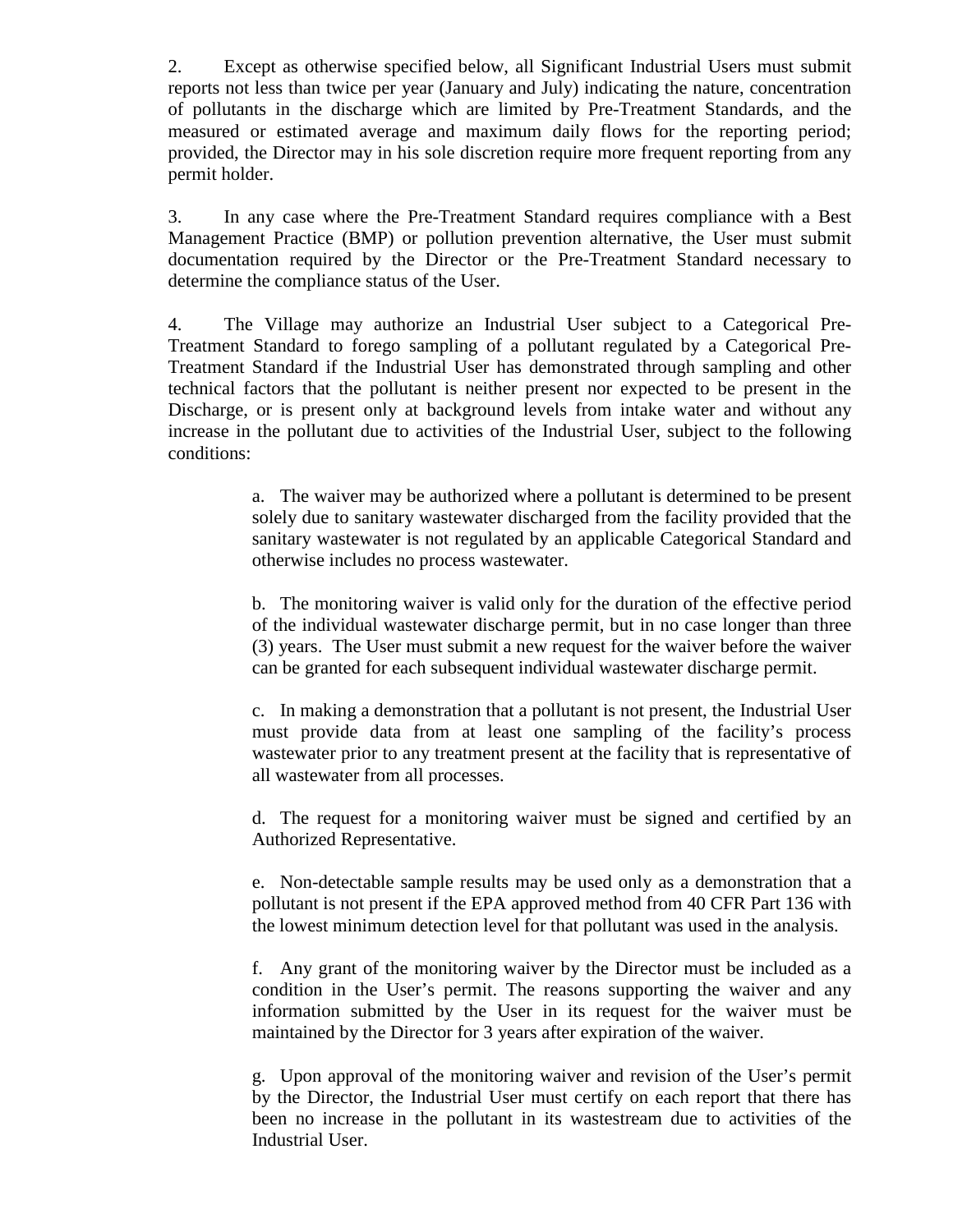h. In the event that a waived pollutant is found to be present or is expected to be present because of changes that occur in the User's operations, the User must immediately notify the Director of such condition, and thereafter comply with the monitoring requirements of this Section, or any other more frequent monitoring requirements imposed by the Director.

i. This provision does not supersede the certification processes and requirements established in any applicable Categorical Pre-Treatment Standards.

5. The Village may reduce the requirement for periodic compliance reports to a requirement to report no less frequently than once a year, unless required more frequently in the Pre-Treatment Standard or by the State, where the Industrial User's total categorical wastewater flow does not exceed any of the following:

> a. POTW's value for 0.01 percent of the POTW's design dry-weather *hydraulic capacity* of the POTW, or five thousand (5,000) gallons per day, whichever is smaller, as measured by a continuous effluent flow monitoring device unless the Industrial User discharges in batches

> b. POTW's value for 0.01 percent of the design dry-weather organic treatment capacity of the POTW; and

> c. POTW's value for 0.01 percent of the maximum allowable headworks loading for any pollutant regulated by the applicable Categorical Pre-Treatment Standard for which approved Local Limits were developed in accordance with Section 2.4 of these regulations.

6. Reduced reporting shall not apply to the following:

a. Any Industrial User that has in the last two (2) years been in Significant Non-compliance, as defined below.

b. Any Industrial User with daily flow rates, production levels, or pollutant levels that vary so significantly that, in the sole discretion of the Director, decreasing the reporting requirement for this Industrial User would result in data that are not representative of conditions occurring during the reporting period.

7. All periodic compliance reports must be signed and certified by an Authorized Representative.

8. All wastewater samples must be representative of the User's discharge, or the same may be rejected. Wastewater monitoring and flow measurement facilities shall be properly operated, kept clean, and maintained in good working order at all times; and, the failure of a User to keep its monitoring facilities in good working order shall not be grounds for the User to claim that sample results are not representative of its actual discharge.

9. If a User monitors any regulated pollutant at the appropriate sampling location more frequently than required by the Director the results of this monitoring shall be included in any required report.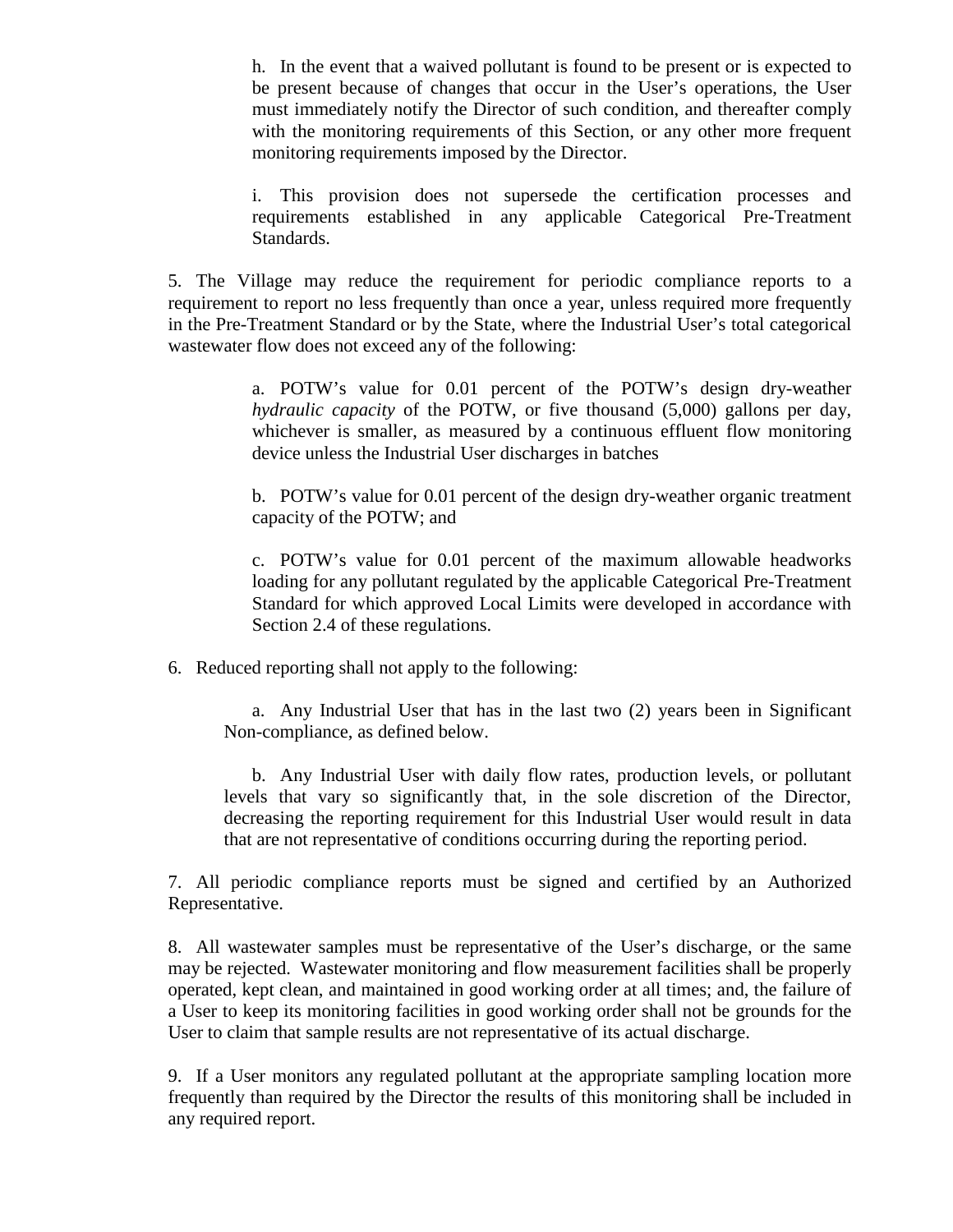**F. Reports of Changed Conditions**. Not less than ninety (90) days prior to any significant change to the User's operations or system which may alter the nature, quality, or volume of its wastewater, each User shall in writing notify the Director of the prospective change. The Director may after such notice require the User to submit such information as he may in his sole discretion deem necessary to evaluate the changed condition.

### **G. Reports of Discharge Problems**

1. In the case of any discharge, including but not limited to accidental discharges, discharges of a non-routine, episodic nature, a non-customary batch discharge, a Slug Discharge or a Slug Load that in each case might cause any potential treatment problem for the POTW, the User shall immediately by telephone and in writing notify the Director of the discharge. The notification shall include the location, type of waste, concentration and volume, if known, and corrective actions taken by the User in regard to the discharge.

2. Within five (5) days following such discharge, the User shall, unless waived by the Director, submit a detailed written report describing the cause(s) of the discharge and the measures to be taken by the User to prevent similar future occurrences. Such notification shall not relieve the User of any expense, loss, damage, or other liability which might be incurred as a result of damage to the POTW, natural resources, or any other damage to person or property; nor shall such notification relieve the User of any fines, penalties, or other liability which may be imposed pursuant to these regulations**.** 

3. A notice, on a form to be supplied by the Village, shall be permanently posted on the User's bulletin board or other prominent place advising employees who to call in the event of such a discharge; and furthermore, each User shall ensure that all employees, agents or servants whose activities could result in such a discharge are specifically advised of the emergency notification procedure.

4. Significant Industrial Users are required to notify the Director immediately of any changes at the User's facility which may affect the potential for a Slug Discharge

#### **H. Notice of Violation / Repeat Sampling and Reporting**

1. If any sampling performed by a User indicates any violation, the User shall notify the Director, both by telephone within twenty-four (24) hours of becoming aware of the violation, and in writing as soon as practicable.

2. The User shall also as directed by the Director thereafter both repeat the sampling and submit the results of the repeated sampling to the Director.

3. Repeated sampling by the User is not required if the Village otherwise performs sampling at the User's facility at least once a month; or if the Village performs sampling at the User's location between the time when the initial sampling was conducted and the time when the User or the Village receives the results of analysis of this sampling, or if the Village has performed the sampling and analysis in lieu of the Industrial User.

#### **I. Notification of Discharge of Hazardous Waste**

1. Any User who commences the discharge of any Hazardous Waste shall notify the Director, the EPA Regional Waste Management Division Director, and State hazardous waste authorities, in writing, of any discharge into the POTW of a substance which, if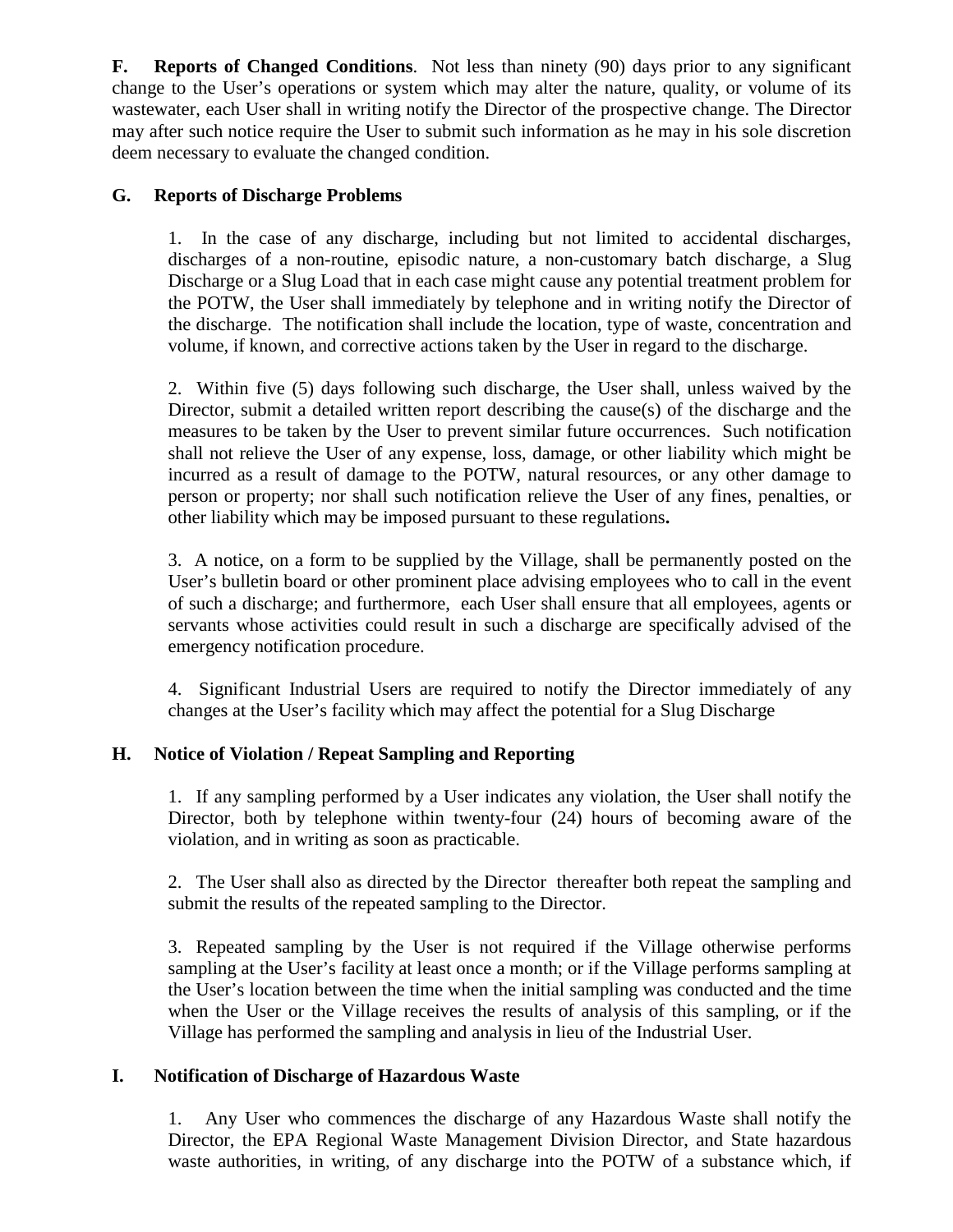otherwise disposed of, would be a Hazardous Waste under 40 CFR Part 261, subject to the following requirements:

a. Such notification must include the name of the Hazardous Waste as set forth in 40 CFR Part 261, the EPA hazardous waste number, and the type of discharge (continuous, batch, or other).

b. If the User discharges more than one hundred (100) kilograms of such waste per calendar month to the POTW, the notification also shall contain the following information to the extent such information is known and readily available to the User:

i. Identification of the hazardous constituents contained in the wastes,

ii. An estimation of the mass and concentration of such constituents in the wastestream discharged during that calendar month, and

iii. An estimation of the mass of constituents in the wastestream expected to be discharged during the following twelve (12) months.

c. All notifications must take place no later than one hundred and eighty (180) days after the discharge commences.

d. Any notification under this paragraph need be submitted only once for each hazardous waste discharged.

e. Notification of any changed condition must be filed as otherwise required under these regulations.

f. The notification requirement in this Section does not apply to pollutants reported by Users subject to Categorical Pre-Treatment Standards under the self-monitoring requirements of these regulations.

2. A discharge of not more than fifteen (15) kilograms of any Hazardous Waste or Wastes shall be exempt from the requirements of this sub-section, during a calendar month in which the discharge occurs, unless the wastes are acute hazardous wastes as specified in 40 CFR  $261.30(d)$  and  $261.33(e)$ . No additional notification shall be required for any subsequent month(s) during which the User discharges more than such quantities of any hazardous waste.

3. Discharge of more than fifteen (15) kilograms of non-acute hazardous wastes in a calendar month, or of any quantity of acute hazardous wastes as specified in 40 CFR 261.30(d) and 261.33(e), requires a one-time notification. No additional notification shall be required for any subsequent month(s) during which the User discharges more than such quantities of any hazardous waste.

4. In the case of any new regulations under section 3001 of RCRA identifying additional characteristics of hazardous waste, or listing any additional substance as a hazardous waste, a User must notify the Director, the EPA Regional Waste Management Waste Division Director, and State hazardous waste authorities of the discharge of such substance within ninety (90) days of the effective date of such regulations.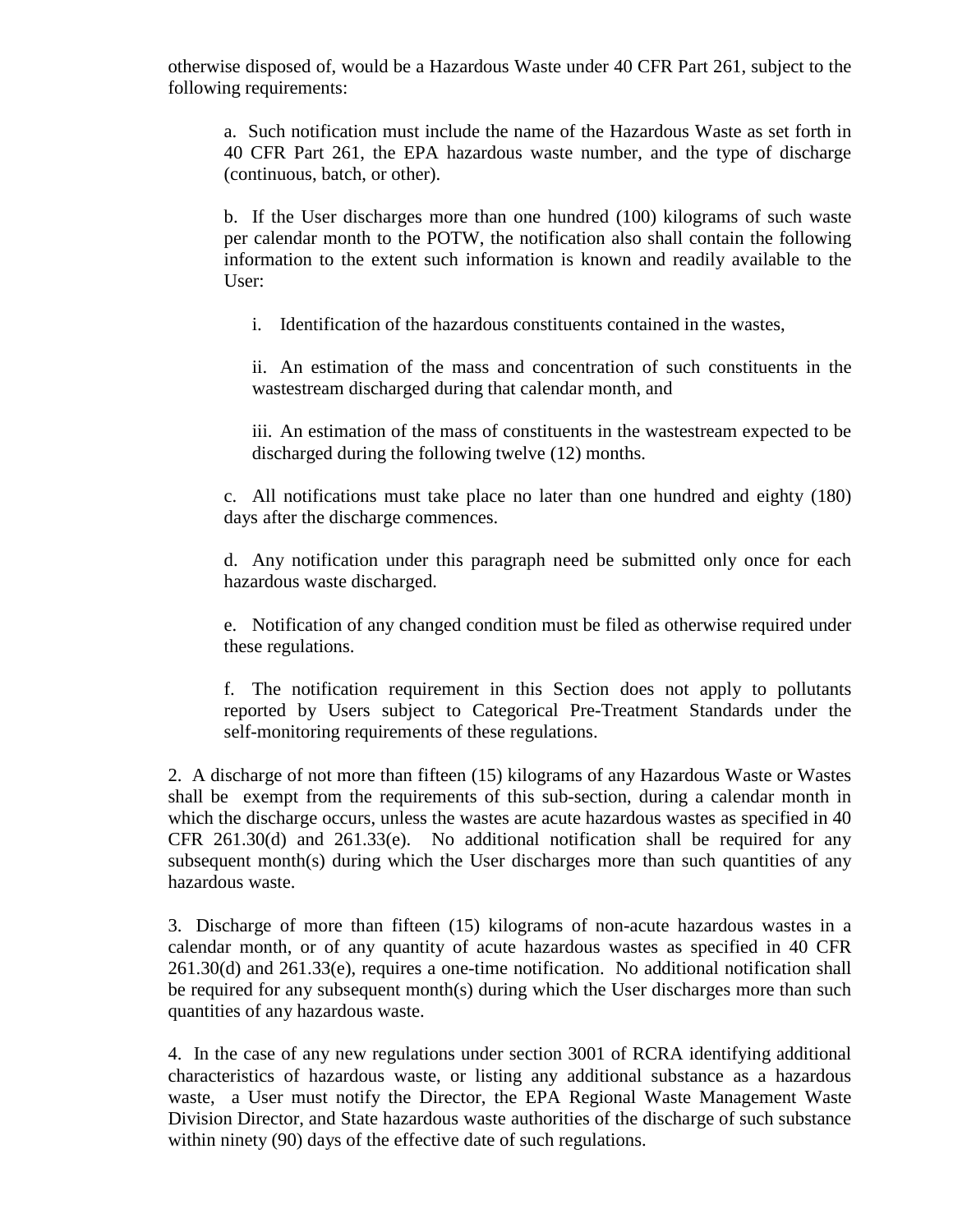5. In the case of any notification made under this Section, the User shall also certify that it has put in place a program to reduce the volume and toxicity of any such Hazardous Waste(s) generated by it or its operations to the degree it has determined such program to be economically practical*.*

6. This provision does not create a right to discharge any substance not otherwise permitted to be discharged by either these regulations, a permit issued hereunder, or any applicable Federal or State law.

**J. Requirements for Sampling and Analyses.** All pollutant analyses, including sampling techniques, shall be performed in accordance with the techniques prescribed in 40 CFR Part 136 and amendments thereto, unless otherwise specified in an applicable Categorical Pre-Treatment Standard. Provided, if 40 CFR Part 136 does not describe or specify sampling or analytical techniques for the pollutant in question, or where the EPA determines that the Part 136 sampling and analytical techniques are inappropriate for the pollutant in question, sampling and analyses shall be performed by using validated analytical methods or any other applicable sampling and analytical procedures, including procedures suggested by the Director or other parties approved by EPA.

### **K. Sample Collection**

1. All samples collected to satisfy reporting requirements must be based on data obtained through appropriate sampling and analysis performed during the period covered by the report, based on data that is representative of conditions occurring during the reporting period.

2. Except as indicated in this sub-section, or unless time-proportional composite sampling or grab sampling is authorized by the Director, a User shall collect wastewater samples using 24-hour flow-proportional composite sampling techniques. Where time-proportional composite sampling or grab sampling is authorized by the Village the samples must be representative of the discharge.

3. Using protocols (including appropriate preservation) specified in 40 CFR Part 136 and appropriate EPA guidance, multiple grab samples collected during a 24-hour period may be composited prior to the analysis as follows:

a. for cyanide, total phenols, and sulfides the samples may be composited in the laboratory or in the field;

b. for volatile organics and oil and grease, the samples may be composited in the laboratory.

c. for other parameters unaffected by the compositing procedures as documented in approved EPA methodologies, other composite samples may be authorized by the Village, as appropriate.

4. Grab Samples may be required by the Director to show compliance with Instantaneous Limits.

5. Grab Samples must be obtained for oil and grease, temperature, pH, cyanide, total phenols, sulfides, and volatile organic compounds.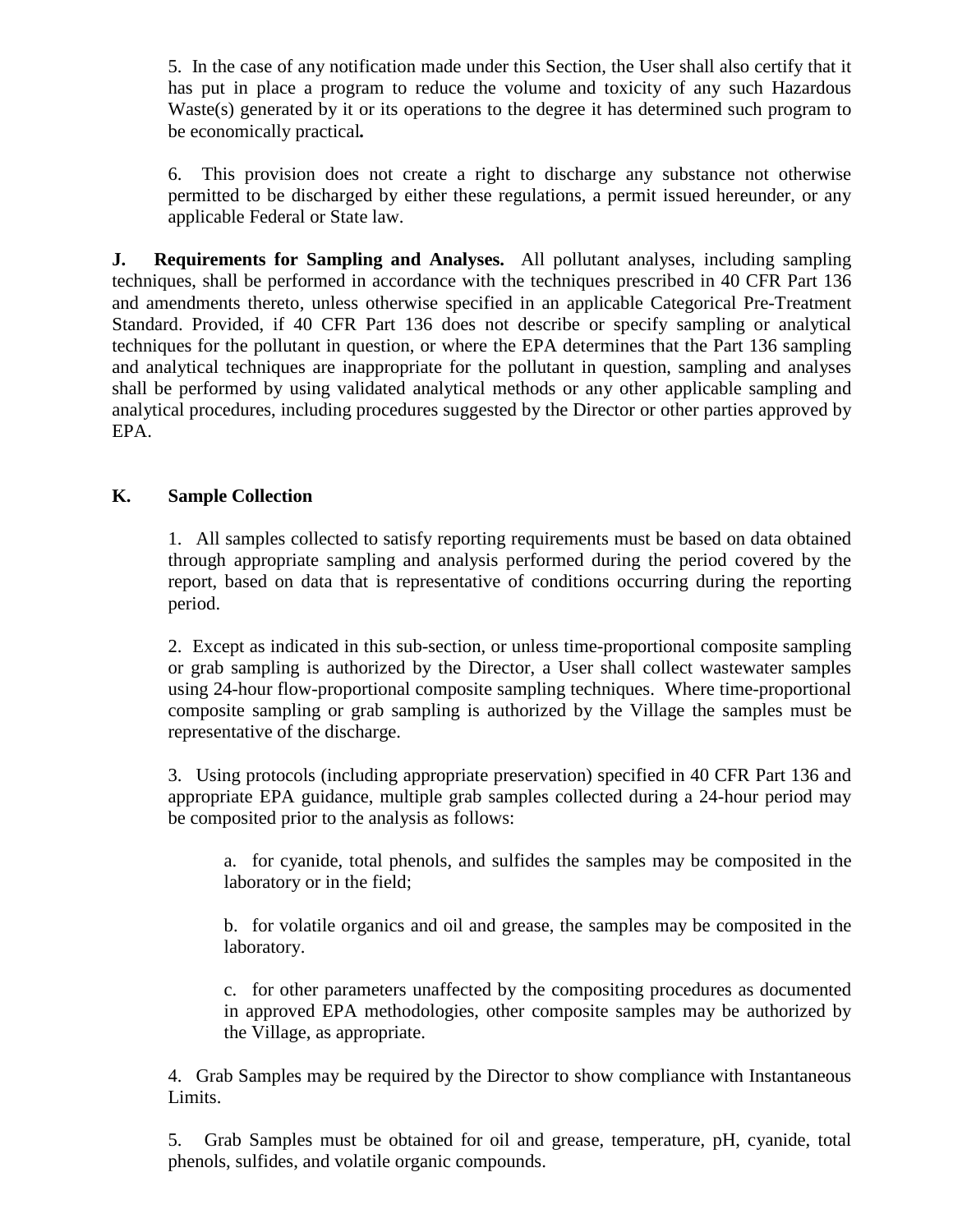6. For sampling required in support of baseline monitoring and 90-day compliance reports, a minimum of four (4) Grab Samples must be used for pH, cyanide, total phenols, oil and grease, sulfide and volatile organic compounds for any facilities for which historical sampling data do not exist. For facilities for which historical sampling data are available, the Director may authorize a lower minimum.

7. For reports required by paragraph sub-section E of this Section (40 CFR 403.12(e) and 403.12(h)), the Industrial User is required to collect the number of grab samples necessary to assess and assure compliance with applicable Pre-Treatment Standards and Requirements

**L. Date of Receipt of Reports.** Written reports will be deemed to have been submitted on the date postmarked. For reports which are not mailed, postage prepaid, into a mail facility serviced by the United States Postal Service, the date of receipt of the report at the Director's Office in the Village shall govern.

### **M. Recordkeeping**

1. Any User subject to the reporting requirements of these regulations shall retain, and make available for inspection and copying, all records of information obtained pursuant to any monitoring activities required by these regulations, any additional records of information obtained pursuant to monitoring activities undertaken by the User independent of such requirements, and documentation associated with Best Management Practices established under these regulations.

2. Such records shall include the date, exact place, method, and time of sampling, and the name of the person(s) taking the samples; the dates analyses were performed; who performed the analyses; the analytical techniques or methods used; and the results of such analyses.

3. Such records shall remain available for a period of at least three (3) years; provided, such period shall be automatically extended for the duration of any litigation related to these regulations and concerning the User and/or the Village, or where the User has been specifically notified of a longer retention period by the Director.

**N. Certification Statements.** The following certification statement, signed by an Authorized Representative of the User, is required to be signed and included with any submission of any report due under this Article, as well as with any application submitted for a permit, as specified above: **.** 

I certify under penalty of law that this document and all attachments were prepared under my direction or supervision in accordance with a system designed to assure that qualified personnel properly gather and evaluate the information submitted. Based on my inquiry of the person or persons who manage the system, or those persons directly responsible for gathering the information, the information submitted is, to the best of my knowledge and belief, true, accurate, and complete. I am aware that there are significant penalties for submitting false information, including the possibility of fine and imprisonment for any knowing violation.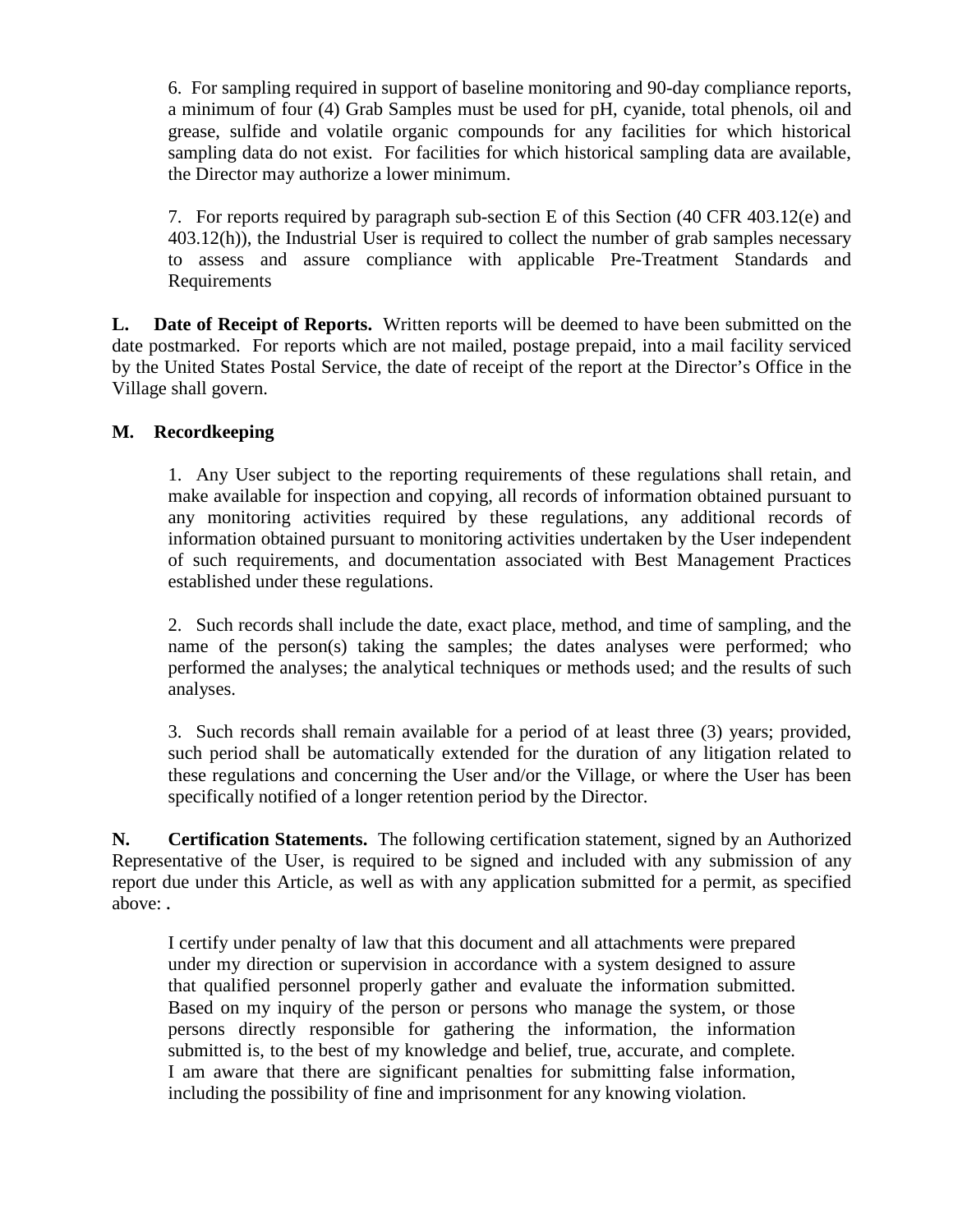### **Section VI - COMPLIANCE MONITORING**

**A. Right of Entry.** The Director shall have the right to enter the premises of any User at any time to determine whether the User is complying with all requirements of these regulations or order issued hereunder.

1. A User shall allow the Director immediate and ready access to all parts of the User's premises for the purposes of inspection, sampling, records examination and copying, and the performance of any additional duties.

2. Where a User has security measures in place which require proper identification and clearance before entry into its premises, the User shall inform its security guards that, upon presentation of identification, the Director shall be permitted to enter User's premises without delay.

3. Any temporary or permanent obstruction to immediate and ready access to any pollution control, pre-treatment, discharge or other pertinent facility on User's premises shall be promptly removed by the User at the written or verbal request of the Director and shall not thereafter be replaced. The cost of removing any such obstruction to access shall be borne by the User.

4. Any delay in allowing the Director access to the User's premises shall be a violation of these regulations.

### **B. Sampling and Monitoring Equipment**.

1. The Director may require the User at its expense to install sampling and/or monitoring equipment as reasonably necessary to accomplish the purposes of this Article. Any such sampling and/or monitoring equipment shall be maintained at all times in a safe and proper operating condition, and free of any temporary or permanent obstruction to immediate and ready access to the Director, by the User at its own expense.

2. The Director shall, in the alternative, also have the right in his sole discretion to set up on the User's property such devices as are necessary to conduct sampling and/or monitoring, or metering, of the User's discharge.

3. All devices used to measure wastewater flow and quality shall be calibrated on not less than a bi-annual frequency (every two years) to ensure their accuracy.

**C. Search Warrants**. If the Director has been refused access to a building, structure, or property, or any part thereof by any User, or his immediate and ready access to any pollution control, pretreatment, discharge or other pertinent facility on User's premises is temporarily or permanently obstructed, and the Director is able to demonstrate in accordance with law sufficient probable cause to believe that there may be occurring thereon or therein a violation of these regulations, or that there is a need to inspect and/or sample either as part of a routine inspection and sampling program of the Village designed to verify compliance with these regulations or any permit or order issued hereunder, or to protect the overall public health, safety and welfare of the community, or any other basis sufficient under law, then the Director may petition a judge of the local circuit court for issuance of, and obtain, an appropriate search warrant.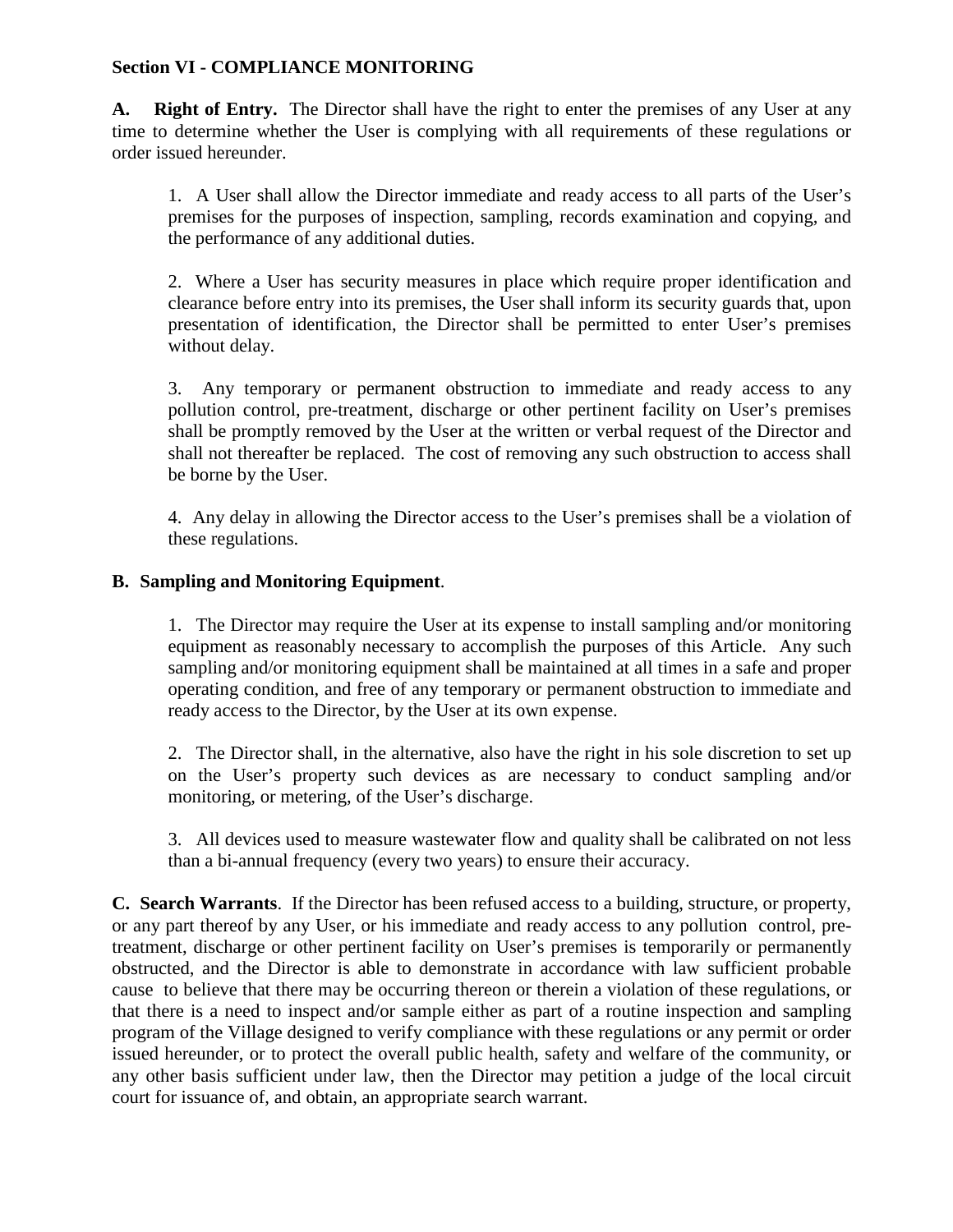### **Section VII - CONFIDENTIAL INFORMATION**

A. Information and data on any User, obtained from reports, surveys, permits, and monitoring programs, or from the Director's inspection and sampling activities, shall be available to the public without restriction, unless the User specifically states, and is able to demonstrate to the satisfaction of the Director, that the release of such information would divulge information, processes, or methods of production entitled to protection as trade secrets or trade processes under applicable State law.

1. Any such statement must be asserted at the time of submission of the information or data.

2. When requested and demonstrated by the User furnishing a report that such information should be held confidential, the portions of a report which might disclose trade secrets or secret processes shall not be made available for inspection by the public, but shall be made available immediately upon request to governmental agencies for uses related to the NPDES program or any Pre-Treatment program, and in enforcement proceedings involving the User furnishing the report.

3. Wastewater constituents and characteristics and other effluent data, as defined at 40 CFR 2.302, shall not be recognized as confidential information and shall be available to the public without restriction.

4. In the event that the Director finds that any information submitted by a User is not to be deemed confidential, the User may within ten (10) days of such determination by the Director file a written appeal with the Village Manager.

a. The Village Manager may decide the appeal without a hearing, or may in the alternative, convene a hearing on the appeal, at which the User and the Director may present oral argument on the matter. Such hearing may be chaired by the Village Manager, or his designee.

b. The Village Manager shall render a decision on the appeal as soon as practicable.

### **Section VIII - USERS IN SIGNIFICANT NON-COMPLIANCE – PUBLICATION OF NOTICE**

A. The Director shall publish annually, in a newspaper of general circulation in the Village, a list of the Users which, at any time during the previous twelve (12) months, were in Significant Non-compliance with applicable Pre-Treatment Standards and Requirements.

B. For purposes of this section, the term Significant Non-compliance shall be applicable to all Significant Industrial Users (or any other Industrial User that violates paragraphs (3), (4) or (8) of this Section) and shall mean:

1. Chronic violations of wastewater discharge limits, defined here as those in which sixty-six percent (66%) or more of all the measurements taken for the same pollutant parameter taken during a six- (6-) month period exceed (by any magnitude) a numeric Pre-Treatment Standard or Requirement, including Instantaneous Limits as defined in Section  $2:$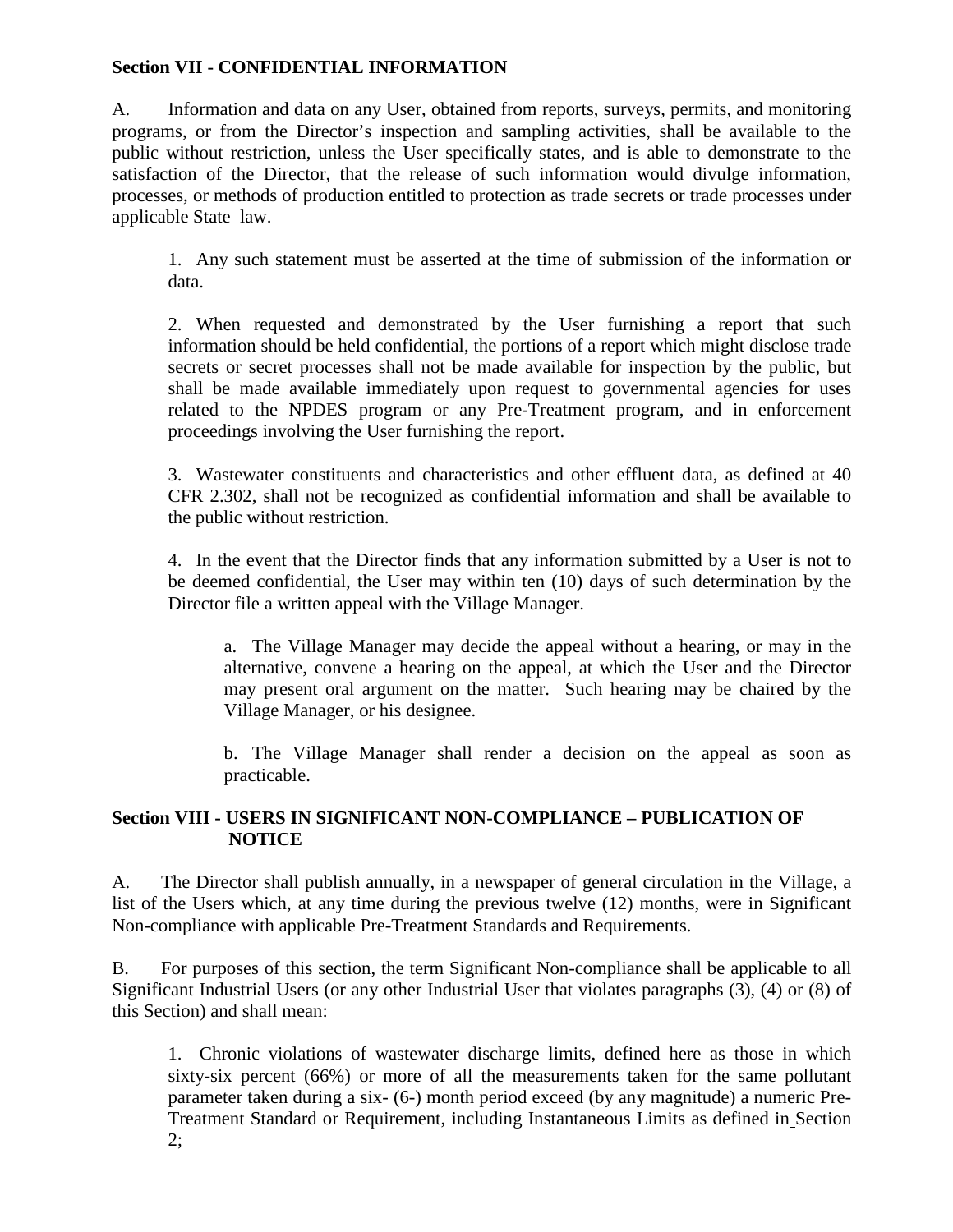2. Technical Review Criteria (TRC) violations, defined here as those in which thirty-three percent (33%) or more of wastewater measurements taken for each pollutant parameter during a six- (6-) month period equals or exceeds the product of the numeric Pre-Treatment Standard or Requirement including Instantaneous Limits, as defined by Section 2 multiplied by the applicable criteria (1.4 for BOD, TSS, fats, oils and grease, and 1.2 for all other pollutants except pH);

3. Any other violation of a Pre-Treatment Standard or Requirement as defined by Section 2 (Daily Maximum, long-term average, Instantaneous Limit, or narrative standard) that the Director determines has caused, alone or in combination with other discharges, Interference or Pass Through, including endangering the health of POTW personnel or the general public;

4. Any discharge of a pollutant that has caused imminent endangerment to the public or to the environment, or has resulted in the Director's exercise of its emergency authority to halt or prevent such a discharge;

5. Failure to meet, within ninety (90) days of the scheduled date, a compliance schedule milestone contained in a permit or an enforcement order for starting construction, completing construction, or attaining final compliance;

6. Failure to provide within thirty (30) days after the due date, any required reports, including baseline monitoring reports, reports on compliance with Categorical Pre-Treatment Standard deadlines, periodic self-monitoring reports, and reports on compliance with compliance schedules;

7. Failure to accurately report noncompliance; or

8. Any other violation(s), which may include a violation of Best Management Practices, which the Director determines will adversely affect the operation or implementation of the local Pre-Treatment program.

#### **Section IX - ADMINISTRATIVE ENFORCEMENT ACTIONS**

#### **A. Notice of Violation**

1. When the Director finds that a User has violated, or continues to violate, any provision of these regulations, a permit or any order issued hereunder, or any other Pre-Treatment Standard or Requirement, the Director may serve upon that User a written Notice of Violation.

2. Within seven (7) days of the receipt of such notice, the User shall submit to the Director a written explanation of the violation and a plan for the satisfactory correction and prevention thereof. Provided, submission of such an explanation and/or plan in no way relieves the User of liability for any violation occurring before or after receipt of the Notice of Violation.

3. Nothing in this Section shall limit the authority of the Director to take any action, including emergency actions or any other enforcement action, without first issuing a Notice of Violation.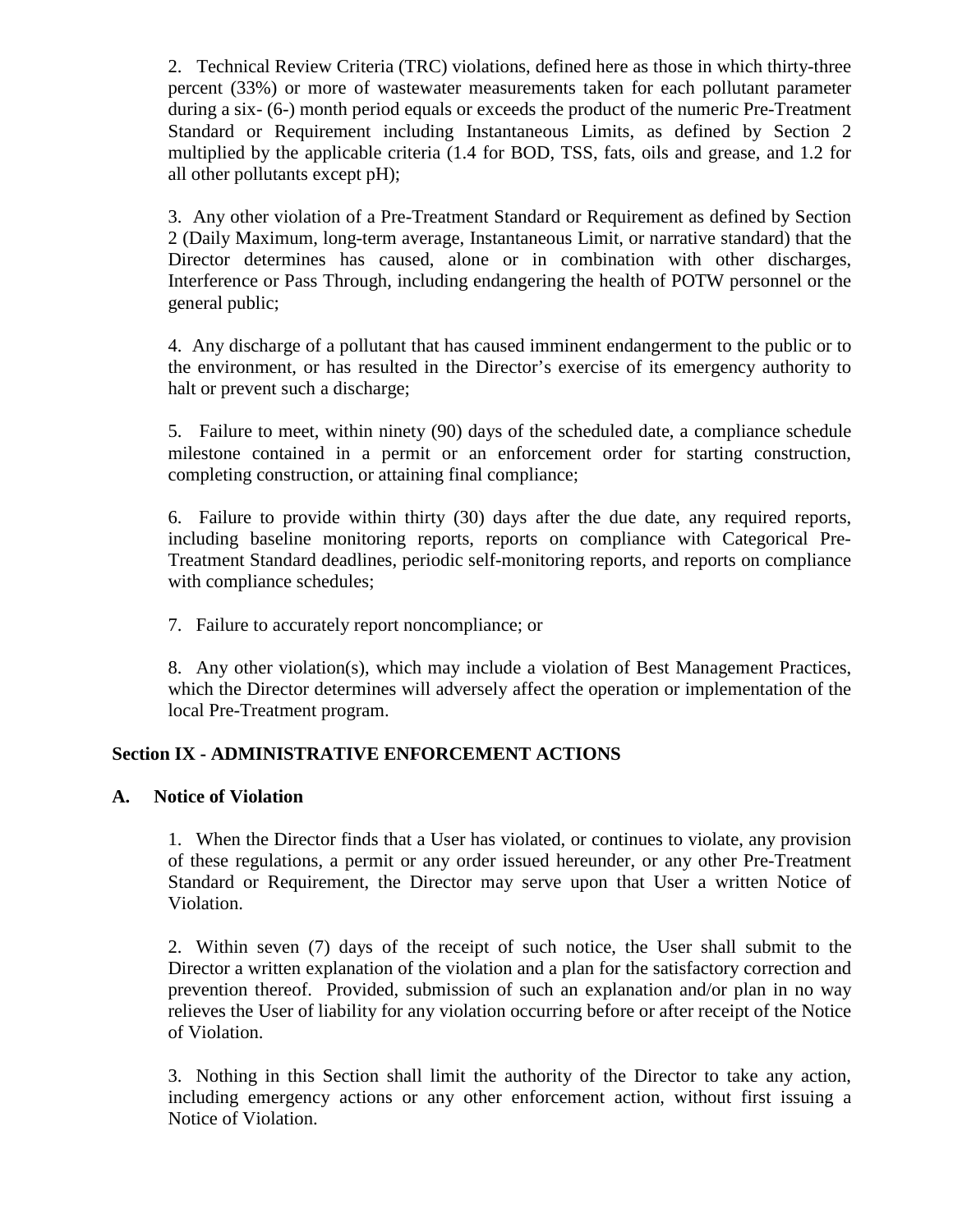**B. Consent Order**. The Director may enter into a Consent Order, an assurance of compliance agreement, or other similar document establishing an agreement with any User responsible for non-compliance. Any such document shall describe each specific action, and a time period for completion thereof, to be taken by the User to correct the non-compliance. Such documents shall expressly be made enforceable through the local Circuit Court.

**C. Show Cause Hearing.** The Director may order a User which has violated, or continues to violate, any provision of these regulations, a permit, or any order issued hereunder, or any other Pre-Treatment Standard or Requirement, to appear before the Director and show cause why an enforcement action should not be taken.

1. Notice of the Show Cause Order shall be served on the User specifying the time and place for the hearing, the proposed enforcement action, the reasons for such action, and a request that the User show cause why the proposed enforcement action should not be taken.

2. Notice of the hearing shall be served personally or by registered or certified mail (return receipt requested) at least fourteen (14) days prior to the hearing.

3. Such notice may be served on any Authorized Representative of the User.

4. A show cause hearing shall not be a prerequisite for, or a bar against, the Village taking any other action against the User.

**D. Compliance Order.** When the Director finds that a User has violated, or continues to violate, any provision of these regulations, a permit, or any order issued hereunder, or any other Pre-Treatment Standard or Requirement, the Director may issue an order to the User responsible for the discharge directing that the User come into compliance within a specified time.

1. If the User does not come into compliance within the time provided, sewer service for the User may be discontinued unless adequate treatment facilities, devices, or other related appurtenances are or have been installed and properly operated by the User.

2. A compliance order also may contain other requirements to address the noncompliance, including additional self-monitoring and management practices designed to minimize the amount of pollutants discharged to the POTW.

3. A compliance order may not extend the deadline for compliance established for a Pre-Treatment Standard or Requirement, nor does a compliance order relieve the User of liability for any violation, including any continuing violation, and the legal consequences thereof.

4. Issuance of a compliance order shall not be a prerequisite for, or a bar against, the Village taking any other action against the User.

**E. Cease and Desist Order.** When the Director finds that a User has violated, or continues to violate, any provision of these regulations, a permit, or any order issued hereunder, or any other Pre-Treatment Standard or Requirement, or that the User's past violations are likely to recur, the Director may issue an order to the User directing it to cease and desist all such violations.

1. Any such cease and desist order may also order the User to: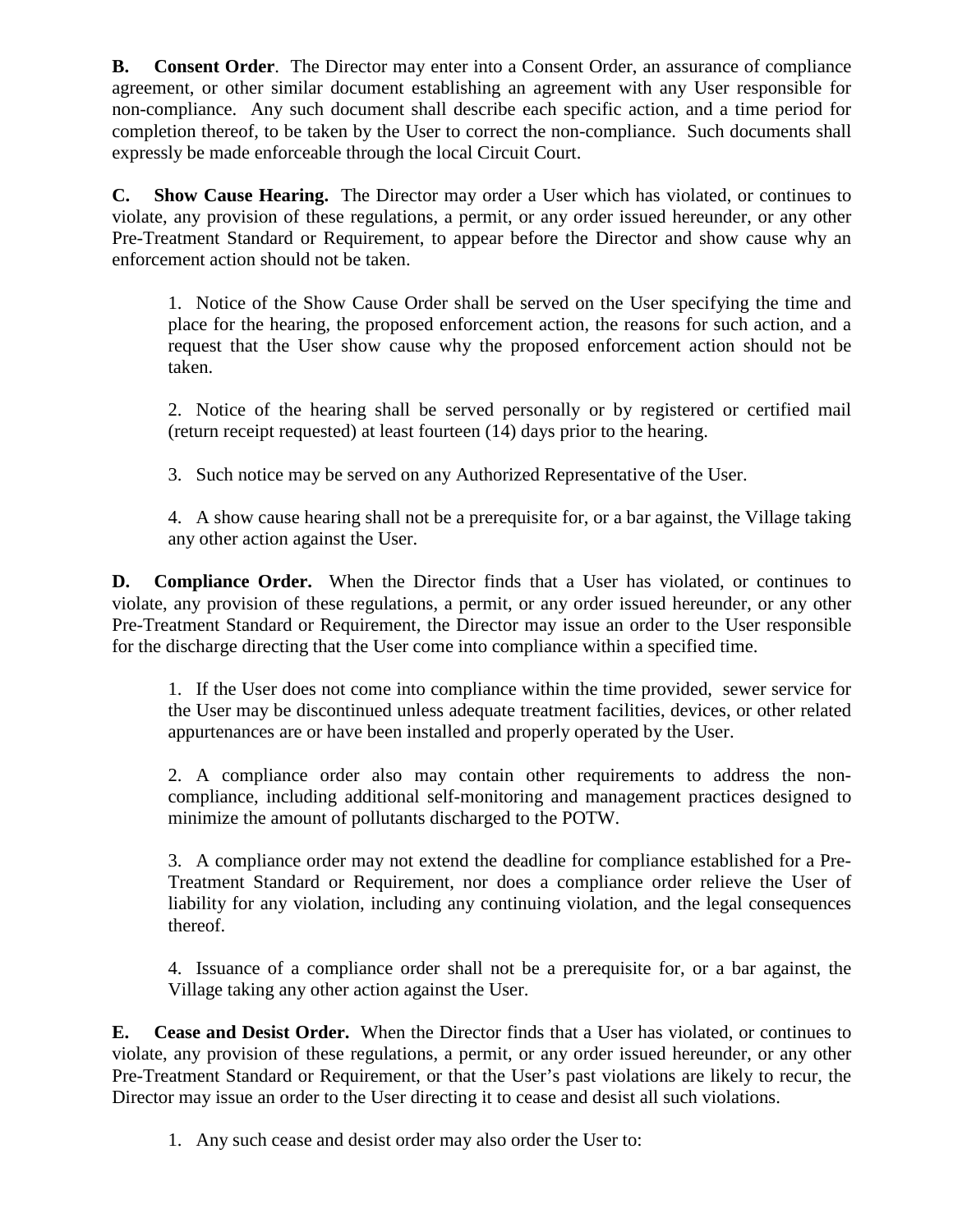a. Immediately comply with all pertinent requirements of law; and

b. Take such appropriate remedial or preventive action as may be needed to properly address a continuing or threatened violation, including halting operations and/or terminating discharge.

2. Issuance of a cease and desist order shall not be a prerequisite for, or a bar against, the Village taking any other action against the User.

### **F. Emergency Suspensions**

1. The Director may immediately suspend a User's discharge, after informal notice to the User, whenever such suspension is necessary to stop an actual or threatened discharge, which reasonably appears to present, or may cause, an imminent or substantial endangerment to the health or welfare of any person or persons.

2. The Director may also immediately, after notice and opportunity to respond, suspend a User's discharge that threatens to interfere with the operation of the POTW, or which presents, or may present, an endangerment to the environment.

3. Any User notified of a suspension of its discharge shall immediately stop or eliminate such discharge.

4. In the event of a User's failure to immediately voluntarily comply with the suspension order, the Director may take such steps as he deems reasonably necessary, including immediate severance of the User's connection to the Village's sanitary sewer system, to prevent or minimize damage to the POTW, its receiving stream, or endangerment to any individuals or the environment.

5. The Director may allow the User to re-commence its discharge when the User has demonstrated to the satisfaction of the Director that the period of endangerment has passed, unless formal termination proceedings are initiated against the User pursuant to this Section.

6. A User that is responsible, in whole or in part, for any discharge presenting imminent endangerment to any person or persons or the environment shall submit a detailed written statement, describing the causes of the harmful discharge and the measures taken to prevent any future occurrence, to the Director prior to the date of any show cause or termination hearing commenced under this Section.

7. Nothing in this Section shall be interpreted as requiring a hearing prior to any Emergency Suspension under this Section.

#### **G. Administrative Fines**

1. When the Director finds that a User has violated, or continues to violate, any provision of these regulations, a permit or any order issued hereunder, or any other Pre-Treatment Standard or Requirement, the Director may impose a fine upon such User in an amount not to exceed \$1,000.00. Any such fine shall be assessed on a per-violation, per-day basis. In the case of a violation of a monthly or other long-term average discharge limit, a fine shall be assessed for each day during the period of violation.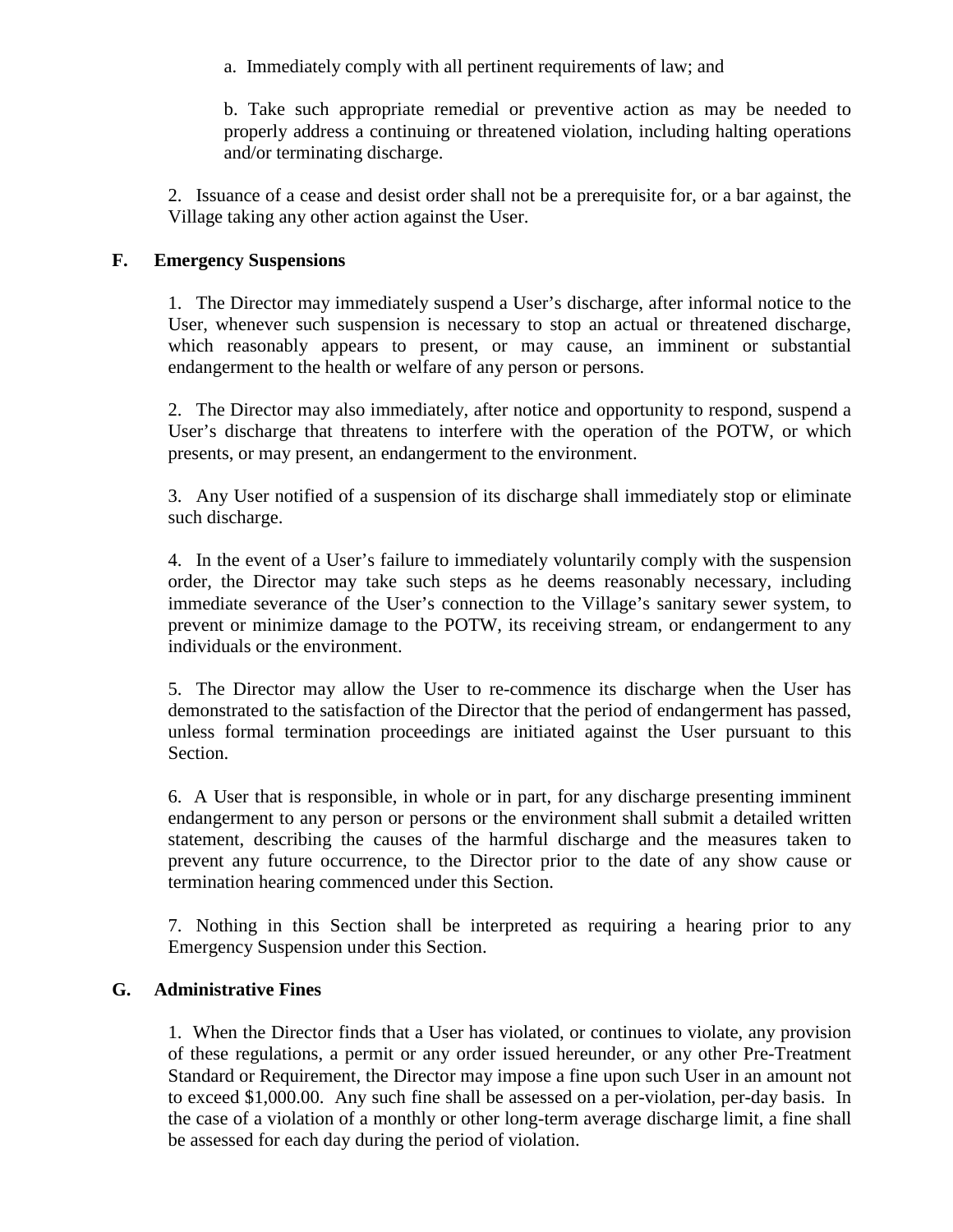2. Unpaid charges, fines, and penalties shall, after thirty (30) calendar days, be assessed an additional penalty of one and one-half percent (1.5%) of the unpaid balance, and interest shall accrue thereafter at a rate of one and one-half percent (1.5%) per month. A lien against the User's property shall be sought for unpaid charges, fines, and penalties.

3. A User desiring to dispute a fine shall within ten (10) days of being notified of the fine file a written appeal of the amount of said fine with the Village Manager. Provided, the User shall also make payment in full of the fine imposed either prior to or at the time of filing the written appeal.

a. The Village Manager may decide the appeal without a hearing, or in the alternative, may convene a hearing on the request, at which the User and the Director may present oral argument on the matter. Such hearing may be chaired by the Village Manager, or his designee.

b. The Village Manager shall decide upon the appeal as soon as practicable.

c. If after hearing, the Village Manager agrees to reduce the fine, any balance due from the payment made by the User shall be returned to the User.

4. The costs incurred in preparing any administrative enforcement action, such as notice and any orders, shall be added to any administrative fine imposed under this Section.

5. Issuance of an administrative fine shall not be a bar against, or a prerequisite for, the Village taking any other enforcement action against the User.

### **H. Termination of Discharge**

In addition to the provisions in Section IV. J. of this ordinance, any User who violates the following conditions is subject to discharge termination:

A. Violation of individual wastewater discharge permit conditions;

B. Failure to accurately report the wastewater constituents and characteristics of its discharge;

C. Failure to report significant changes in operations or wastewater volume, constituents, and characteristics prior to discharge;

D. Refusal of reasonable access to the User's premises for the purpose of inspection, monitoring, or sampling; or

E. Violation of the Pretreatment Standards in Section II. of this ordinance.

Such User will be notified of the proposed termination of its discharge and be offered an opportunity to show cause under Section IX C. of this ordinance why the proposed action should not be taken. Exercise of this option by the Director shall not be a bar to, or a prerequisite for, taking any other action against the User.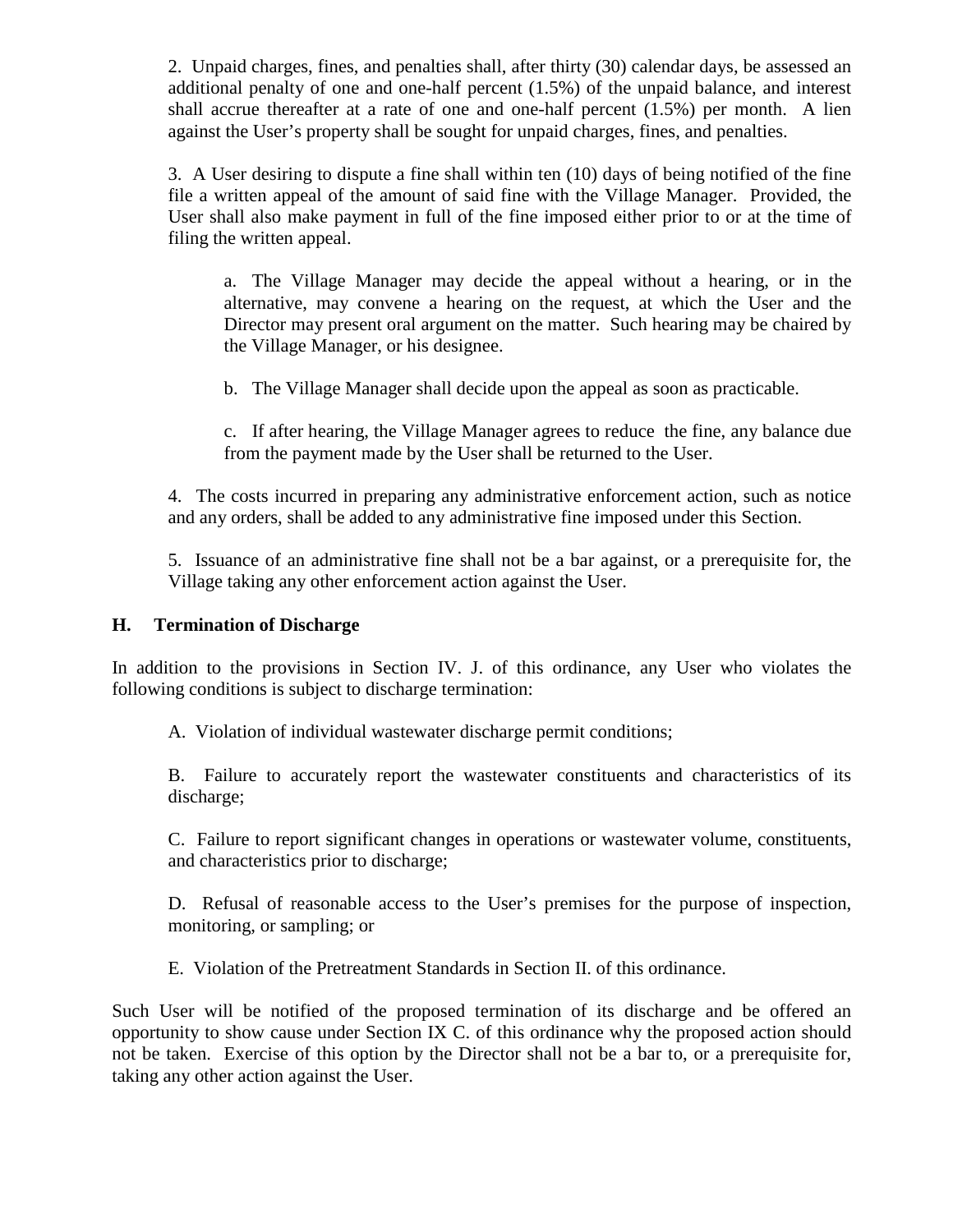**I. Elimination of Discharge**. Any user notified of a disconnection of wastewater treatment service under this Section and/or revocation of its wastewater discharge permit shall immediately stop or eliminate the discharge.

1. In the event of a failure of the user to comply voluntarily with the disconnection or revocation order, the Village shall take such steps as deemed necessary, including immediate severance of the sewer connection, to prevent or minimize damage to the POTW and/or the wastewater conveyance system, or any danger to individuals.

2. The Director shall reinstate the wastewater discharge permit and/or the wastewater treatment service unless and until the User has submitted to him satisfactory proof of the elimination of the non-complying discharge.

### **Section X - JUDICIAL ENFORCEMENT ACTIONS**

### **A. Injunctive Relief**

1. Whenever the Director finds that a User has violated, or continues to violate, any provision of these regulations, any general or specific permit or order issued hereunder, or any other Pre-Treatment standard or requirement, the Village may petition the local Circuit Court for the issuance of a temporary or permanent injunction, as appropriate, which will restrain or compel the specific performance of the permit, order, or other requirement imposed by these regulations on the activities of the User.

2. The Village may also seek such other remedy as may be appropriate for legal and/or equitable relief, including a requirement for the User to conduct environmental remediation.

3. A petition for injunctive relief shall not be a bar against, or a prerequisite for, the Village taking any other action against a User.

#### **B. Civil Penalties**

1. A User who has violated, or continues to violate, any provision of these regulations, a permit or any order issued hereunder, or any other Pre-Treatment Standard or Requirement shall be liable to the Village for a maximum civil penalty of\$1,000.00 per violation, per day. In the case of violation of a discharge limit expressed in monthly or other long-term average terms, a penalty shall accrue for each day during the period of the violation.

2. The Village may recover reasonable attorneys' fees, court costs, court reporter costs, other expenses of litigation, and any other expenses incurred in connection with, or associated with, enforcement activities under this Article, including sampling and monitoring expenses, and the cost of any actual damages incurred by the Village.

3. In determining the amount of civil liability, the Court shall take into account all relevant circumstances, including, but not limited to, the extent of harm caused by the violation, the magnitude and duration of the violation, any economic benefit gained through the User's violation, corrective actions by the User, the compliance history of the User, and any other factor as justice requires.

4. Filing a suit for civil penalties shall not be a bar against, or a prerequisite for, taking any other action against a User.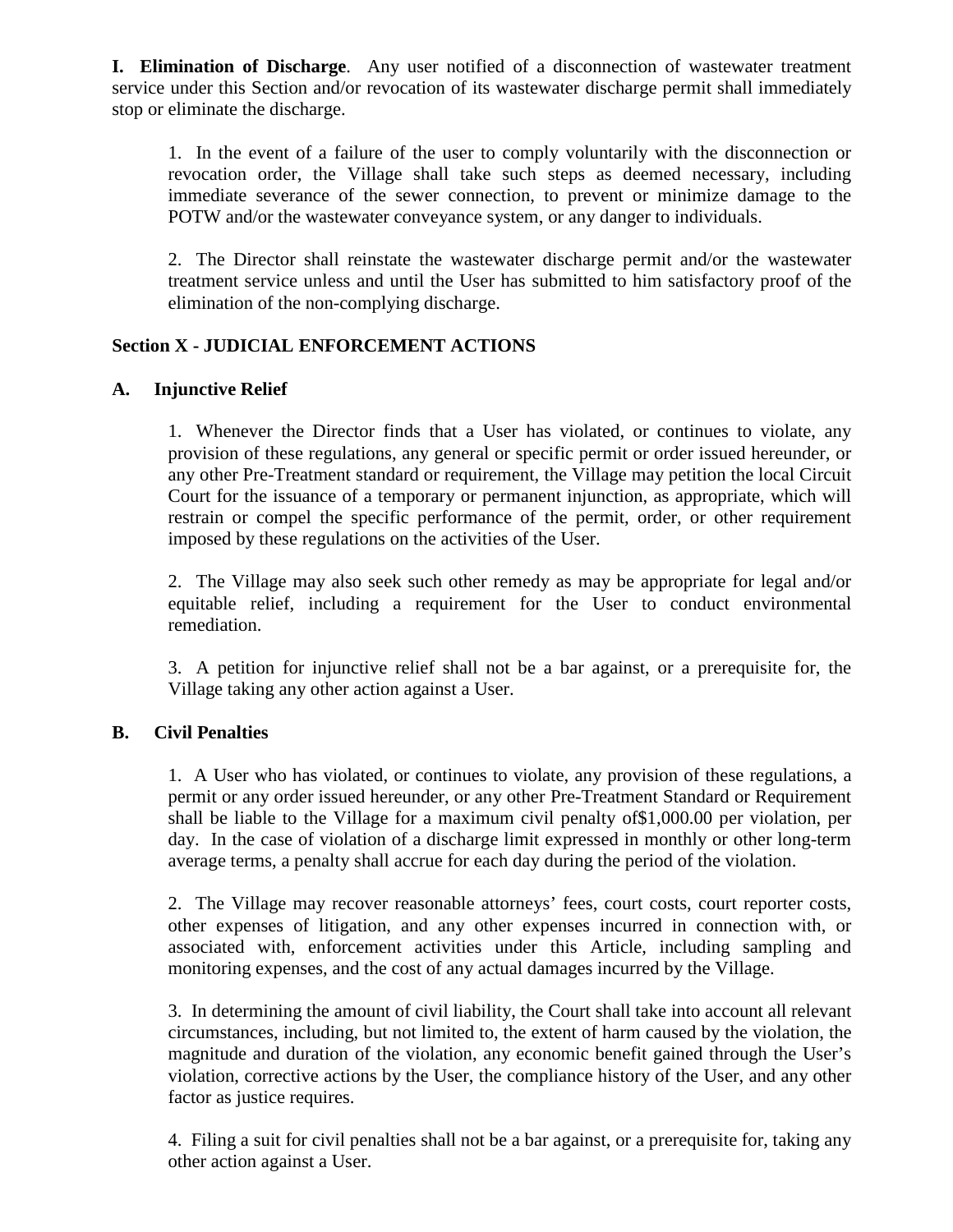### **C. Criminal Prosecution**

A. A User who willfully or negligently violates any provision of this ordinance, an individual wastewater discharge permit or order issued hereunder, or any other Pretreatment Standard or Requirement shall, upon conviction, be guilty of a misdemeanor, punishable by a fine of not more than \$1,000.00 per violation, per day.

B. A User who willfully or negligently introduces any substance into the POTW which causes personal injury or property damage shall, upon conviction, be guilty of a misdemeanor and be subject to a penalty of \$1,000.00. This penalty shall be in addition to any other cause of action for personal injury or property damage available under State law.

C. A User who knowingly makes any false statements, representations, or certifications in any application, record, report, plan, or other documentation filed, or required to be maintained, pursuant to this ordinance, individual wastewater discharge permit, or order issued hereunder, or who falsifies, tampers with, or knowingly renders inaccurate any monitoring device or method required under this ordinance shall, upon conviction, be punished by a fine of not more than \$1,000.00 per violation, per day.

D. In the event of a second conviction, a User shall be punished by a fine of not more \$1,000.00 per violation, per day.

### **D. Remedies Nonexclusive**

The remedies provided for in this ordinance are not exclusive. The Director may take any, all, or any combination of these actions against a noncompliant User. Enforcement of pretreatment violations will generally be in accordance with the Village's enforcement response plan. However, the Director may take other action against any User when the circumstances warrant. Further, the Director is empowered to take more than one enforcement action against any noncompliant User.

#### **Section XI - AFFIRMATIVE DEFENSES TO DISCHARGE VIOLATIONS**

#### **A. Upset**

1. For the purposes of this Section, upset means an exceptional incident in which there is unintentional and temporary noncompliance with Categorical Pre-Treatment Standards because of factors beyond the reasonable control of the User. An upset does not include non-compliance to the extent caused by operational error, improperly designed treatment facilities, inadequate treatment facilities, lack of preventive maintenance, or careless or improper operation.

2. An upset shall constitute an affirmative defense to an action brought for noncompliance with Categorical Pre-Treatment Standards only as provided herein.

3. A User who wishes to establish the affirmative defense of upset shall demonstrate, through properly signed, contemporaneous operating logs, or other relevant evidence that:

(a) An upset occurred and the User can identify the cause(s) of the upset;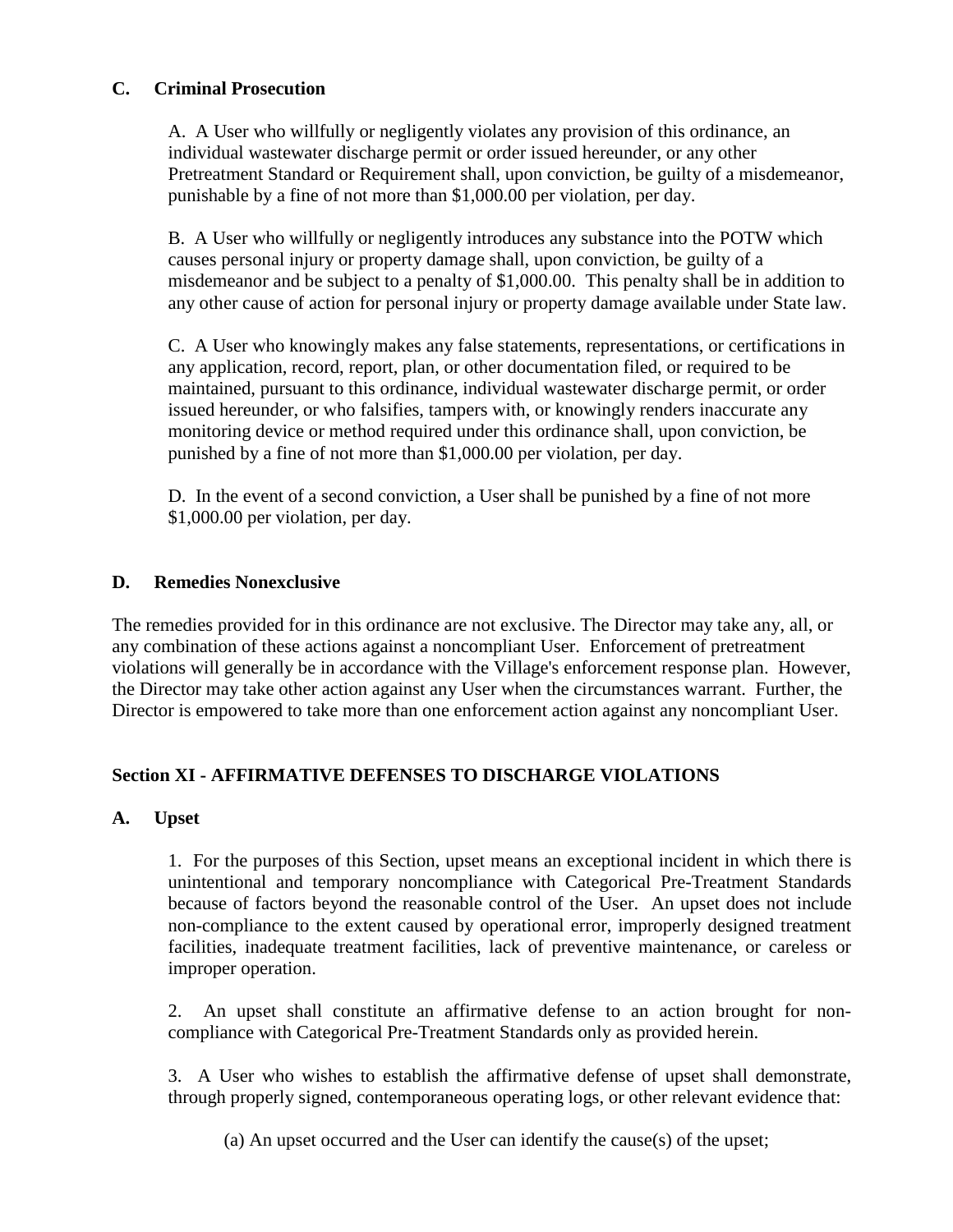(b) The facility was at the time being operated in a prudent and workman-like manner and in compliance with applicable operation and maintenance procedures; and

(c) The User has submitted the following information to the Director within twenty-four (24) hours of becoming aware of the upset (if this information is first provided orally, a written submission must be provided within five (5) days thereafter):

- (i) A description of the indirect discharge and cause of noncompliance;
- (ii) The period of noncompliance, including exact dates and times or, if not corrected, the anticipated time the noncompliance is expected to continue; and
- (iii) Steps being taken and/or planned to reduce, eliminate, and prevent recurrence of the noncompliance.

4. In any enforcement proceeding, the User seeking to establish the occurrence of an upset shall have the burden of proof.

5. A User shall have the opportunity for a judicial determination on any claim of upset only in an enforcement action brought for noncompliance with Categorical Pre-Treatment Standards.

6. A User shall control production of all discharges to the extent necessary to maintain compliance with Categorical Pre-Treatment Standards upon reduction, loss, or failure of its treatment facility until the facility is restored or an alternative method of treatment is provided. This requirement applies in the situation where, among other things, the primary source of power of the treatment facility is reduced, lost, or fails.

### **B. Pass Through or Interference – Certain Conditions**

1. A User shall have an affirmative defense to an enforcement action brought against it for non-compliance with the general prohibitions in Section II. (A)(1) of these regulations, or the specific prohibitions in Sections II.  $(A)(2)(c) - (g)$  and (i) - (p) of these regulations, if it can prove that it did not know, or have reason to know, that its discharge, alone or in conjunction with discharges from other sources, would cause Pass Through or Interference, and that either:

a. A Local Limit exists for each pollutant discharged and the User was in compliance with each limit directly prior to, and during, the Pass Through or Interference; or

b. No Local Limit exists, but the discharge did not change substantially in nature or constituents from the User's prior discharge when the Village was regularly in compliance with its NPDES permit, and in the case of Interference, was in compliance with applicable sludge use or disposal requirements.

#### **C. Allowable Bypass**

1. A User may allow any Bypass to occur which will not result in any violation of any Pre-Treatment Standard or Requirement, or of any condition of a permit issued pursuant to these regulations, but only if the Bypass also is reasonably necessary for essential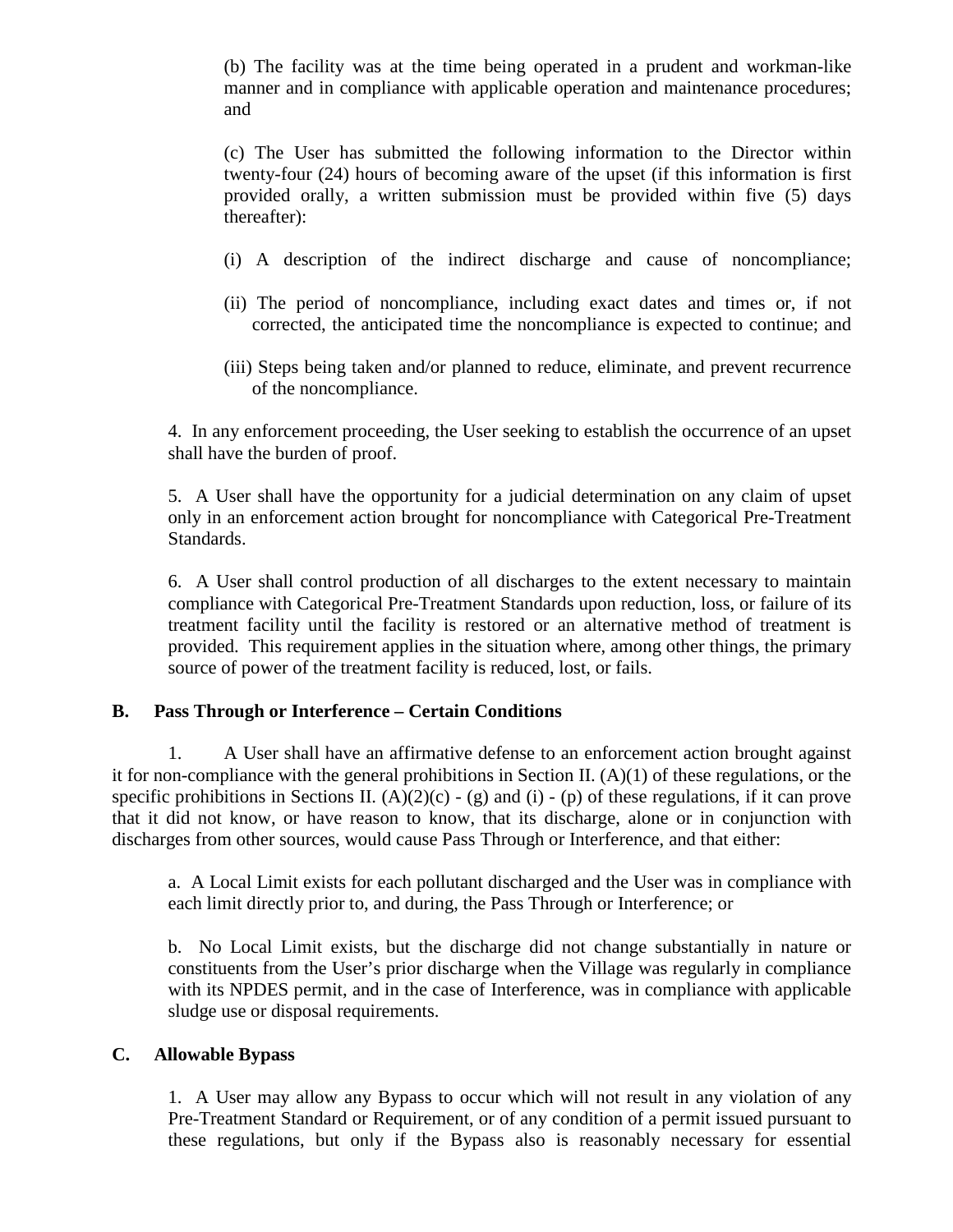maintenance of User's facilities in order to assure efficient and complying operation. Such Bypass is not subject to the notification provisions of this Section.

2. Bypass is otherwise prohibited, and the Director may take an enforcement action against a User for a Bypass, unless

a. The Bypass was unavoidable to prevent loss of life, personal injury, or severe property damage;

b. There were no feasible alternatives to the Bypass, such as the use of auxiliary treatment facilities, retention of untreated wastes, or maintenance during normal periods of equipment downtime. Provided, this condition shall not be deemed satisfied if adequate back-up equipment should have been installed in the exercise of reasonable engineering judgment to prevent a Bypass which occurred during normal periods of equipment downtime or preventive maintenance; and

c. The User submitted notices as required in this Section.

d. For purposes of this Section, "severe property damage" means substantial physical damage to property, damage to the POTW which causes it to become inoperable, or substantial and permanent loss of natural resources which can reasonably be expected to occur in the absence of a Bypass. Severe property damage does not mean economic loss to the User caused by delays in production.

3. The Director may approve an anticipated Bypass, after considering its adverse effects, if the Director determines that it will meet the three conditions listed in this sub-section.

4. Notice of Bypass.

a. If a User knows in advance of the need for a Bypass, it shall submit notice of the Bypass to the Director, at least ten (10) days before the date of the Bypass, if possible.

b. A User shall submit oral notice to the Director of an unanticipated Bypass that exceeds applicable Pre-Treatment Standards within twenty-four (24) hours of the time it becomes aware of the Bypass; provided, the User shall also file written notice of said Bypass with the Director, within five (5) days of the time the User becomes aware of the Bypass.

c. The written notice shall contain a description of the Bypass and its cause; the duration of the Bypass, including exact dates and times, and, if the Bypass has not been corrected, the anticipated time it is expected to continue; and steps taken or planned to reduce, eliminate, and prevent reoccurrence of the Bypass.

d. The Director may waive the written report on a case-by-case basis if the oral report has been received within twenty-four (24) hours.

#### **Section XII - MISCELLANEOUS PROVISIONS**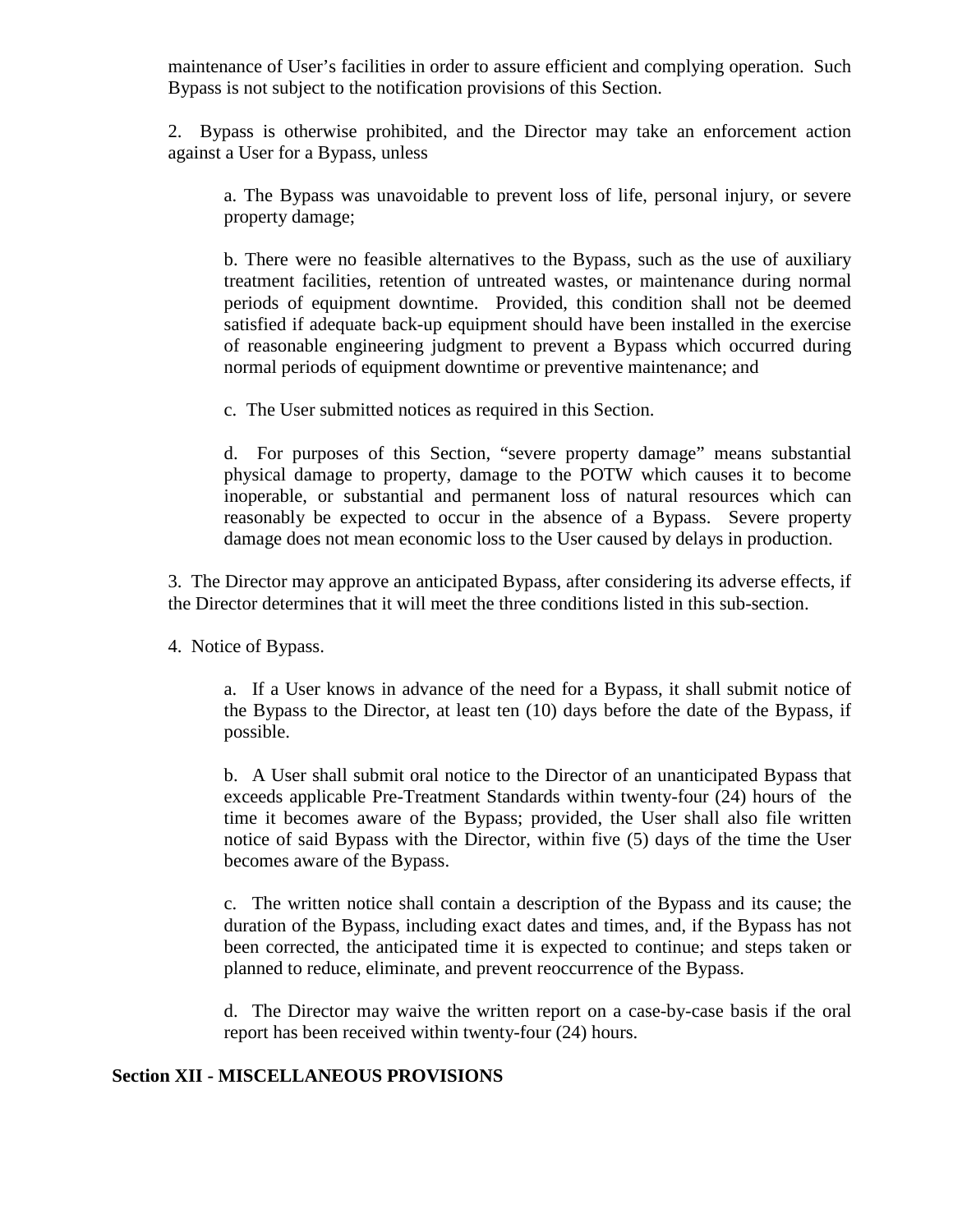### **A. Pre-Treatment Charges and Fees**

1. The Village may adopt reasonable fees for reimbursement of costs of setting up and operating the Village's Pre-Treatment Program, which may include:

> a. Fees for wastewater discharge permit applications including the cost of processing such applications;

> b. Fees for monitoring, inspection, and surveillance procedures including the cost of collection and analyzing a User's discharge, and reviewing monitoring reports and certification statements submitted by Users;

> c. Fees for reviewing and responding to accidental discharge procedures and construction;

d. Fees for filing appeals;

e. Fees to recover administrative and legal costs (not included in Section 13.1 (B) associated with the enforcement activity taken by the Director to address User noncompliance; and

f. Other fees as the Village may deem necessary to carry out the requirements contained herein.

2. These fees shall relate solely to the matters covered by these regulations and shall be separate from all other fees, fines, and penalties charged by the Village.

**B. Costs.** Any and all costs for application, permitting, reporting, compliance, compliance equipment or facilities, sampling, analysis, remediation, and any other activities mandated by these regulations, required by the Director, imposed under any permit, or required by law, shall be borne by the User.

**C. Severability**. If any provision of these regulations is invalidated by any court of competent jurisdiction, the remaining provisions shall not be affected and shall continue in full force and effect.

**D. Effective Date**. These regulations shall be in full force and effect as of the date of its passage.

# **§ 51.55 MANHOLE REQUIRED**

(A) Any manufacturing or industrial (as defined by the zoning code) user of the public sanitary sewer system of the Village may be required to install a control manhole together with such necessary meters and other appurtenances to facilitate the observation, sampling and measurement of the effluent at the discretion of the Village.

(B) Where more than one manufacturing or industrial user is located in one building, then each user is required to install a separate control manhole with such necessary meters and other appurtenances to facilitate observation, sampling and measurement of the effluent discharges of the user as provided in this subchapter.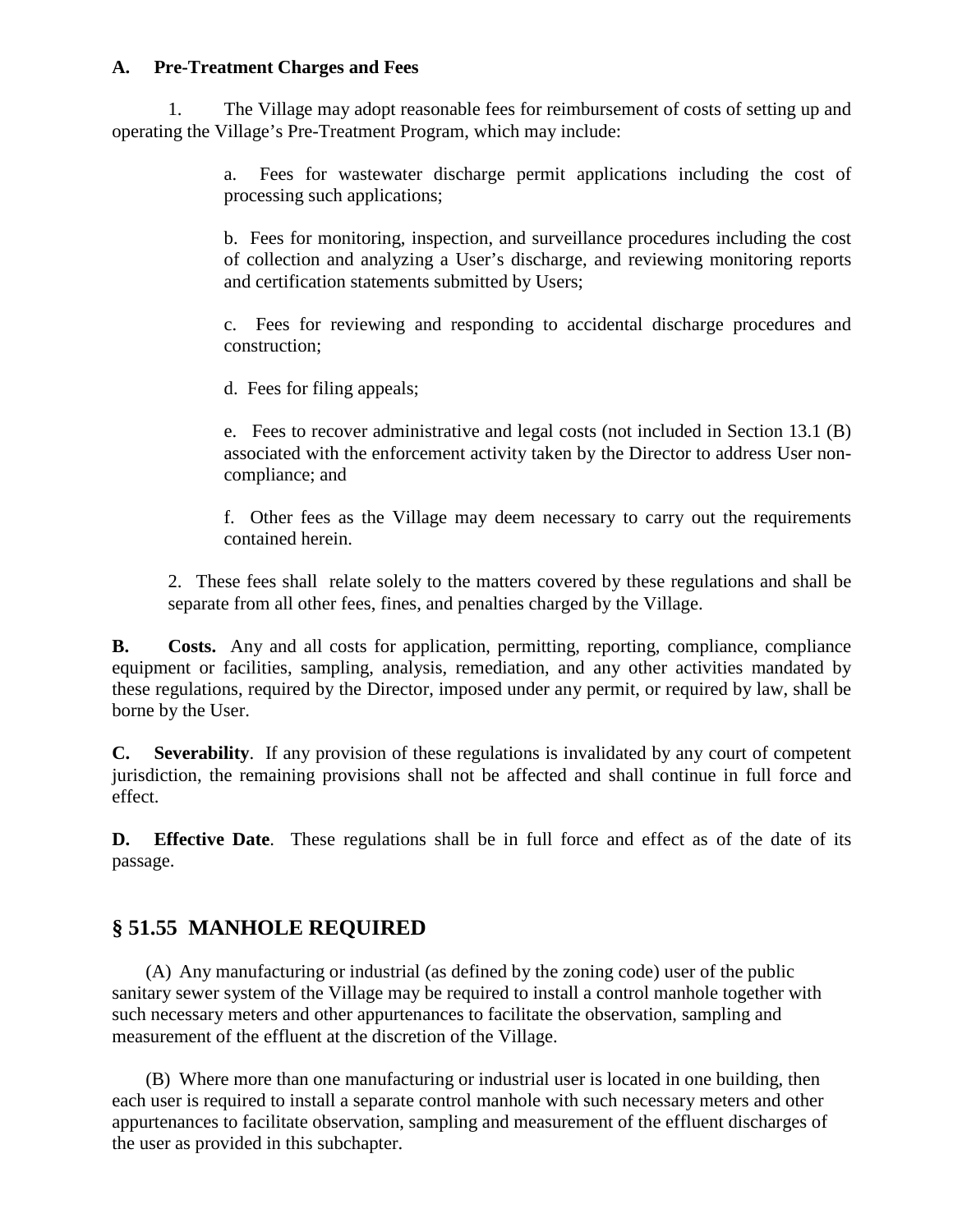(C) If any existing building is converted to a multi-use building and more than one manufacturing or industrial user is located in the that building, then each user is required to install a separate control manhole with such necessary meters and other appurtenances to facilitate the observation, sampling and measurement of the effluent discharges by the user as provided in this subchapter. The location and construction of the manhole shall be approved by the Village Engineer.

(D) The cost of the installation and construction of the manhole shall be paid by the user. The cost of sampling and testing of the effluent as well as any charge by the Village Engineer to establish and monitor the sampling program shall be paid by the user.

(E) No permit for the use of the Village public sanitary sewer system shall be issued and no connection to the public sanitary sewer system shall be allowed until the manhole has been constructed by the user and approved by the Village Engineer.

(F) Where an existing manufacturing or industrial user is required to install a control manhole, the installation shall be completed within 45 days of the notification.

(G) Failure to timely install the control manhole will result in termination of sanitary sewer service.

Penalty, see § 51.99

### *ADMINISTRATION AND ENFORCEMENT*

## **§ 51.65 INSPECTION PROCEDURES**

(A) The Director and other duly authorized employees of the Village, the Illinois Environmental Protection Agency, and the U.S. Environmental Protection Agency, bearing proper credentials and identification, shall be permitted to enter all properties for the purposes of inspection, observation, measurement, sampling, and testing in accordance with the provisions of this chapter. The Director or his representative shall have no authority to inquire into any processes, including metallurgical, chemical, oil refining, ceramic, paper, or other industries beyond that point having a direct bearing on the kind and source of discharge to the sewers or waterway or facilities for waste treatment.

(B) While performing the necessary work on private properties referred to in division (A) above, the Director or duly authorized employees of the Village, the Illinois Environmental Protection Agency, and the U.S. Environmental Protection Agency shall observe all safety rules applicable to the premises established by the company and the company shall be held harmless for injury or death to the Village employees and the Village shall indemnify the company against loss or damage to its property by Village employees and against liability claims and demands for personal injury or property damage asserted against the company and growing out of the gauging and sampling operation, except as such may be caused by negligence or failure of the company to maintain safe conditions as required in § 51.55.